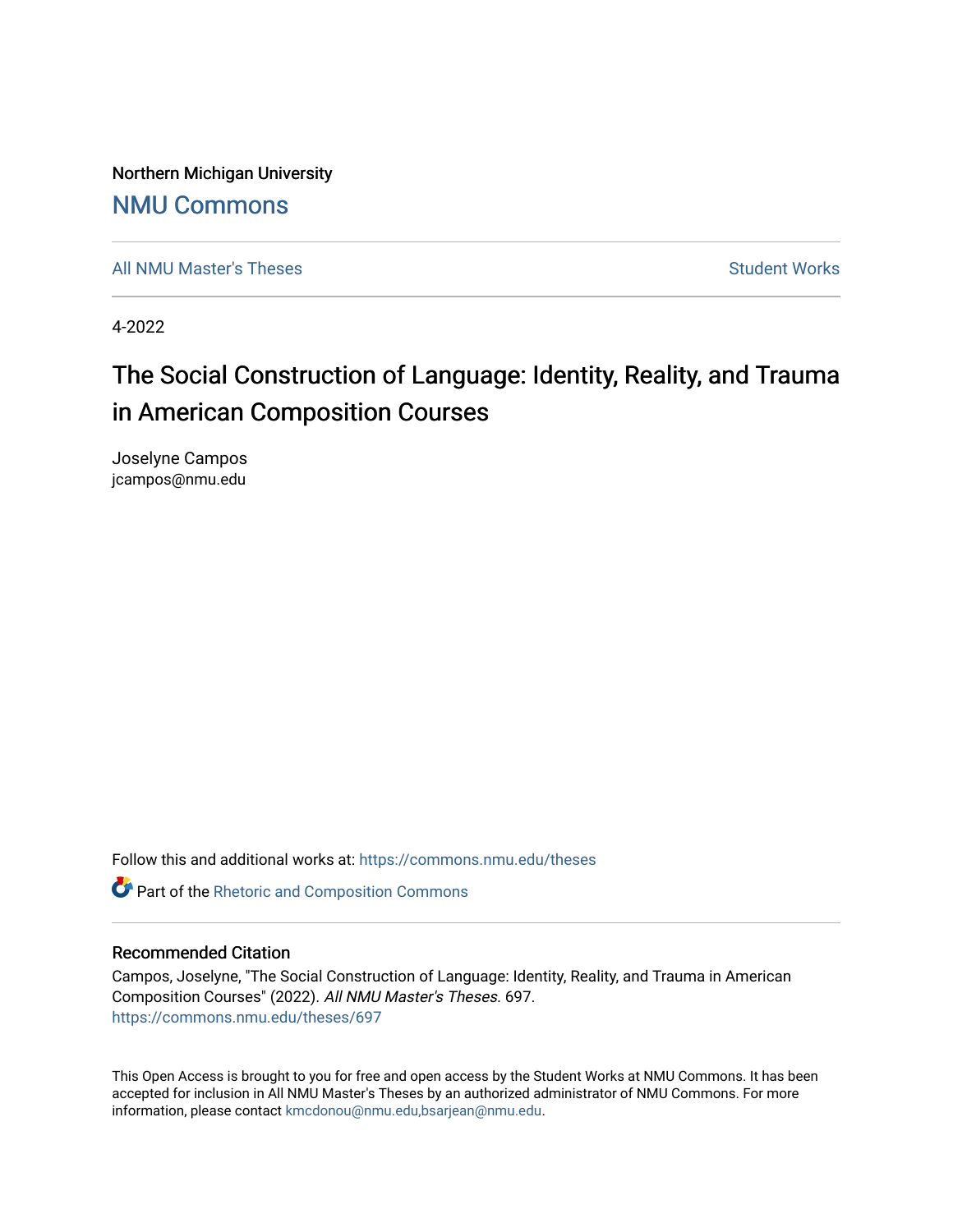### The Social Construction of Language: Identity, Reality, and Trauma in American Composition Courses

By

Joselyne Campos

### THESIS

Submitted to Northern Michigan University In partial fulfillment of the requirements For the degree of

### MASTERS OF ARTS

Office of Graduate Education and Research

April 2022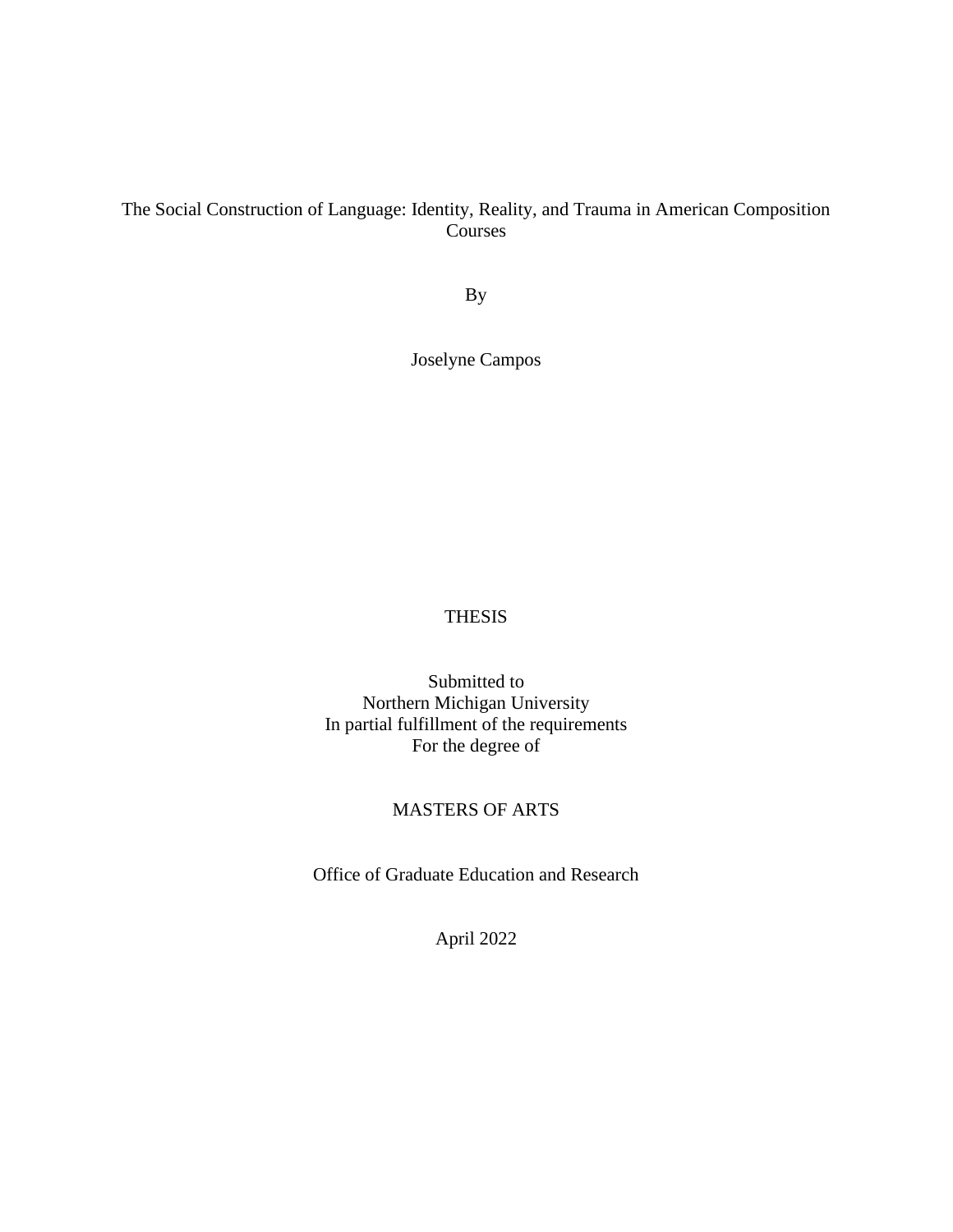#### SIGNATURE APPROVAL FORM

### The Social Construction of Language: Identity, Reality, and Trauma in American **Composition Courses**

This thesis by Joselyne Campos is recommended for approval by the student's Thesis Committee and Department Head in the Department of English and by the Dean of Graduate Studies and Research.

Committee Chair: Madelyn Pawlowski

Lesley Larkin

04/01/2022 Date

04/01/2022

Date

First Reader: Lesley Larkin

Second Reader (if required):

Date

Lynn Domina

Department Head: Lynn Domina

04/05/2022 Date

hade Ecket

Dr. Lisa Schade Eckert Dean of Graduate Studies and Research

Date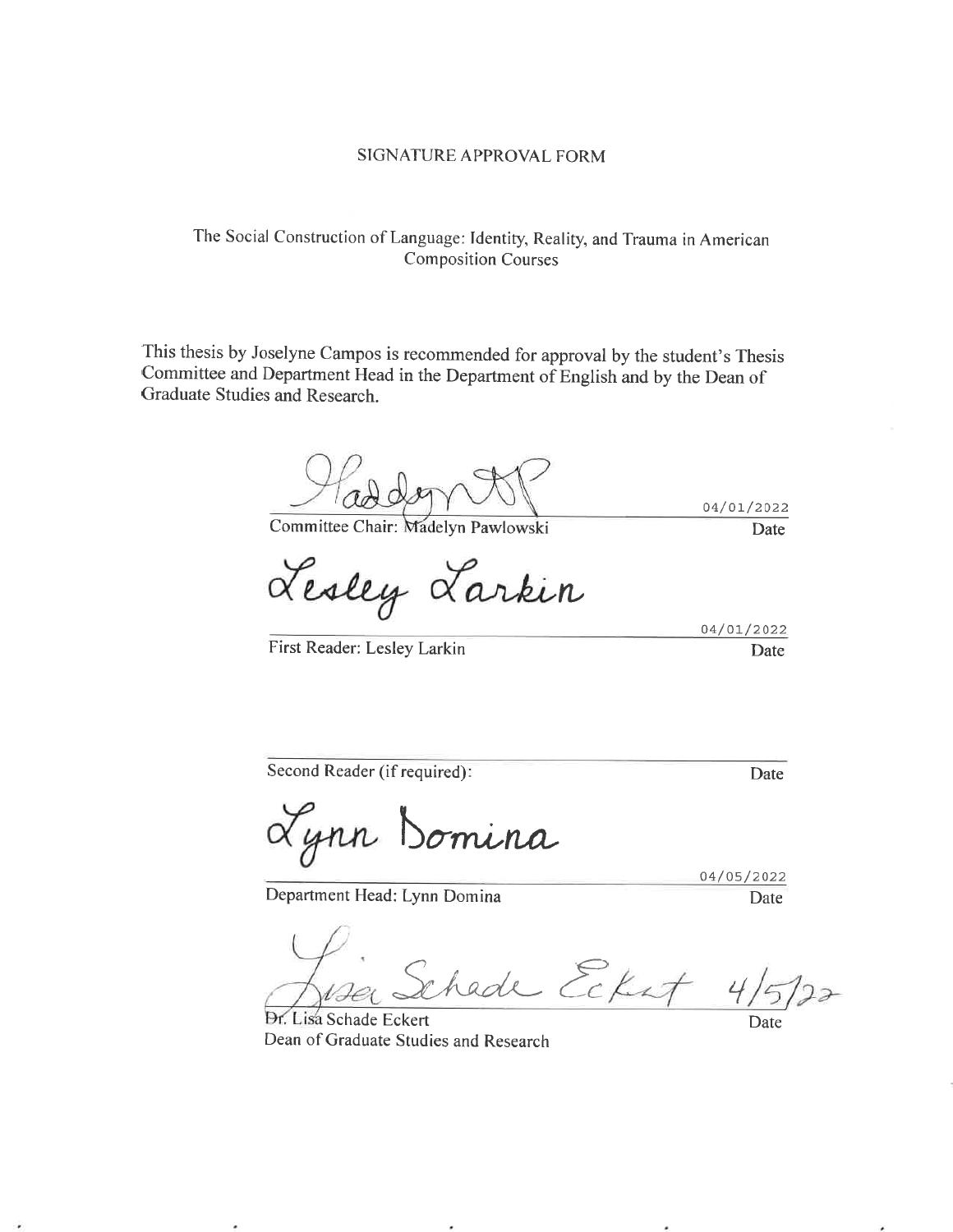#### ABSTRACT

The Social Construction of Language: Identity, Reality, and Trauma in American Composition Courses

#### By

### Joselyne Campos

The purpose of this thesis is to investigate the ways in which instructors have the potential to reinforce or disrupt systems of oppression and power in the composition classroom through language, writing, and rhetoric. I draw upon pedagogical and rhetorical theorists, to analyze how language closely interacts with identity and how it impacts an individual's understanding and perception of reality. I consider how texts utilize language to communicate normative citizenship and challenge students' conceptions of the world around them, and how to teach from an anti-racist perspective that incorporates critical pedagogy and does not focus solely on minoritized communities' trauma narratives. Chapter one connects the social construction of language and how it is utilized as an institutional tool to enforce systemic oppression and destabilize a student's reality. Chapter two focuses on the inequity composition courses and universities perpetuate, and the potential pitfalls of overfocusing on trauma narratives in anti-racist pedagogies– ultimately revealing that an equitable classroom where students' discourse communities are respected is the most optimal space to encourage critical literacy and lifelong inquiry.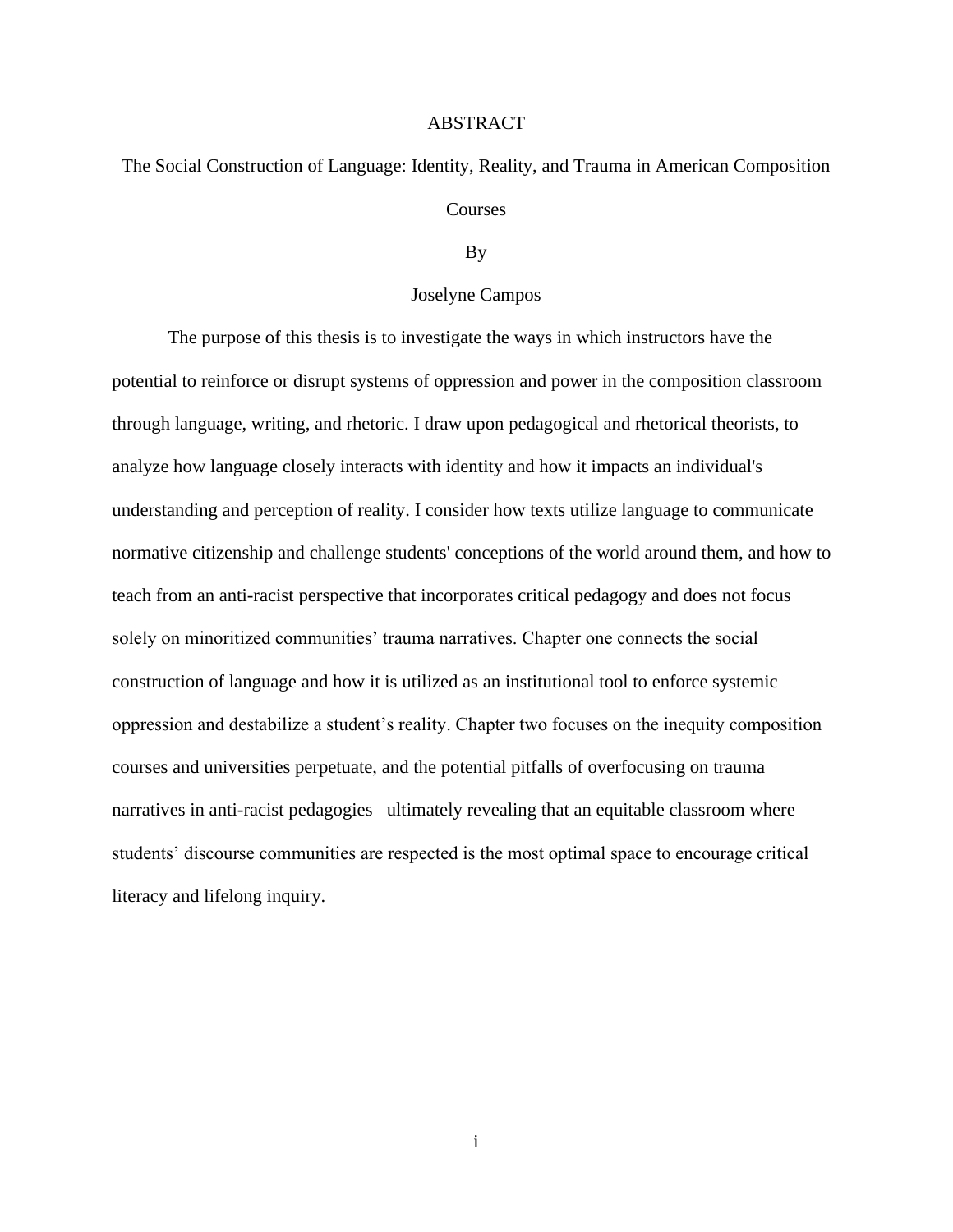Copyright by Joselyne Campos 2022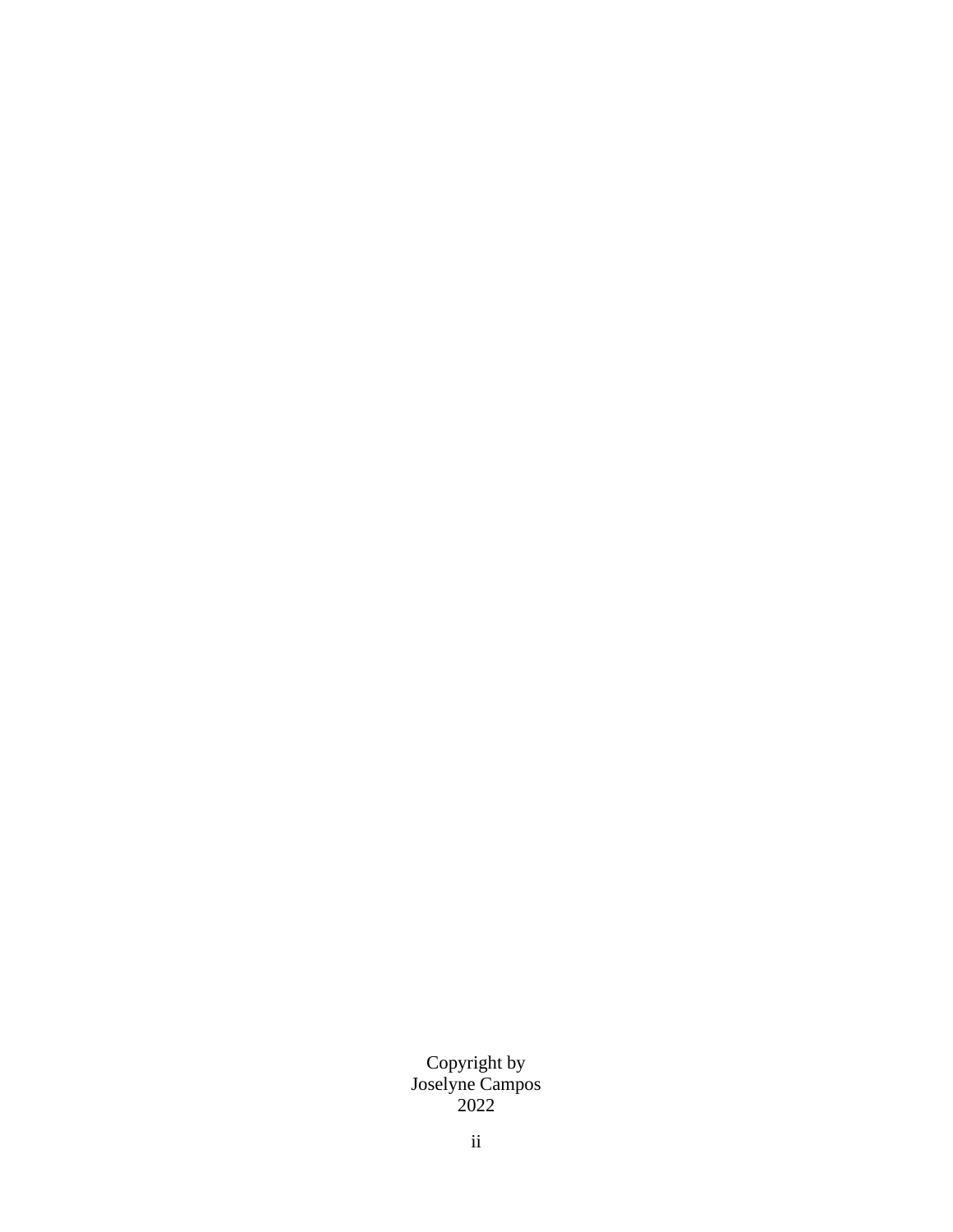### ACKNOWLEDGMENTS

This thesis employed the MLA citation style.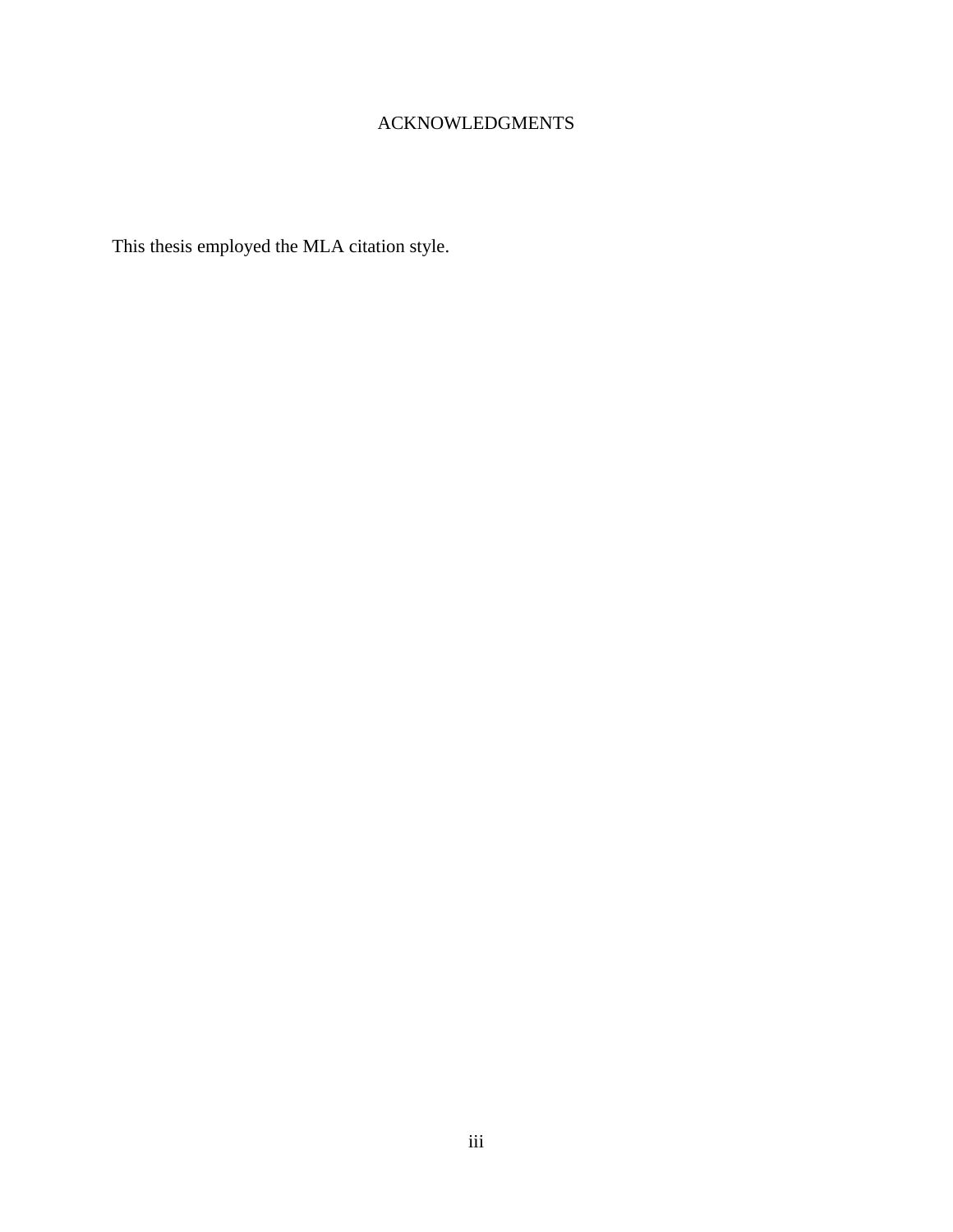### TABLE OF CONTENTS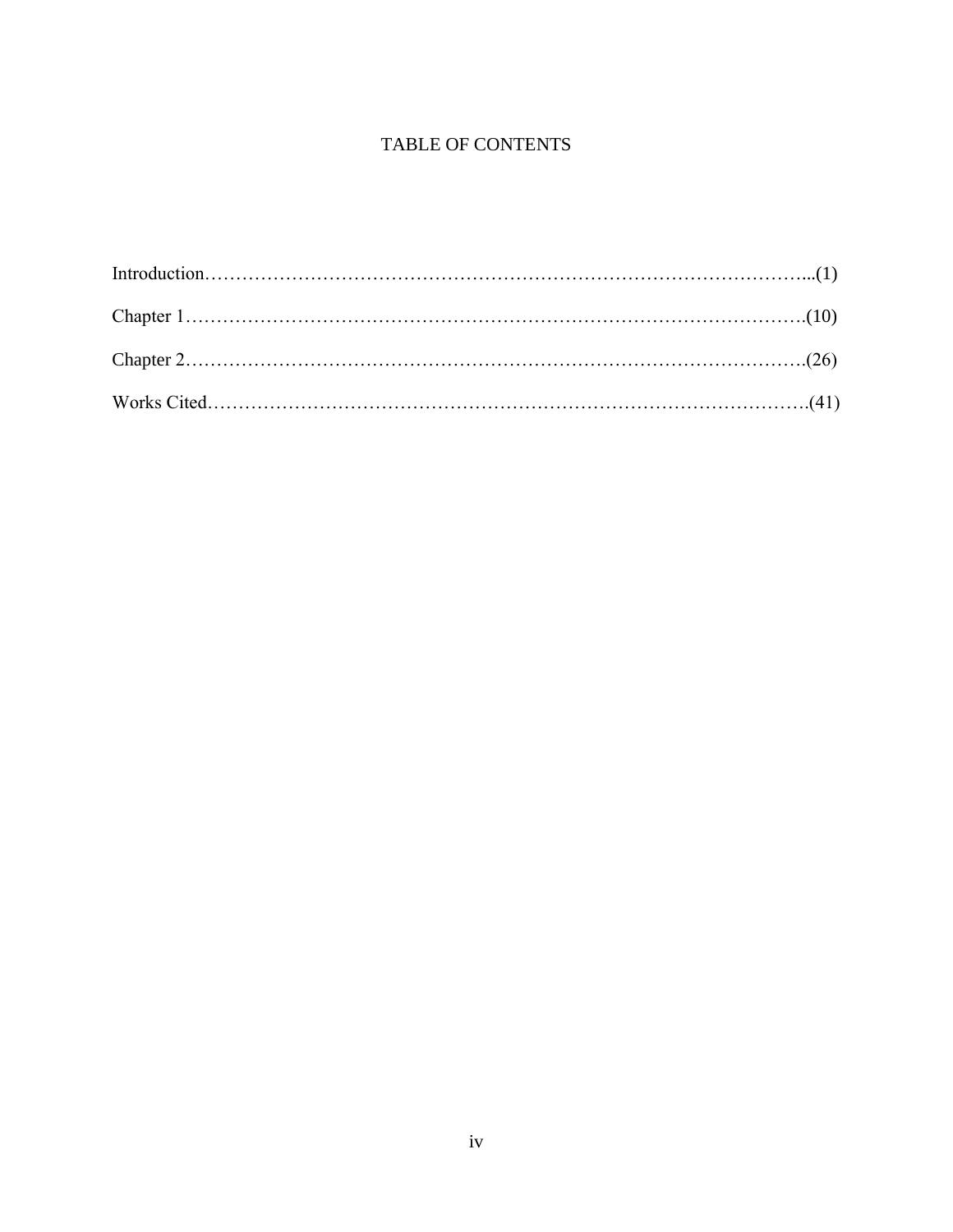### INTRODUCTION

My mother's family was from Cuba and my father's side of the family is from Costa Rica. I lost my mother at a young age and this caused a lot of my family members to take on a "motherly" role in my life to ensure I had feminine role models in my life. Out of love, they attempted to teach me lessons "women" should know because they feared I was growing up "too masculine" by their standards of gender expression. Once, my Costa Rican aunt came to visit my dad and me in Miami, Florida, when I was around 10 years old, and she stayed in my room with me. My closet at the time had a bifold sliding mechanism that would sometimes slip loose, and I knew how to easily slip it back into place. To no one's surprise, the door slipped loose during her stay and my aunt refused to let me fix it. I remember being confused and frustrated because of how easy it was to fix the door, but she was adamant that we needed to ask my uncle to fix it. She attempted to make the situation a learning experience and said something along the lines of "*Joselyne, no importa si sabes como arreglarlo. Deja eso a los hombres que hay que dejarlos sentir importante*." I remember telling her that I didn't care about making men feel important, it was just a closet door. I remember telling her that it would literally only take me a few seconds to put the door back in place. She dismissed it saying that I would understand when I was older. Now, I definitely understand. Through language, she attempted to teach me what her definition of a "woman" was. Using words, I was meant to learn my place in this world and how to interact with men. She tried to teach me the social hierarchy of our discourse community, of who was allowed to speak and act and when. In her own words, to be feminine and a *latina* woman, I needed to prioritize men in my actions and words.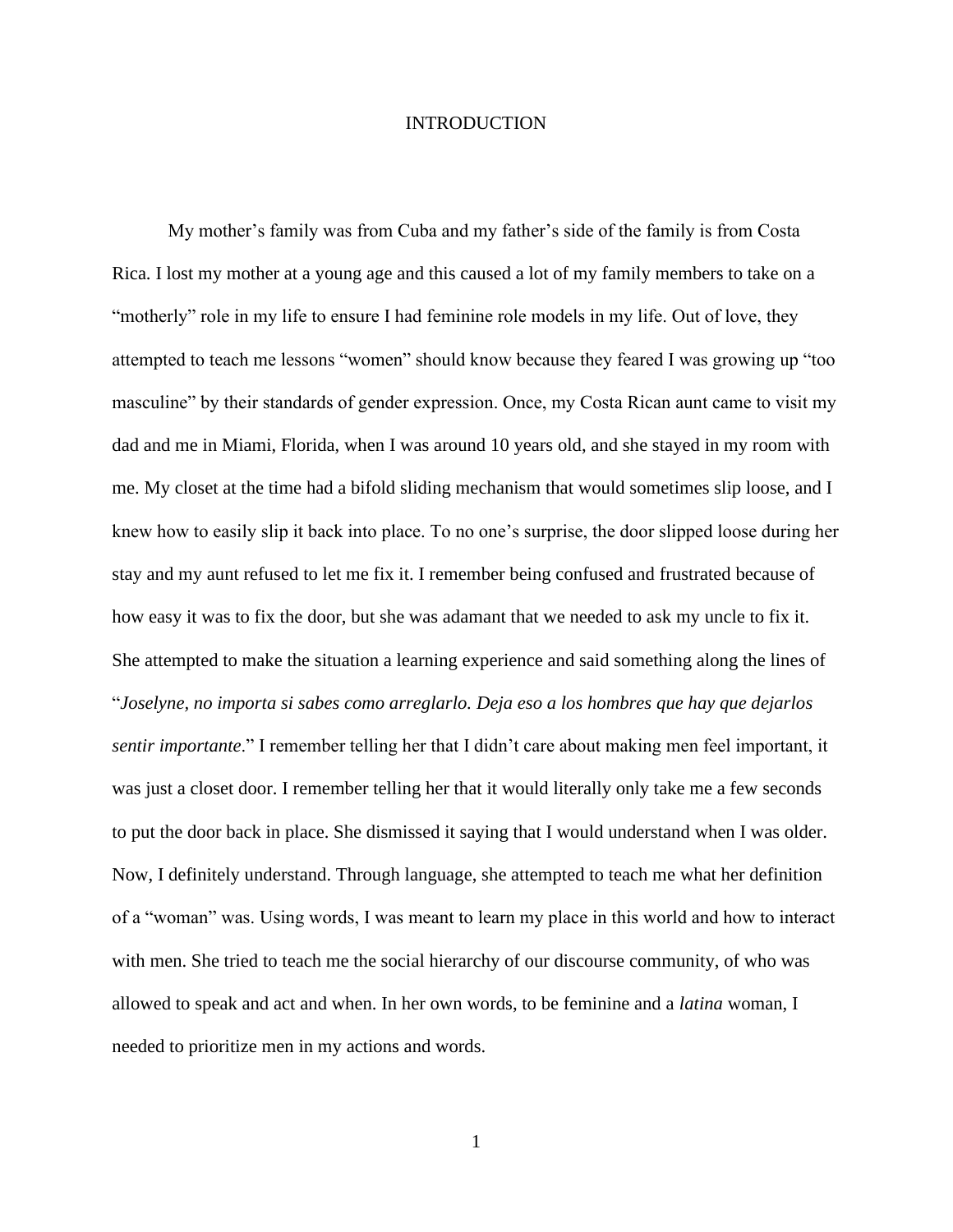As a first-generation American, who experiences and navigates my reality and the world around me using more than one language, my life is filled with language learning experiences where members of my discourse or speech communities used literacy to teach me the customs of my culture. Literacy lessons in my social circles were never only just about language, but also the vehicle in which I was meant to learn social hierarchies and so much more. My ethnicity is crucial to the formation of my identity and the way I speak and write today. These memories and experiences are the reason I research and teach the way I do today. And I am not alone in this. We all experience these language learning moments that define our understanding of the world and our identity. We all have had moments in our childhood or adulthood where someone important to us relayed information meant to show us how they think the world works. Family members like my aunt used language to show me how she believed the world functioned and tried to shape my understanding of the world and how I should've behaved in it too. As humans, we all have moments that defined to us what it meant to be a man, woman, nonbinary, poor, rich, etc. Language is the site where we learned and continue to learn about others and ourselves. Language is the manifestation of our thoughts and beliefs into reality. I think in words and constantly name my emotions. When I'm frustrated, my chest tightens and my head pulses as the physical embodiment of the word frustration ripples through my body. Consciously aware of the fact my words and myself are inseparable, I know when I speak it's my way of existing and navigating this world. It is a physical act. The way each individual uniquely uses language is closely related to their life experiences. It is an intimate act to investigate an individual's language and the discourse communities they learned from and belong to. bell hooks in "Teaching to Transgress: Education as the Practice of Freedom," discusses the intersection of language, emotion, oppression, theory, and so much more. She stated:

 $\mathcal{L}$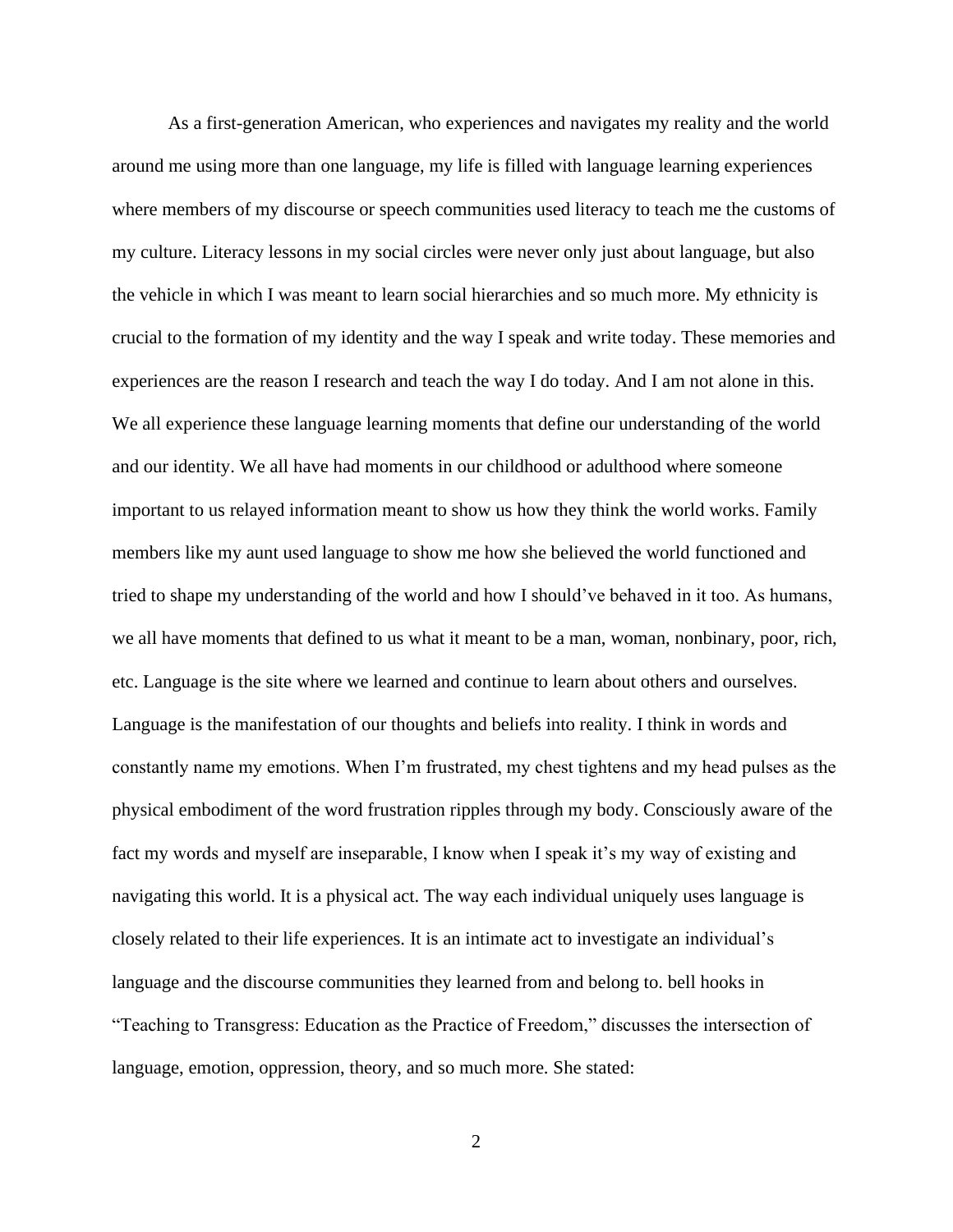To recognize that we touch one another in language seems particularly difficult in a society that would have us believe that in language there is no dignity in the experience of passion, that to feel deeply is to be inferior, for within the dualism of Western metaphysical thought, ideas are always more important than language. (hooks 174-175)

Language is how we communicate with one another and how we build connections, express emotions, and learn. How we use language is incredibly personal and tied to our emotions and cultural identities. This understanding of language, however, is often incompatible with how language and writing is taught in higher education and intellectual spaces. Hooks emphasized that a dualism exists within western cultures, one must reject their emotional nature that is passionate and disregard the intimate interactions of emotion and language, yet value innovation and ideas even though those are closely related to language.

I had to face this harsh truth during my tenure as a graduate assistant and composition instructor. In my first semester of teaching, I failed to recognize how instrumental language is to one's identity and how personal and emotional it can be. I am a passionate individual who prioritizes incorporating diverse sources in my teaching materials and I prioritize teaching from an anti-racist persepective. In an effort to diversify my materials and raise awareness on issues I deemed important, like the US prison industrial complex and white supremacy for example, I only presented trauma novels, or a work of fiction that discusses profound loss, intense fear, or trauma, to my students without taking into consideration how deeply challenging and personal teaching from an anti-racist perspective that prioritizes decolonizing language was. It goes against the rules and foundations of many of my student's identities and language customs. Teaching from this perspective goes against what is enforced and normalized in many American speech/discourse communities.

In my first semester of teaching for my composition course, I chose to teach the book *Between the World and Me*, by Ta-Nehisi Coates. The leaders of my department, in an effort to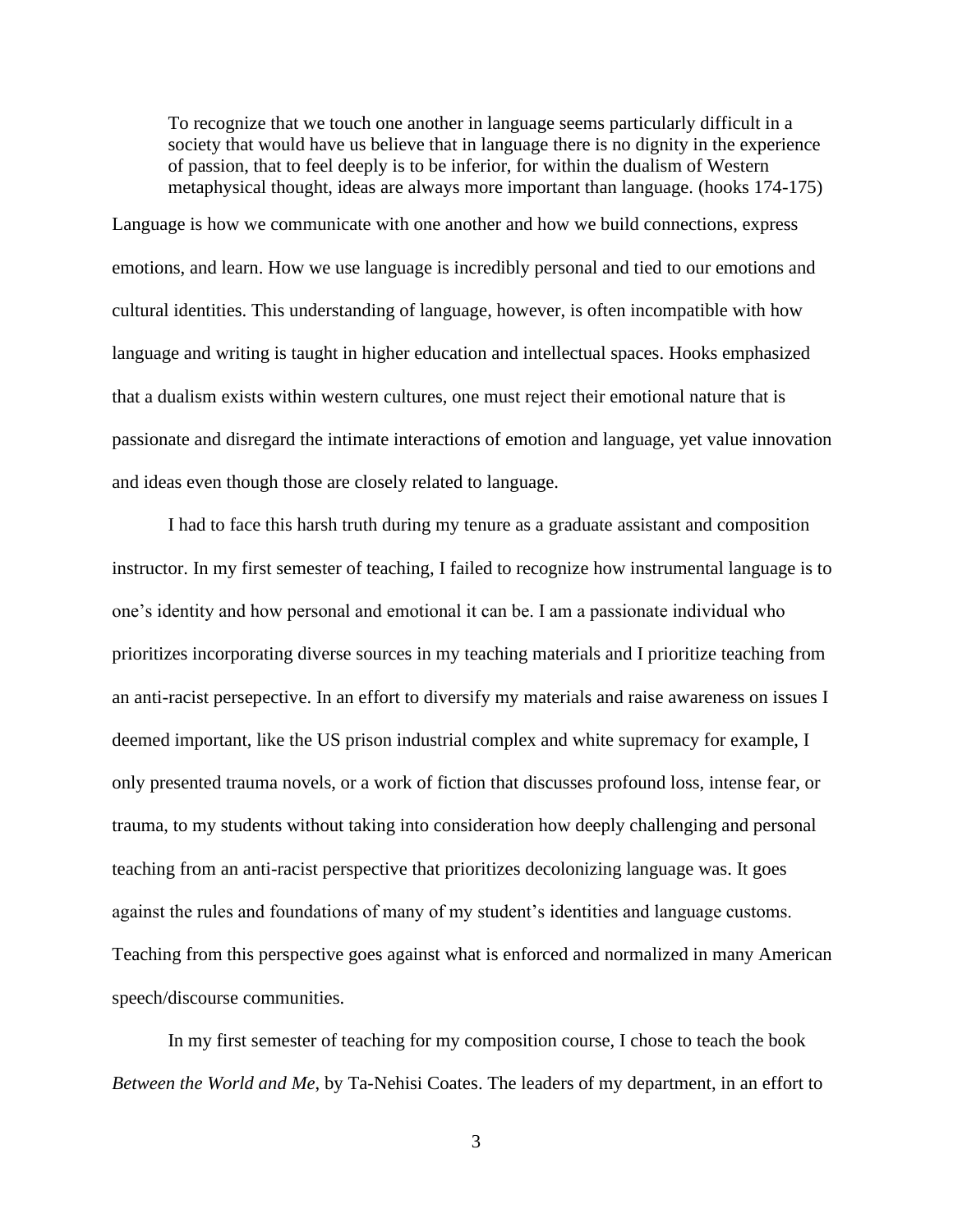address the racism within institutional means, also strongly encouraged me to teach the book and provided me support whenever they could, even though they were also limited by systems of power in higher education. I did not take into account the discourse community I was entering or that my class was predominantly white with no prior experience discussing race or investigating intimate aspects of their identity and privilege. I naively did not expect the material discussed in the book to directly and strongly challenge core values and beliefs that governed their reality and identities, but it did. The novel was written from the perspective of a black father writing a letter to his teenage son. Coates discussed police brutality, the military, and 9/11. The author described police officers as imperfect, corrupt, and not beacons of morality, but enforcers of a systemically racist state, a fact that is proven by historical evidence. I believed these claims were rooted in truth, given the statistics and global research conducted on the US political system, but I did not anticipate the reaction I received, even though I put my students in a vulnerable position to engage with racism for a grade, and neither did my mentors or the faculty in my department who introduced the text for me to teach in my class.

I required my students to engage with racism within an educational institution that still perpetuated and enforced the reality of systemic racism and normalized it. With no prior one-onone relationship, I challenged their language customs and beliefs that were closely related to their identities, and graded them for how well they could process those challenges in an "academic and professional" manner. Students who had family or were in the military requested to speak to me privately because they disagreed with the book and no longer wished to read it. Other students began to not participate in class or submit assignments and stopped attending altogether. One student even ignored the prompt of one of my writing assignments about genre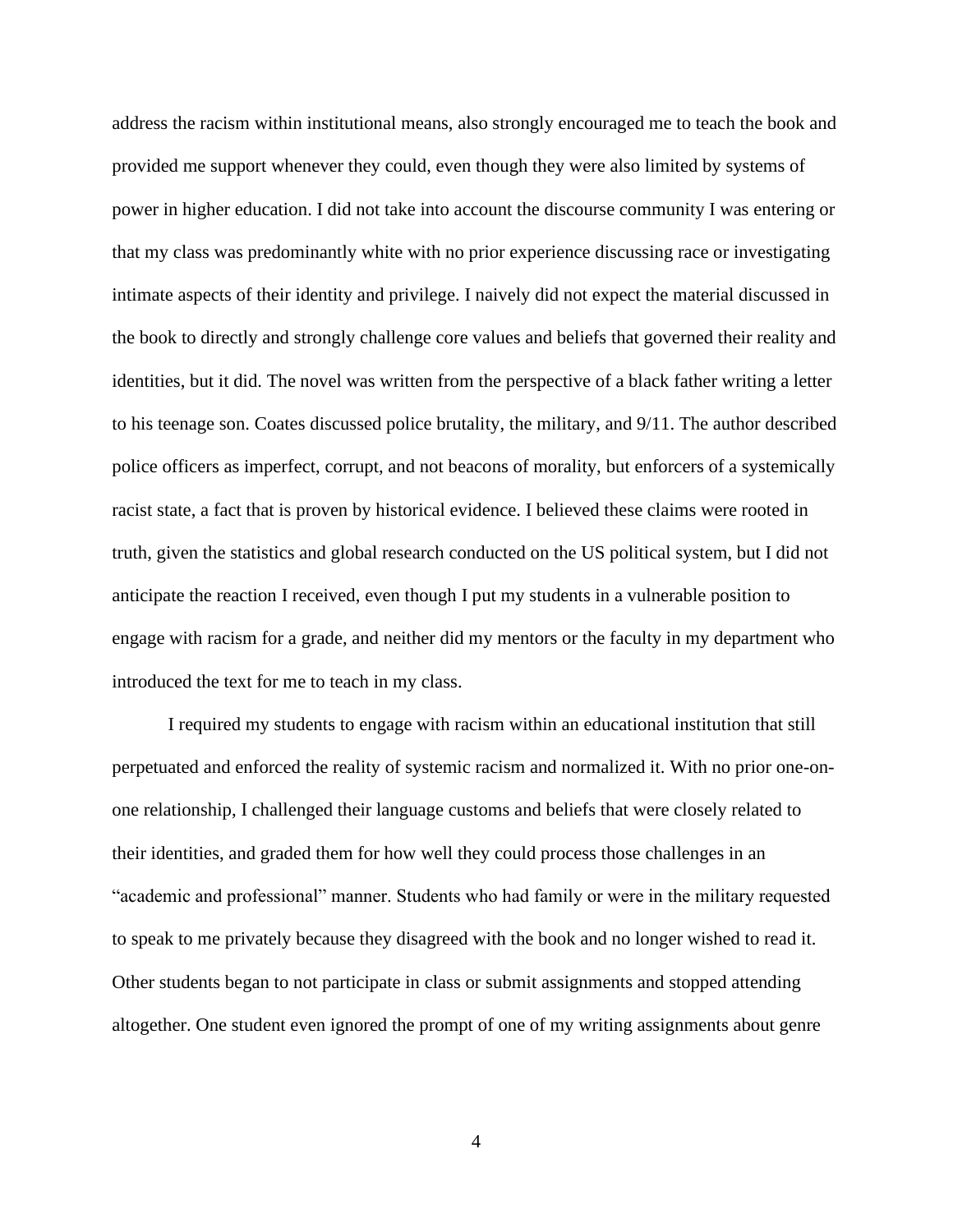analysis and submitted a three-page rant about Rudy Giuliani and how the liberal left and media rigged the US 2020 elections.

Students' lives were being uprooted because of the COVID-19 pandemic and an unprecedented and bitter election with tensions between people with differing/polarizing political views. When I attempted to initiate analysis of issues in the book that required vulnerability and trust, students obviously and reasonably felt challenged. I requested that they engage in sensitive material with no prior relationship of trust and not from a place of care and respect. We were complete strangers and I had set my expectations too high.

I was incredibly upset with myself. How could I handle this topic so irresponsibly? In the face of the next generation, I failed to properly teach them the language lessons I valued so dearly and instead overflooded them with narratives that discussed violent material like white supremacy that may have been traumatic for readers of different backgrounds, worldviews, and complicated connections to current American systems of power with no regard for their emotional states, and their understanding of language. I felt like I misrepresented vital theoretical practices like critical race theory, etc. In an effort to diversify my material, I misrepresented the communities I was attempting to support. Instead, I incited discord before even establishing a space of introspection. I asked them to analyze their identity and worldview through academic research papers in a way that even I wouldn't feel comfortable doing in front of strangers.

It made me question, why was my class such a challenging space for my students? Why did reading a trauma novel cause such reactions? Aren't books supposed to be separate from reality? Why did students cry? Why did they get so angry? Why were they so offended? I didn't lie or present any material that I hadn't thoroughly researched. I presented all of the fact-checked material with sources, and I provided plenty of support along the way. I didn't understand the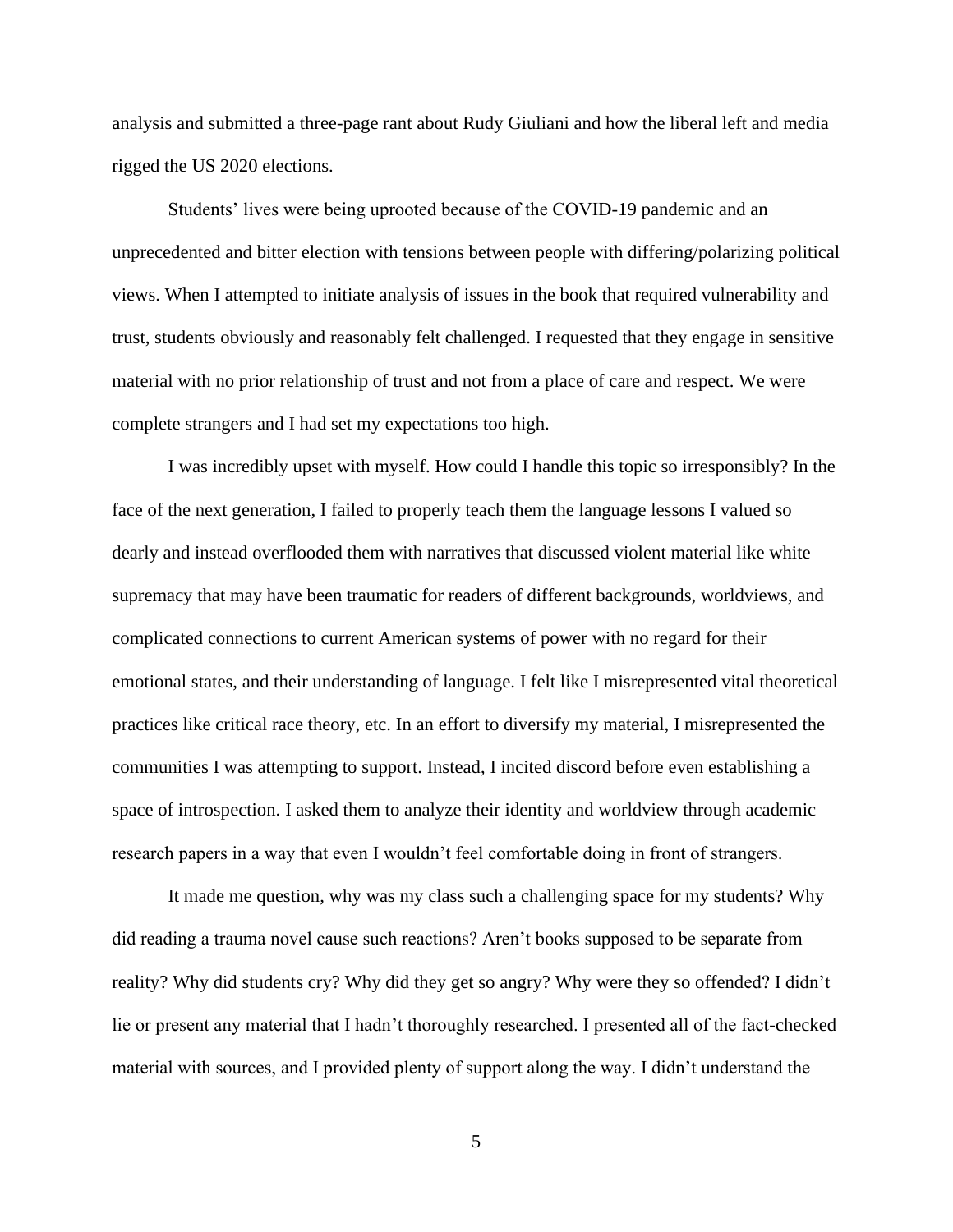anger at me or at the book. After various conversations and check-ins, students expressed that they respected how I handled conflicts and the material, but it was clear we had no common ground and the subjects in the classroom did not align with their understanding of reality, and they rejected it. They simply "didn't believe" any of the material in the class because they viewed it as opinion, even though it was the truth.

I realized that when I designed the materials for my class, I designed them from my perspective for people who were from similar backgrounds. Because I was unprepared to teach writing to students from different backgrounds and discourse communities than me, and unprepared in general, I lost the opportunity to teach students the skills and lessons I wanted them to learn. I did not design a writing class that connected to their lives at all. hooks claimed that to educate as a practice of freedom, to help students grow and learn in a way that actually improves their lives and society, a teacher should teach in a way that everyone can learn, she explained that:

To educate as the practice of freedom is a way of teaching that anyone can learn. That learning process comes easiest to those of us who teach who also believe that there is an aspect of our vocation that is sacred; who believe that our work is not merely to share information but to share in the intellectual and spiritual growth of our students. To teach in a manner that respects and cares for the souls of our students is essential if we are to provide the necessary conditions where learning can most deeply and intimately begin. (hooks 13)

Her work really connects the intimacy of language with identity and an individual's sense of self. So many of the most meaningful and memorable moments of my life happened through language and writing. I learned the social rules of my gender, felt the pain in the stories my family passed onto me, and professed my love using language. My words are incredibly personal, and I realized I needed to treat my student's language with the same care and respect if I expected them to analyze their language closely in an academic setting. I wasn't only teaching them how to perform a rhetorical analysis, I was teaching them what higher education constitutes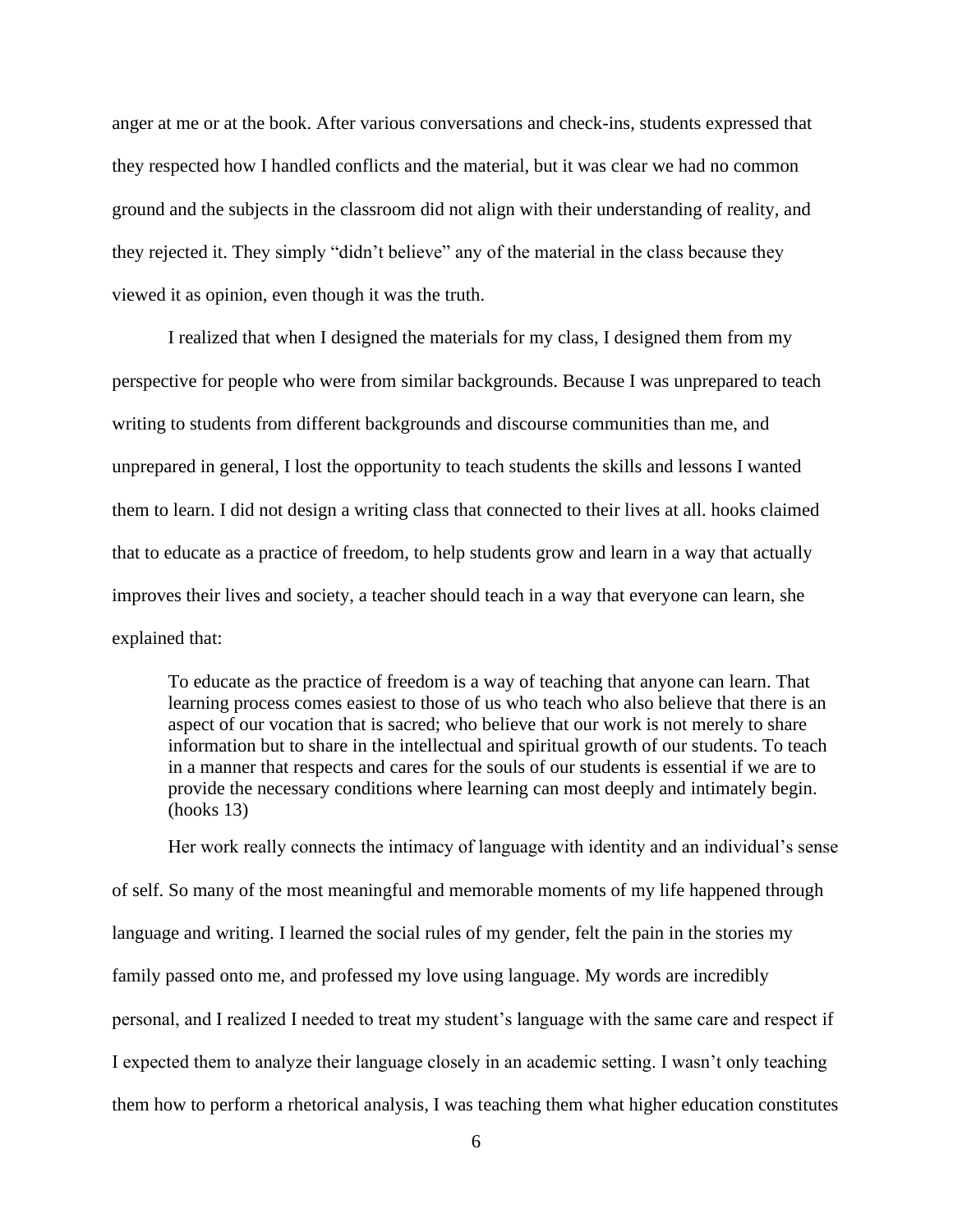as normative speech, language behaviors, and acceptable social customs. I needed to recognize that the process of analyzing trauma, racism, and other social aspects of society and challenging their language was a personal and vulnerable request that directly interacted with their identity and understanding of reality.

My first semester teaching composition motivated me to investigate why the language and rhetoric of inequities in the US can be such an off-putting experience for students, and why instructors fall into the same mistakes as I did. From a pedagogical and theoretical perspective, this experience motivated me to explore ways to prevent an overfocus on trauma narratives of Black, Indigenous, and Peoples of Color (BIPOC) communities and the potential misrepresentation it can cause. I wanted to see if my experience as a composition instructor was unique.

The process of writing this thesis has afforded me the opportunity to meet and learn from many amazing educators and students. I began to offer my students more compassion and consideration. I adapted my teaching materials and syllabus to give my students more freedom. I was honest about my love for language and rhetoric, and why it was so important to me. I made space in my classroom for passion. I provided students with the opportunity to improve their writing using examples and materials that connected to their lives and represented narratives that displayed different identities and realities that were not only focused on trauma. I asked them what they were passionate about and gave them the space to explore the language and rhetoric of those passions. I discussed rhetorical analysis using resumes and cover letters, and we practiced academic research on topics they deemed important. I incorporated hooks's teaching strategies into my class, and it completely changed my classroom. Instead of imposing my views or opinions, I focused on providing students with rhetorical strategies and tools to analyze language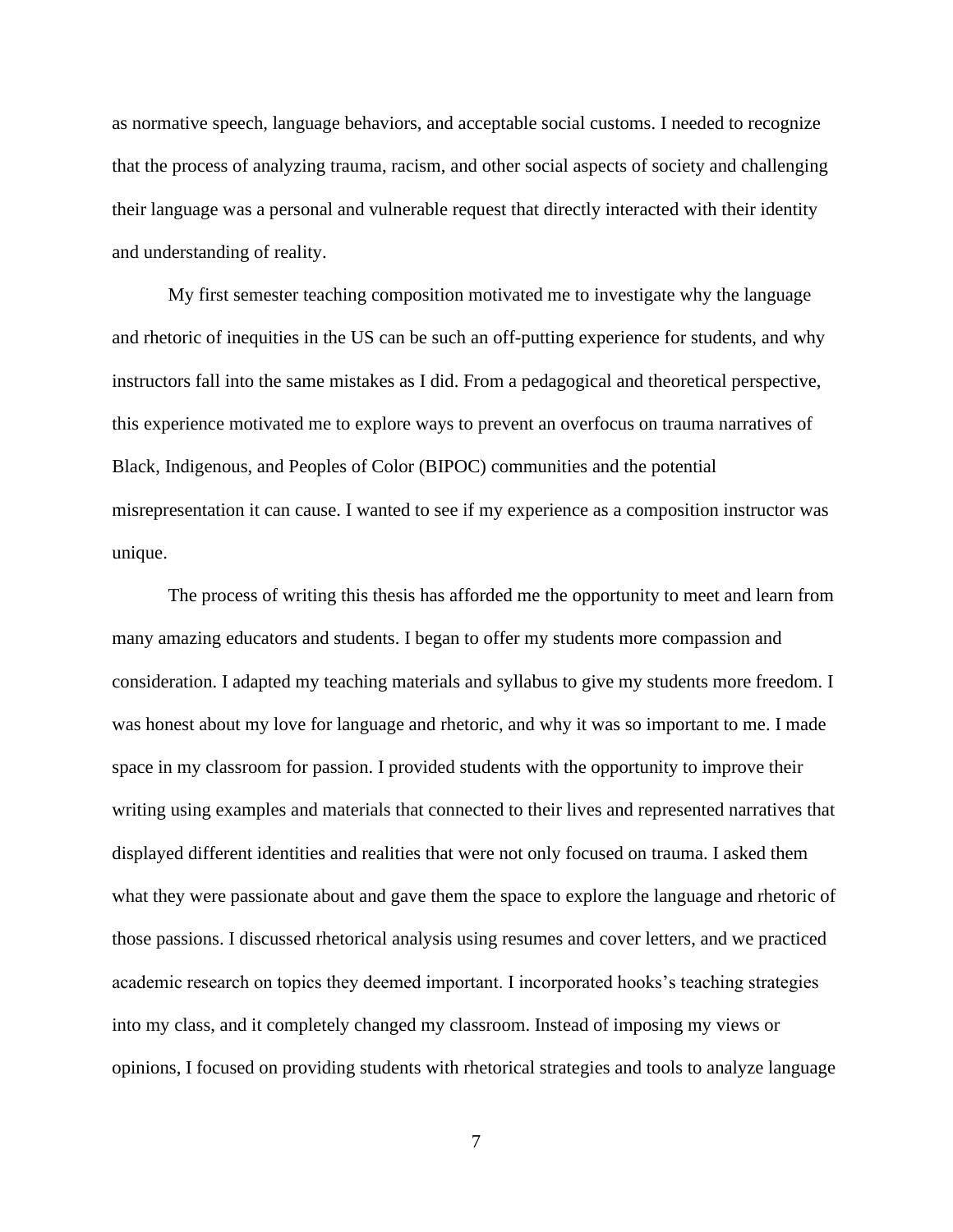and writing in the world around them. I didn't need to force discussions of racism or sexism because they naturally brought it to the forefront after establishing trust. I asked questions in order to listen and learn from my students and as a result, we learned together. I didn't demand they analyze power, oppression, and inequity – we did it together after establishing mutual respect. I provided diverse materials that represented all aspects of the human experience, not only trauma, and no one experienced burnout or rejected the material outright. After establishing trust, students discussed race, gender, and class in a respectful manner that engaged directly with an analysis of their language. There were disagreements and opposing views, but it provided learning opportunities and gave space for students to experience academic debate and argumentation. This experience was possible because of the support I received from my department and the theoretical research I conducted for this thesis.

In addition to these discoveries, I learned that my experience as a composition instructor was not unique; it was indicative of a larger system of exploitation and overworked educators. Universities treat composition courses with little to no value, and as an academic prerequisite that is irrelevant to a student's career and degree in the long run, which is far from the truth. Higher education itself does not recognize the nuances of writing and the intimacy involved in critically analyzing one's language behaviors and the communities their language comes from. Even though these prerequisites are a student's first experience of the university and can greatly affect retention rates, humanities at most universities are not valued for the impact that they have, as evidenced by the amount of funding the humanities receive versus other disciplines like the sciences. This disregard leads to underprepared composition instructors and overworked faculty.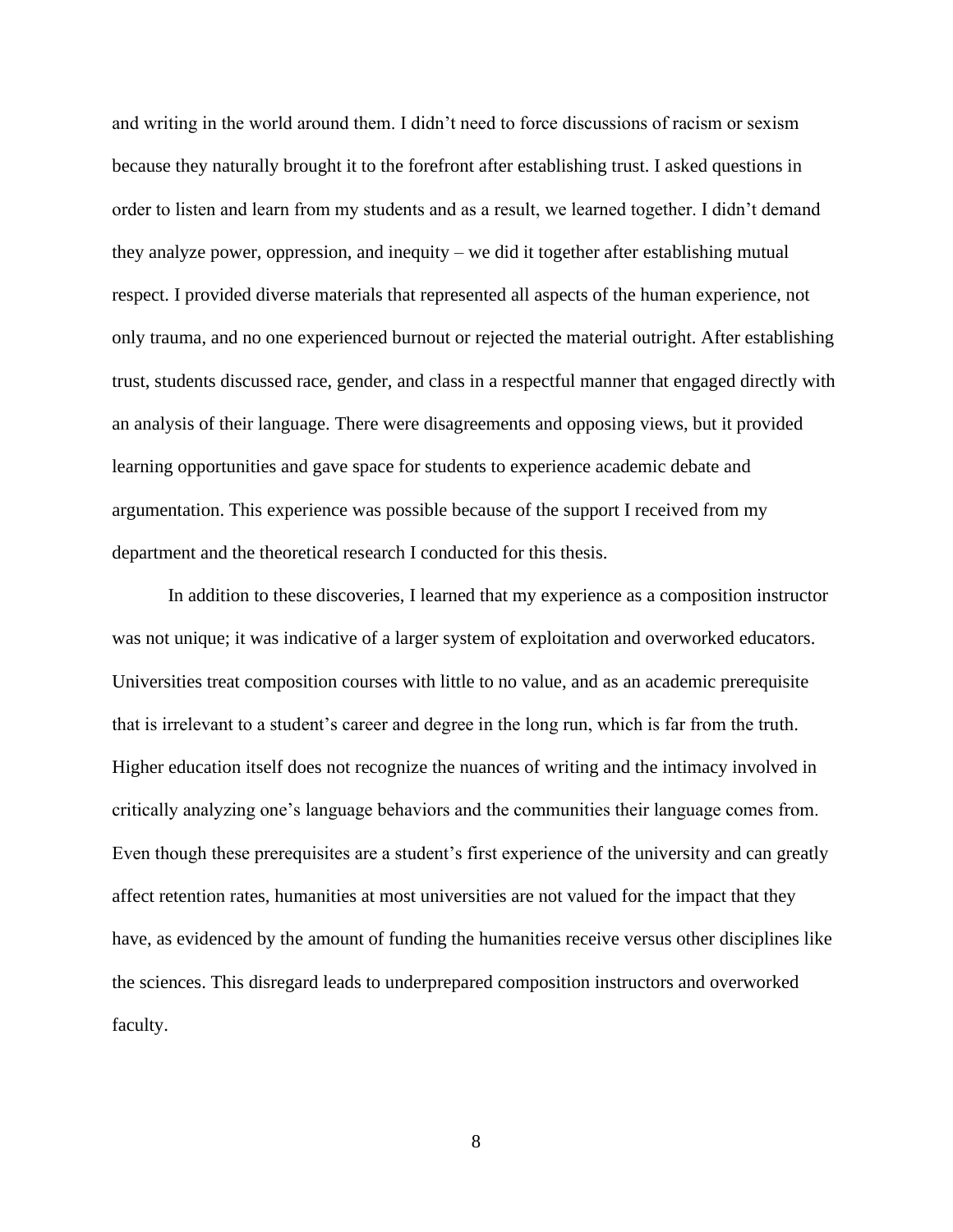Underprepared and unsupported faculty do not have the mental capacity or space to treat writing courses with the care and respect they deserve. The composition courses are many of the students' only experience in higher education where they actively challenge their language and writing skills, and are given the opportunity to improve their literacy and engage with the world from a different perspective. For the mental well-being of everyone involved, instructors need ample time to prepare and receive the support needed to teach these classes, because of how closely they interact with language, identity, and reality.

As a result, in this thesis, I analyze why language can emotionally affect people so strongly, why the material discussed in writing classrooms is so important, and what we can do as educators when we encounter and discuss trauma in the classroom to, within reason, prevent misrepresentation or negative associations to the real-life topics we discuss and writing in general. It is necessary to bring awareness to the issues marginalized communities struggle with without creating a spectacle of their trauma and inadvertently reinforcing stereotypes or creating misrepresentations of said marginalized communities. I analyze why teaching trauma narratives without appropriate pedagogical practices can lead to traumatic experiences for students, but more research is needed to identify why it can actually be counterproductive for language justice efforts by reinforcing stereotypes and stimulating backlash. I do not provide all the solutions to the issue at hand in this thesis, but I do investigate the ways in which instructors have the potential to reinforce or disrupt systems of oppression and power in the classroom through language, writing, and rhetoric.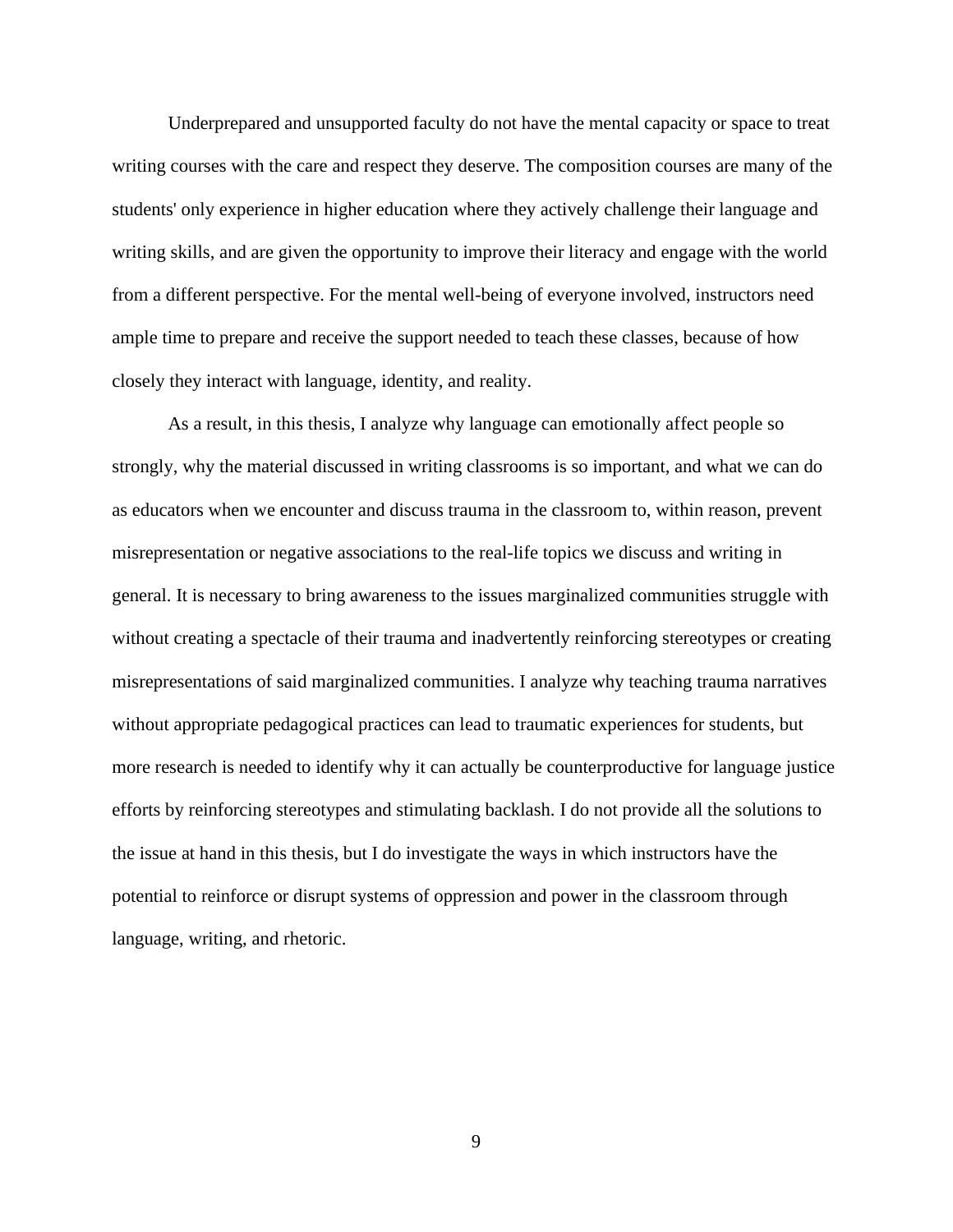### CHAPTER ONE

Written forms of communication are varied, complex, and entirely made up by humans. In the introduction, I discussed how language is a physical act that manifests our thoughts and emotions to reality. The way individual's use language is closely related to their life experiences and the communities they learned language from. This is because language and writing are essentially social constructs. What a social construct is and how it operates is widely and heavily debated. It is understood that language communicates a person's emotions, thoughts, and their understanding of reality in relation to their identity. In this chapter, I look into why language is the foundation of people's realities. I will use Peter L. Berger and Thomas Luckmann's definition of social construction to connect the idea of written communication as a social construct to discourse communities, identity, critical thinking, and trauma in American higher education composition courses. To connect why language and writing in composition classrooms have the potential to reinforce or disrupt systems of oppression, I explore the origin and function of language and why it can affect identity formation. This chapter is written from a pedagogical perspective for composition educators. Students are welcome to read this piece, but it specifically will benefit educators.

### I. Language is a Social Construct

In "The Social Construction of Reality," Berger and Luckmann argued that the social world is "a humanly produced reality" (Berger and Luckmann 78). Before Berger presents the argument that reality and social conventions are constructed by people, he introduces the term habitualization. He described habitualization as "any action that is repeated frequently ... a pattern, which can then be reproduced with an economy of effort … the action in question may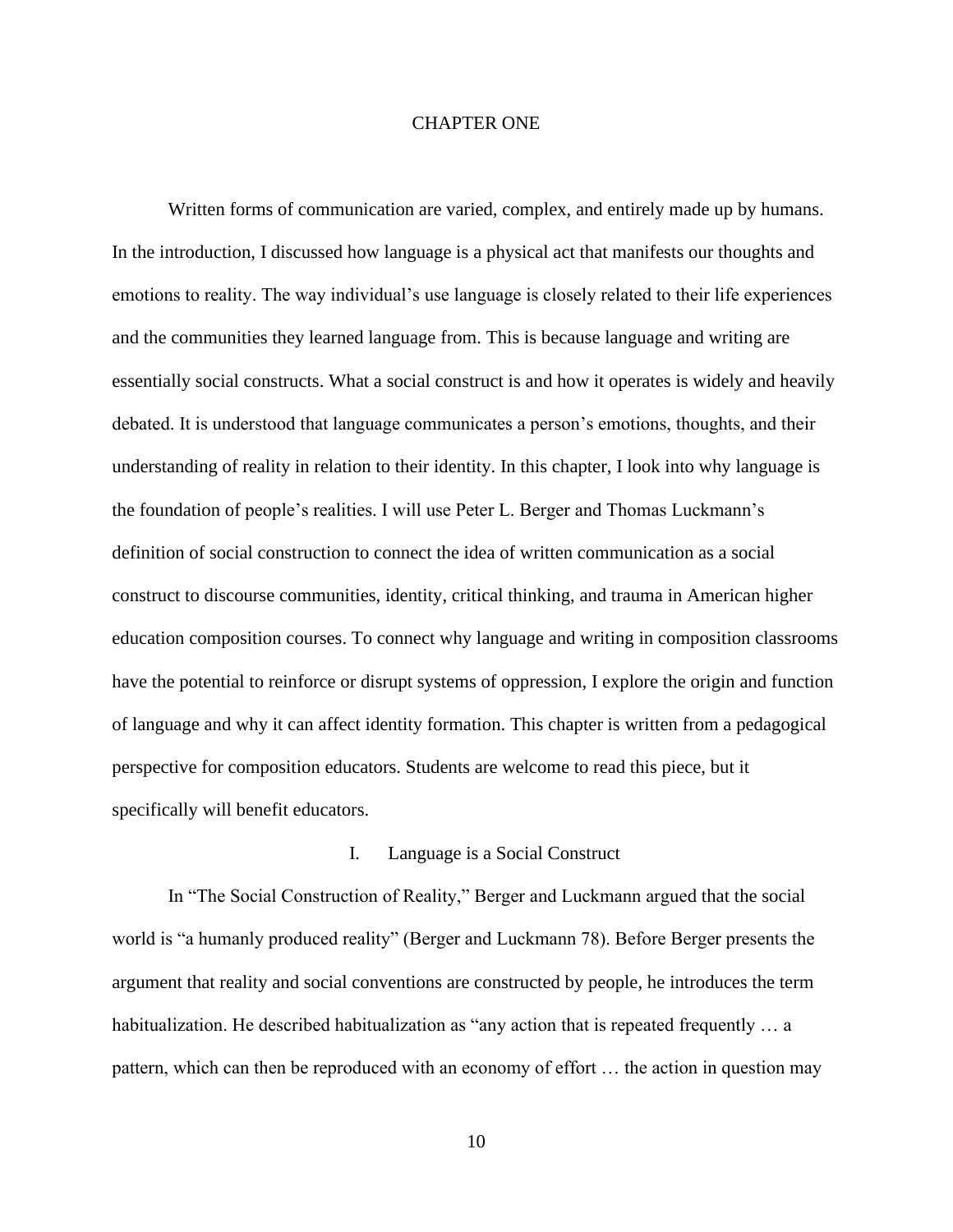be performed again in the future in the same manner and with the same economical effort" (70 - 71). The actions he refers to are mainly social and non-social activities. Essentially, people repeat social actions and these repetitions form patterns that can be easily reproduced continuously through time by different people. Social actions then become habits that people maintain for whatever reason.

After establishing habitualization, Berger introduces institutionalization. He defined it as "a reciprocal typification of habitualized actions by types of actors. Put differently, any such typification is an institution" (72). A habit or social activity becomes institutionalized when the activity becomes a symbol to a community. The habitualized social activity then becomes a staple in the community and an institution. He explains that the relationship is circular, that an institution is a symbol and a symbol is an institution– maintained by those who reproduce it. The institution they refer to is symbolic and not the physical meaning of the term.

Once a habitualized social action becomes institutionalized, it exists separately. Berger argues that since a habitualized social activity is a symbol that is repeatedly practiced by a community, individuals who were not present for the habitualization and institutionalization of the action relearn the social action through said institution. The habitualized social activity is not inherent and can not be learned through internal reflection, an individual must "go out and learn about them" (78). Once a habitualized social activity is institutionalized, it is internalized. Berger describes it as a dialectical relationship between a person, the producer, and the social world (or social constructs). The product, or social activity, is able to project backward and becomes part of people's reality, or as Berger puts, into their consciousness (78).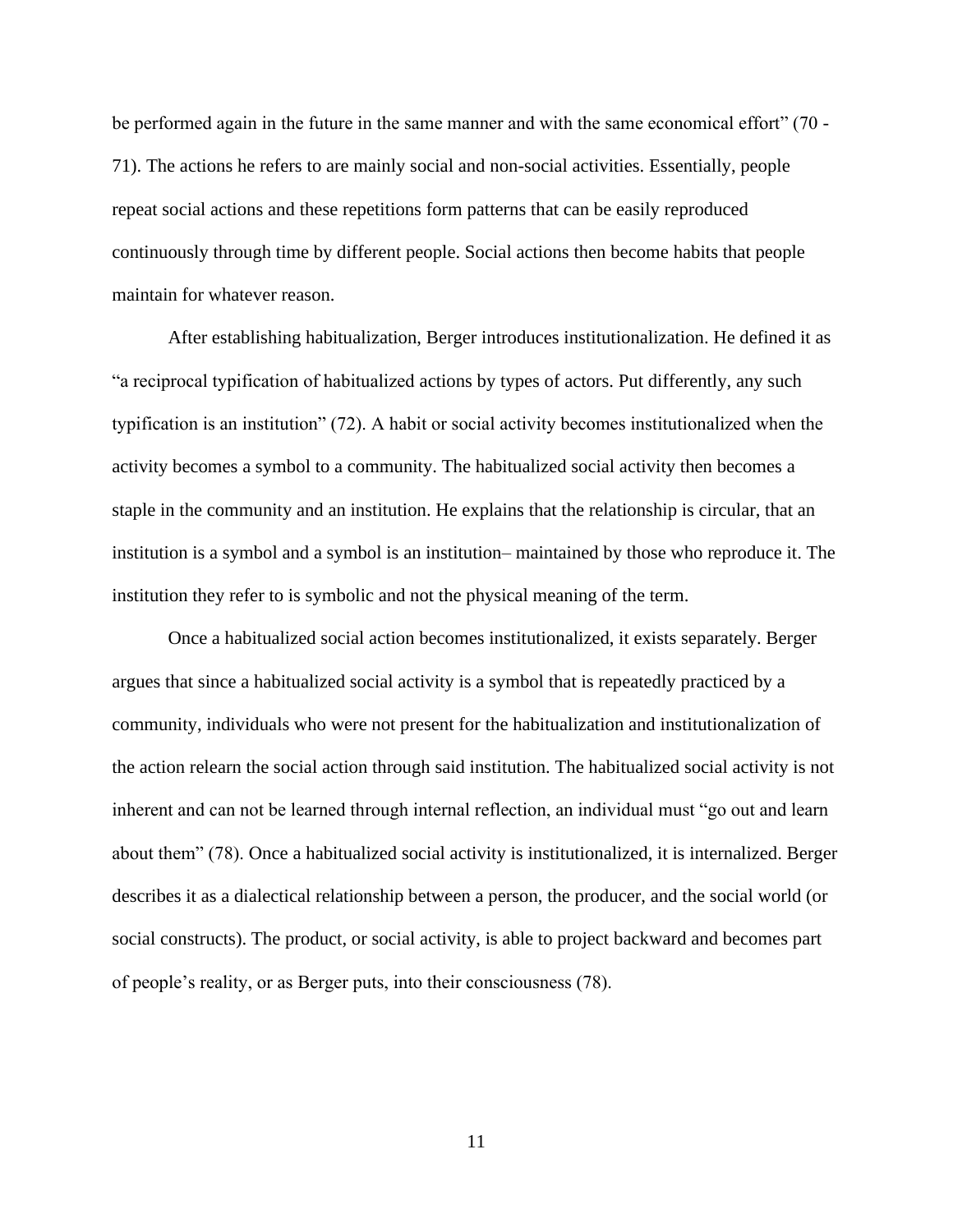Berger's process relates directly to theories proposed in "Ideology and Ideological State Apparatuses" by Louis Althusser. Like Berger, Althusser examines social activities and state apparatuses, or institutions, but through a Marxist lens. Althusser argues that:

Every social formation arises from a dominant mode of production … the process of production sets to work the existing productive forces in and under definite relations of production … In order to exist, every social formation must reproduce the conditions of its production at the same time as it produces, and in order to be able to produce. It must therefore reproduce: 1. The productive forces, 2. The existing relations of production. (Althusser 128)

Althusser explains that a social formation is repeated continuously, like a habitualization.

A social formation also simultaneously reproduces the conditions necessary for the habitualization to continue. The relations of production ensure that an ideology or social activity, like language and written communication for example, are maintained. Conditions must be created and met concurrently as production occurs to ensure its sustainability. The means of production reproduces continuously in order to survive, and every detail is important in the reproduction process.

Althusser's definition of the reproduction process supports Luckmann and Berger's dialectical process of social constructs and reality– habitualization, institutionalization, and internalization. In order for a habitualized social activity to become a symbol or institution to a community, it must be reproduced "with an economy of effort and which, ipso facto, is apprehended by its performer as that pattern … again in the future in the same manner and with the same economical effort" (Berger and Luckmann 70-71). An individual exerts a measured and repeatable effort to perform the habitualized social activity, like writing, and replicate it exactly with the same effort in the future indefinitely.

Luckmann and Berger emphasize that the three phases of the process "corresponds to an essential characterization of the social world. Society is a human product. Society is an objective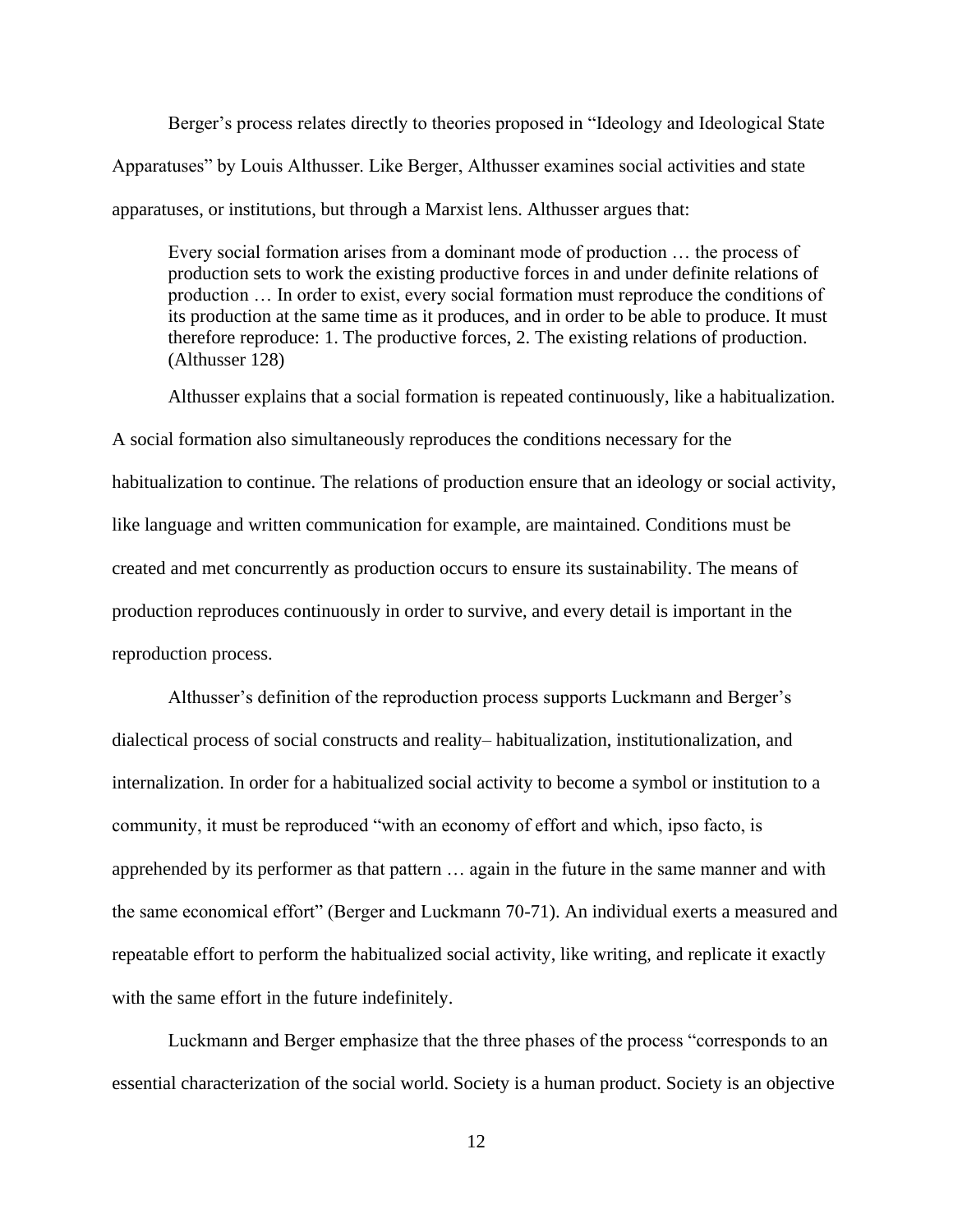reality. Man is a social product" (79). Altogether, this means that human behavior and the social activities and institutions of a community are socially constructed, or a social construct. Thus, language and writing are social activities that were habitualized, institutionalized, and internalized– making them social constructs. Language and written communication are social constructs that are then reproduced and introduced to new generations as tradition and normative behavior and/or activities (79). Specifically, language traditions are reproduced within their respective communities and cultures. Different communities reproduce different social constructs and language traditions based on their respective patterns of habitualization and preferences. An individual may not be fully aware and conscious of the fact that a social activity is institutionalized and internalized. It is possible that an individual remains unaware of the entire process.

#### II. Discourse Communities and Reality

Different cultures and communities have their own way of communicating with their own rules, practices, and traditions. The community's social constructs vary and many of the traditions do not need to be replicated exactly in order to be reproduced, which strays away from Althusser, Luckmann, and Berger's concepts. A social activity, like writing, shares similarities and slight differences culture to culture. The differences in cultural standards of communication are often related to the discourse or speech communities people are a part of. Hilary Janks defines discourse communities as "habits of speaking, thinking, valuing, and doing that we embody (discourse), every society also has conventions that guide behavior, including language behavior" (Janks). Janks further explains "There are social rules controlling who should speak, to whom, for how long, when and where, and in which language" (Janks). Janks iterated that each discourse community has its own rules of communication and human interaction.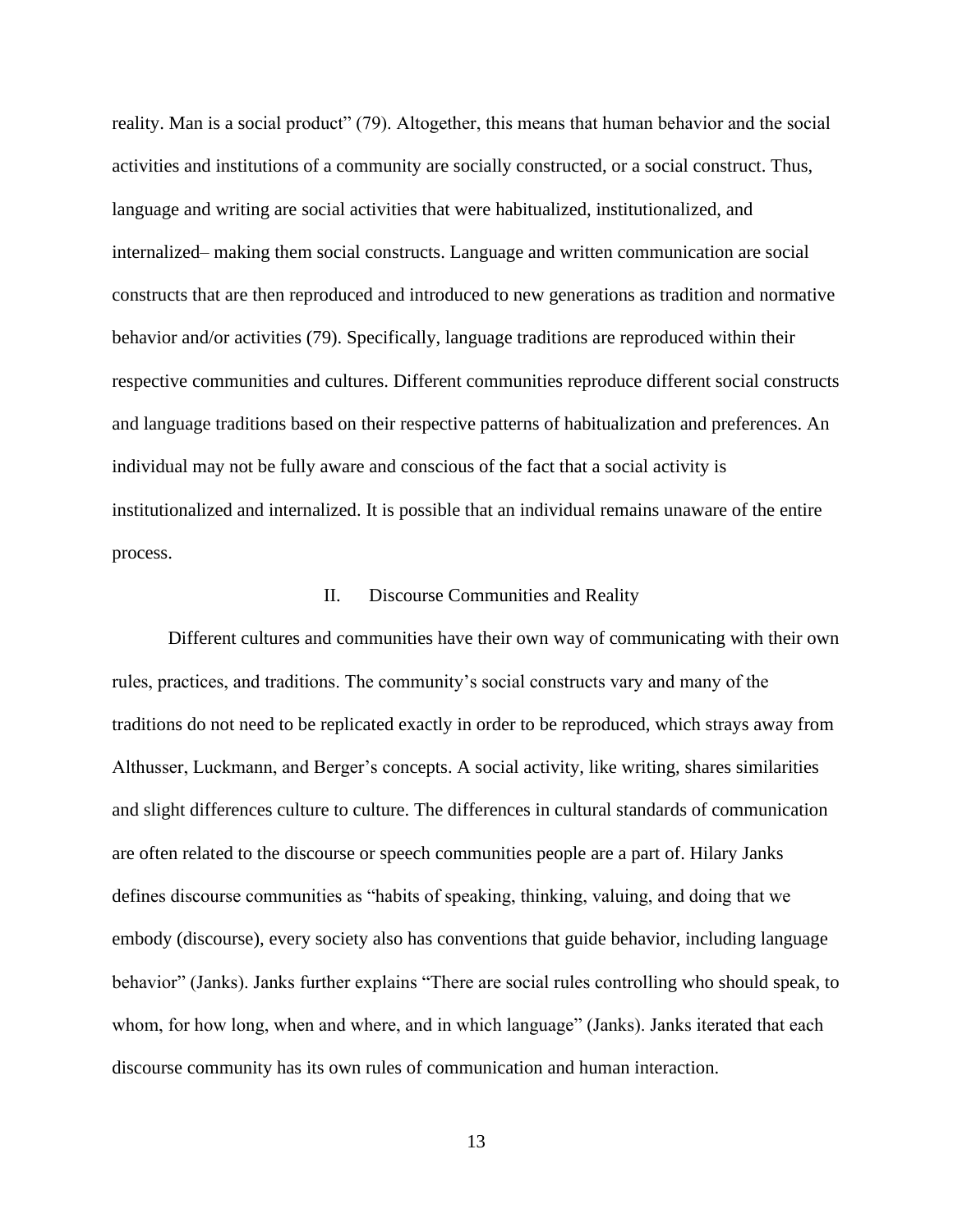James E. Porter in "Intertextuality and the Discourse Community" defines a discourse community as "a group of individuals bound by a common interest who communicate through approved channels and whose discourse is regulated. An individual may belong to several professional, public, or personal discourse communities" (Porter 38-39). Porter's definition is similar to Jank's, but instead of using language like control, he emphasizes that discourse communities regulate discourse and speak or write in approved and socially acceptable methods or "approved channels." He also points out that discourse communities can be professional, public, or personal like an ethnic specific discourse community or academic research discourse communities.

According to Janks and Porter, in discourse communities, people establish a frameworks of understanding their social reality because a person's social reality consists of these language behaviors and cultural customs, among other factors like identity (the lens a person uses to exist and communicate with others in the public sphere). Like Berger and Luckmann discussed, reality and normative social behavior is a construct. Individuals build a set of mental tools and a framework of navigating public or private spaces based on their experiences within accessible discourse communities. People then communicate their emotions and ideas within the bounds of what they learned to be normative socially acceptable language and behaviors. For example, in American culture, it is typically seen as rude or disrespectful to ask an adult woman her age. This cultural custom and perceived disrespectful behavior is just one of many learned behaviors typical of American discourse communities and discourse communities in general. One does not inherently know what is considered "rude" behavior or what is socially acceptable, it is learned.

If there are differences between discourse communities, they either clash or renegotiate the terms or rules of their communities. John M. Swales in "The Concept of Discourse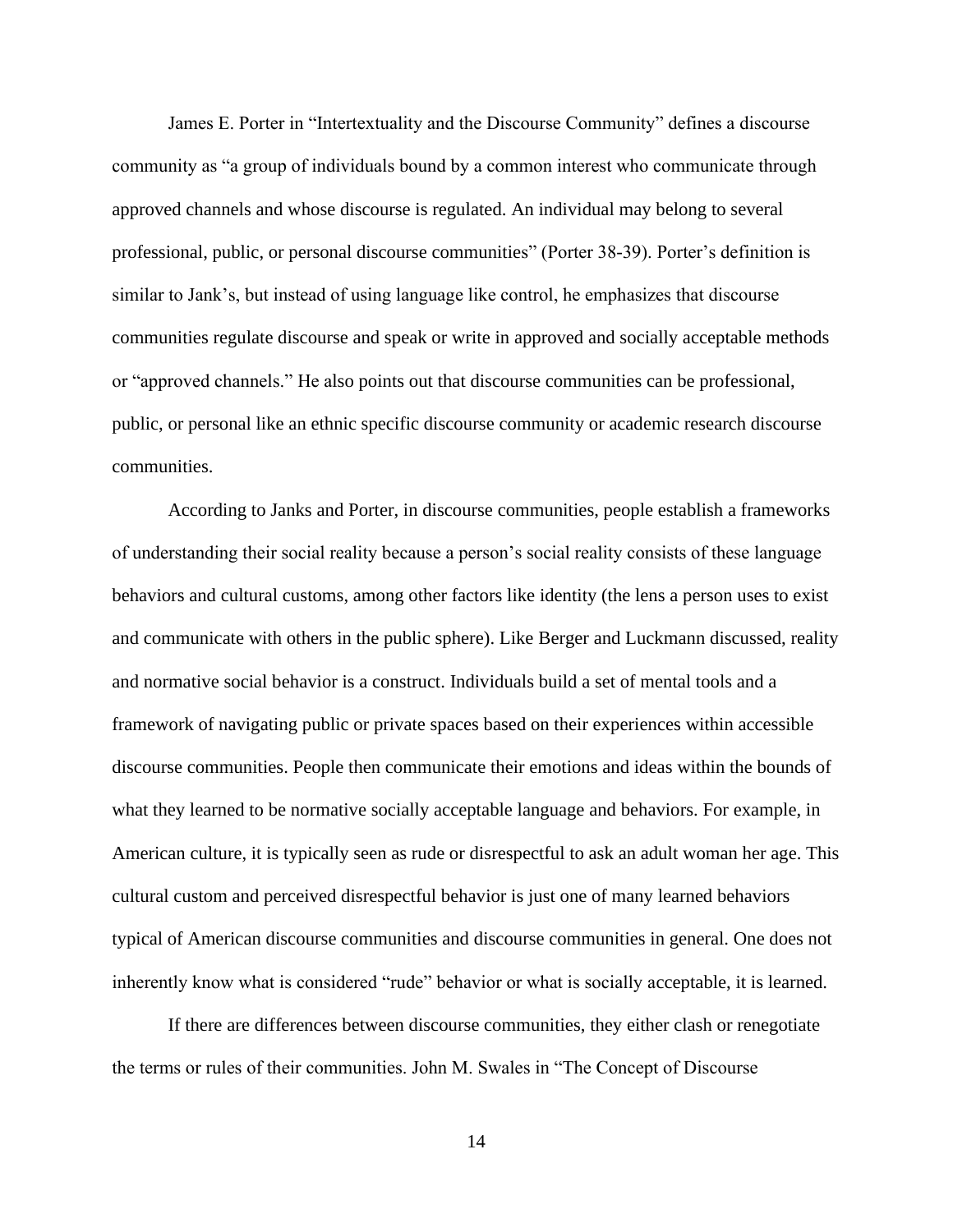Community" rejects the definition of a discourse community that includes personal interests like language behaviors and cultural customs. He named the communities that regulate social and personal language behaviors as "speech communities." To elaborate, he stated:

In a sociolinguistic speech community, the communicative needs of the group, such as socialization or group solidarity, tend to predominate in the development and maintenance of its discoursal characteristics. The primary determinants of linguistic behavior are social. However, in a sociorhetorical discourse community, the primary determinants of linguistic behavior are functional, since a discourse community consists of a group of people who link up in order to pursue objectives that are prior to those of socialization and solidarity, even if these latter should consequently occur. In a discourse community, the communicative needs of the goals tend to predominate in the development and maintenance of its discoursal characteristics. (Swales 471)

He specified that discourse communities are groups of people who come together, rather than inherit the community, to achieve certain goals. This thesis uses the modern definition of a discourse community that includes sociolinguistic speech communities and sociorhetorical discourse communities because of the manner in which language is institutionalized among discourse communities and through education. In current American society, people are students and taught language behaviors from a young age where they learn not only social behaviors, but also the communicative goals of educational institutions. J. Elspeth Stuckey in the *Violence of Literacy* supports the concept of educational institutions regulating language behaviors and socialization. She stated "In school, he assumes that comprehension equals the intake of information and ideology. This is how schools turn out proper conformity and regulate failure. As a piece of weaponry in the ideological arsenal, literacy enforces acceptable ideas and behaviors" (Stuckey 54). She explains that through language and the concept of literacy, students learn what is acceptable and what is expected of them. They learn their place in society, power relations, and negotiate language behaviors. They learn the ideology of the institutions that dictate social and language behaviors. This means that individuals in American society, from a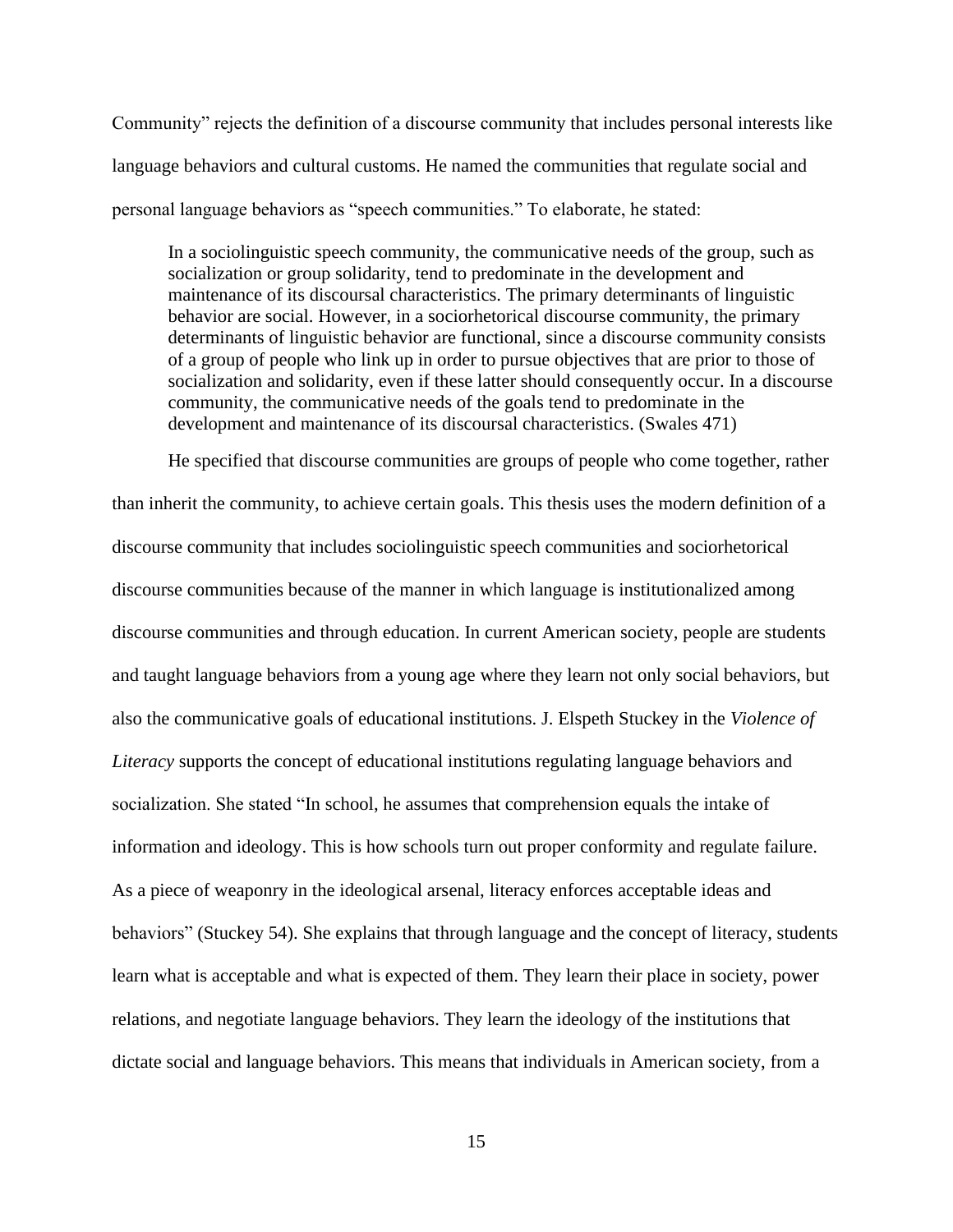young age, learn normative citizenship from social and institutional discourse communities, which are basically speech communities.

Thus, individuals learn the rules of socializing, language, and language power relations from their discourse communities. They are not inherent. Language and written communication are learned behaviors. Porter describes this process as a forum where "Each forum has a distinct history and rules governing appropriateness to which members are obliged to adhere. These rules may be more or less apparent, more or less institutionalized, more or less specific to each community" (39). A discourse community's forum has its set of rules of standard language and social behavior that the members of the community should adhere to. A forum can be an academic journal or family dinner table.

Many people's identities are closely tied to their discourse community and where they frequently learn language behaviors. Each discourse community navigates larger society differently with its own set of language behaviors. Language and written communication expectations typically shift to accommodate a situation and those expectations are defined by discourse community standards. Discourse communities are institutions maintained by internalization and habitualization. Individuals learn normative social activities from their discourse communities because language behaviors and cultural social activities are regulated by the community. Due to the diversity of discourse communities, it is possible to have conflicting language behavior expectations simultaneously. These language behaviors, cultural customs, and discourse communities comprise an individual's sense of reality, because as previously argued using Berger and Luckmann's concepts, reality and society are products humans created. Which means, each person constructs their own understanding of reality, and it exists simultaneously next to everyone else's constructed reality.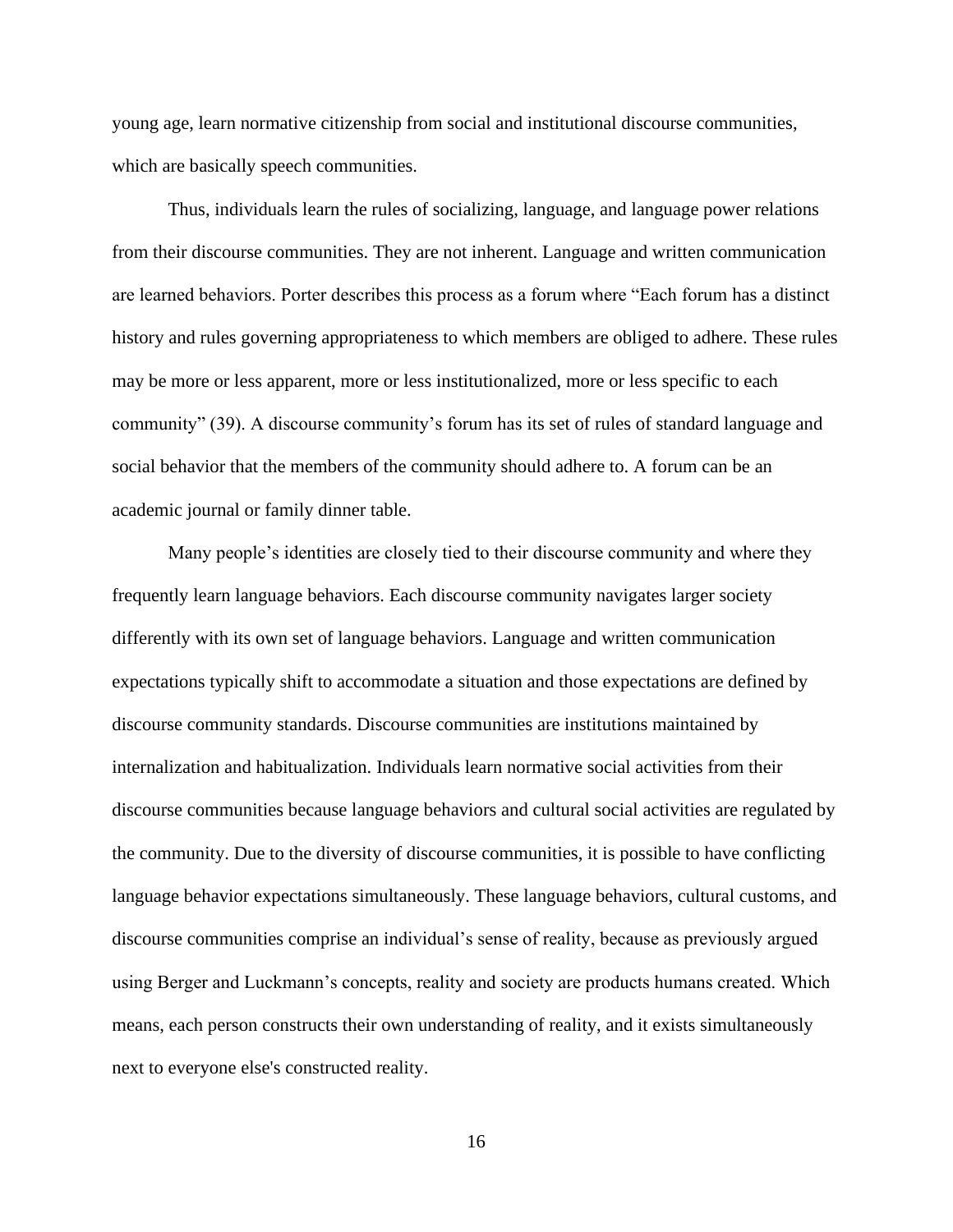Individuals build expectations and navigate spaces according to the knowledge gained from their communities that contribute to their reality and interpretation of the world they experience. Essentially, these are the foundations of a person's reality and the lens through which they socialize with other people of similar or different discourse communities and backgrounds. Berger also argues that "Different objects present themselves to consciousness as constituents of different spheres of reality… My consciousness, then, is capable of moving through different spheres of reality… I am conscious of the world as consisting of multiple realities… the language used in everyday life continuously provides me with the necessary objectifications and posits the order within which these make sense and within which everyday life has meaning for me" (Berger and Luckmann 35-36). People are aware that the world at large is composed of different constructed realities specifically unique to each individual, and discourse communities directly connect to the foundation of a person's reality because of the normative and cultural knowledge and language the community provides. People specifically use spoken and written language to communicate and interact with other realities and make sense of the world. Language is the main tool humans use to navigate other discourse communities and its corresponding reality.

Loyd F. Bitzer in "The Rhetorical Situation," argued similarly. He stated that "rhetoric is a mode of altering reality, not by the direct application of energy to objects, but by the creation of discourse which changes reality through the mediation of thought and action. The rhetor alters reality by bringing into existence a discourse" (Bitzer 4). Bitzer explains that through thinking and actions, people create discourse and can effectively change reality. Once more, the idea of language and writing as a physical act solidifies. An individual's discourse community,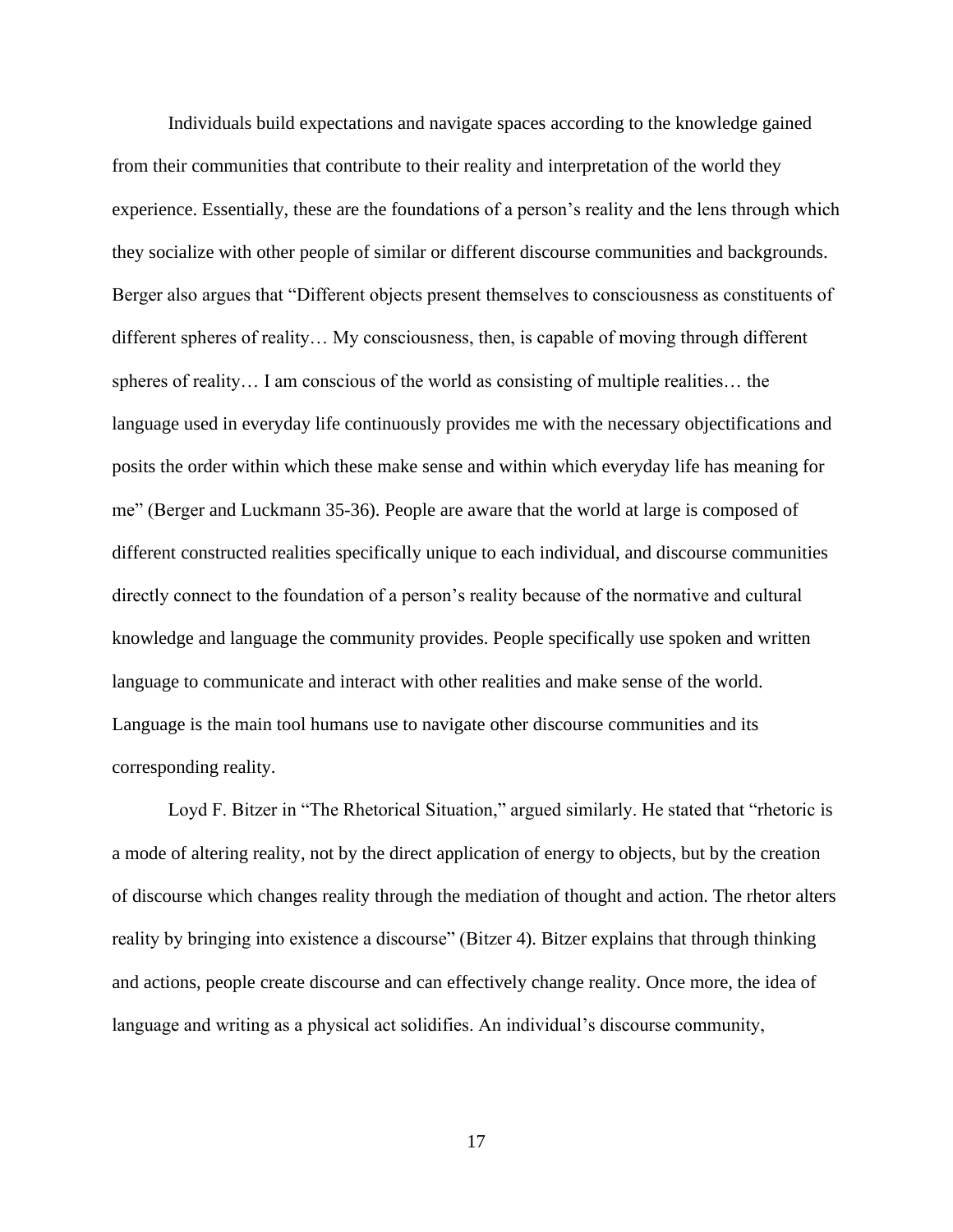language, and way of thinking can potentially alter their perception of reality and/or understanding of reality.

Essentially, discourse communities and language have the potential to greatly influence how a person thinks. An individual can reproduce what they learned from their inherited discourse community or divest. Membership of discourse communities are also not always permanent. It is possible to be a member of several different communities and exit them at any moment. Secondary and Higher education are two separate discourse communities people join, outgrow, or withdraw from that have entirely different standards of written communication. Some discourse communities, like a discourse community composed of race and/or ethnicity, are permanent and inherited. These discourse communities can not be chosen, but individuals can choose to leave them or not associate with them. There can be contradictions even in the same discourse community, because social activities can be habitualized differently within institutions. For example, some composition instructors say not to use personal pronouns in research papers while others state the opposite. Negotiation is necessary when navigating discourse communities because of people's differing constructions of reality and language behaviors. This negotiation can unfortunately cause confusion and be particularly challenging for new members who are navigating how to perform or "behave" within the community.

### III. Critical Thinking

As established prior, students in higher education come from different discourse communities with their own rules of communication that contribute to the formation of their identity and reality. Even though people have their own methods of written communication and different social expectations, composition instructors are tasked with teaching students how to write professionally and academically, a foreign and fluid concept constructed by humans that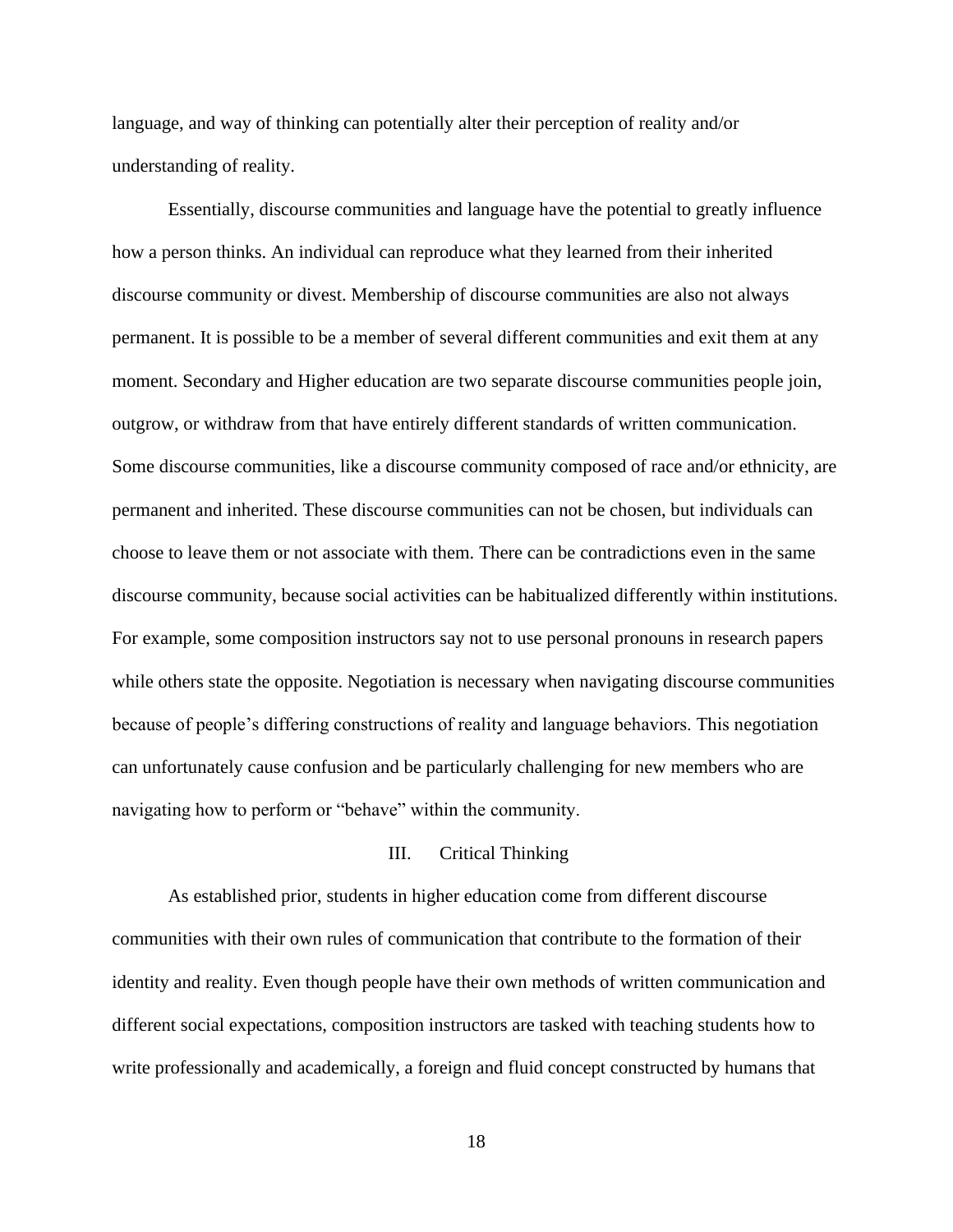varies depending on the rhetorical situation, as seen with the personal pronoun example. Composition instructors at universities introduce students to the university's standard of professional written communication. Students come to the classroom with their own way of thinking that they developed within their discourse community and then composition instructors are also tasked with teaching writing skills that can adapt according to the scenario and use professional written communication. There are so many different fields and types of academic writing that university standards of written communication are not universal and are dependent on context or rhetorical situations. It is not a monolith.

Northern Michigan University's English Department specifically prioritizes a set of outcomes that are designed to "Continue students' abilities to write carefully, read closely, and to discuss critically. Writers will expand their stylistic range, awareness of form, and ability to deal with complex issues." (Courses). Due to the diversity of academic writing standards, a common framework composition instructors use to encourage writing carefully, reading closely, and language adaptability is critical thinking.

Critical thinking is not concrete and easily definable either. It is a universal standard with no concrete definition or methodology. How to study and track the development of a student's sense of critical thinking is frequently debated and studied. Lisa Tsui in "Fostering Critical Thinking through Effective Pedagogy: Evidence from Four Institutional Case Studies" analyzed interview and classroom observational data from four different institutions to see what are effective forms of developing critical thinking skills. She collected data from a national sample of college students and her findings concluded that "successful development of critical thinking skills was linked to an emphasis on cooperative exploration of knowledge and divergent thinking" (Tsui 742). Essentially, critical thinking is a higher order cognitive skill that prepares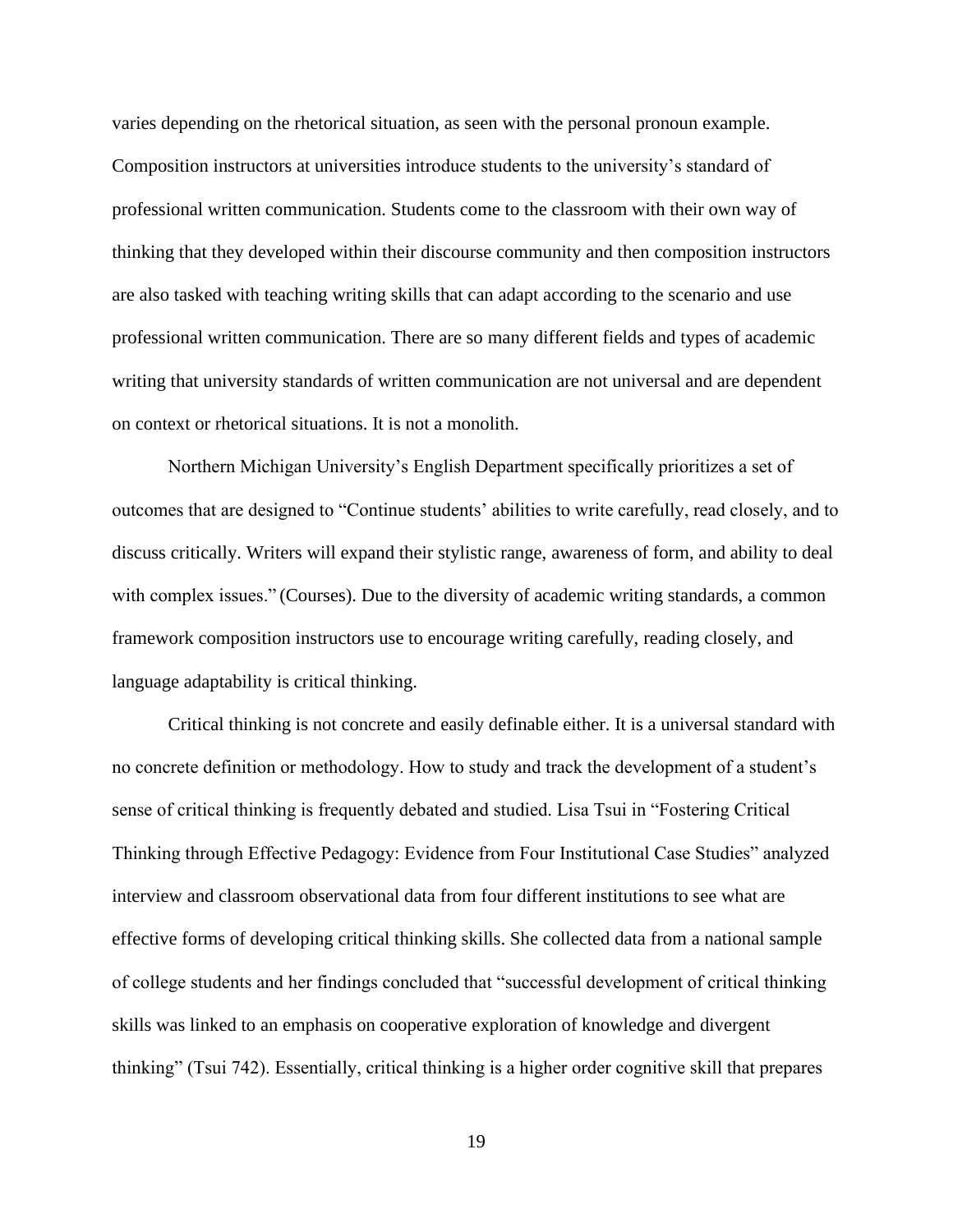individuals to tackle a multitude of challenges they are likely to encounter in their lives and it develops strongly through repetition and community discussions (740). Critical thinking helps students expand their understanding of the world around them by interacting with their peers and actively engaging in discussions and debates while learning new information.

Since critical thinking is a higher order cognitive skill, it can potentially challenge a student's normative cognitive function. As previously stated, language is a major tool people created and use to navigate discourse communities and other people's realities. An individual learns language and social behavior from their discourse communities, and uses that information to construct their identity and navigate their reality. When a student enters a composition classroom that focuses on challenging a student's cognitive skill, it can sometimes interfere with their understanding of the human experience because language is so closely tied to reality, culture, and identity. When composition instructors introduce critical thinking skills, it can contradict a student's sense of self and reality. Developing critical thinking can potentially destabilize a vital tool the student uses to navigate society.

### IV. Trauma and Critical Thinking

As a way of introducing and developing critical thinking skills and academic writing, composition instructors rely on texts. The types of texts vary, but essentially they are tools used to expand a student's critical thinking and academic writing skills. Even with the best intentions, no text is politically neutral. As explained previously using Berger and Luckmann's arguments, language is a social construct that is used to navigate human interaction and communication. In order for a social activity to become a social construct, it must be institutionalized and internalized. Language standards will differ based on the institutions present within discourse communities. Different language activities and behaviors will be institutionalized according to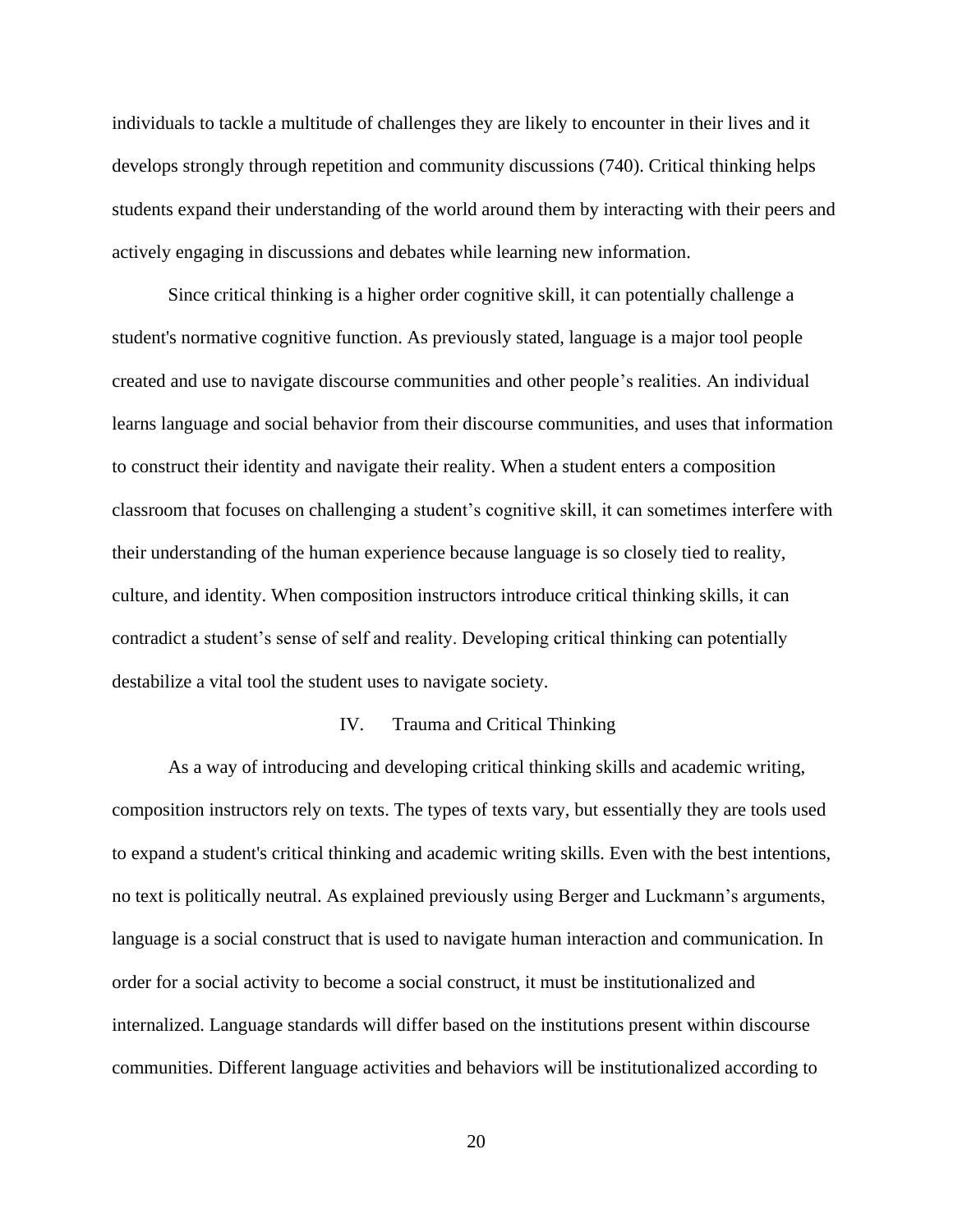the preference of the community upholding them. For this reason, an individual will produce texts according to the information learned from their discourse community and its institutions. The National Council of Teachers of English (NCTE) explained that "Stories matter. Lived experiences across human cultures including realities about appearance, behavior, economic circumstance, gender, national origin, social class, spiritual belief, weight, life, and thought matter" (Resolution on the Need for Diverse Children's and Young Adult Books). The NCTE explains that texts communicate realities and have an impact. Since language can alter reality, a text has the potential to alter or reinforce reality as well.

In the classroom, students are developing their cognitive skills using a tool, language, that can alter reality. This can be an incredibly personal experience since language is learned from their discourse communities and interacts so closely with their identity and reality. Débora de Carvalho Figueiredo supports this concept in her work "Narrative and Identity Formation: An Analysis of Media Personal Accounts from Patients of Cosmetic Plastic Surgery" investigates how "female identities, especially in what concerns the intersection between self-identity and body shape, are construed and represented by certain genres" (Figueiredo 259). She argues in her work that body shape and a sense of self are affected or reaffirmed by genres of media. In order to examine female identity in this manner, she establishes that "In late modernity, the concepts of identity and identity formation are inseparable from language and discourse. As scholars both in the area of linguistics and of social sciences affirm, identities are forged within discourse" (259).

Even though her piece discusses the rhetorical aesthetics of identity and cosmetic plastic surgery, Figueiredo beautifully confirms in her introduction that identity and identity formation are directly informed by discourse and the individual's discourse communities. A sense of self and reality is inseparable from the language a person uses and the discourse communities they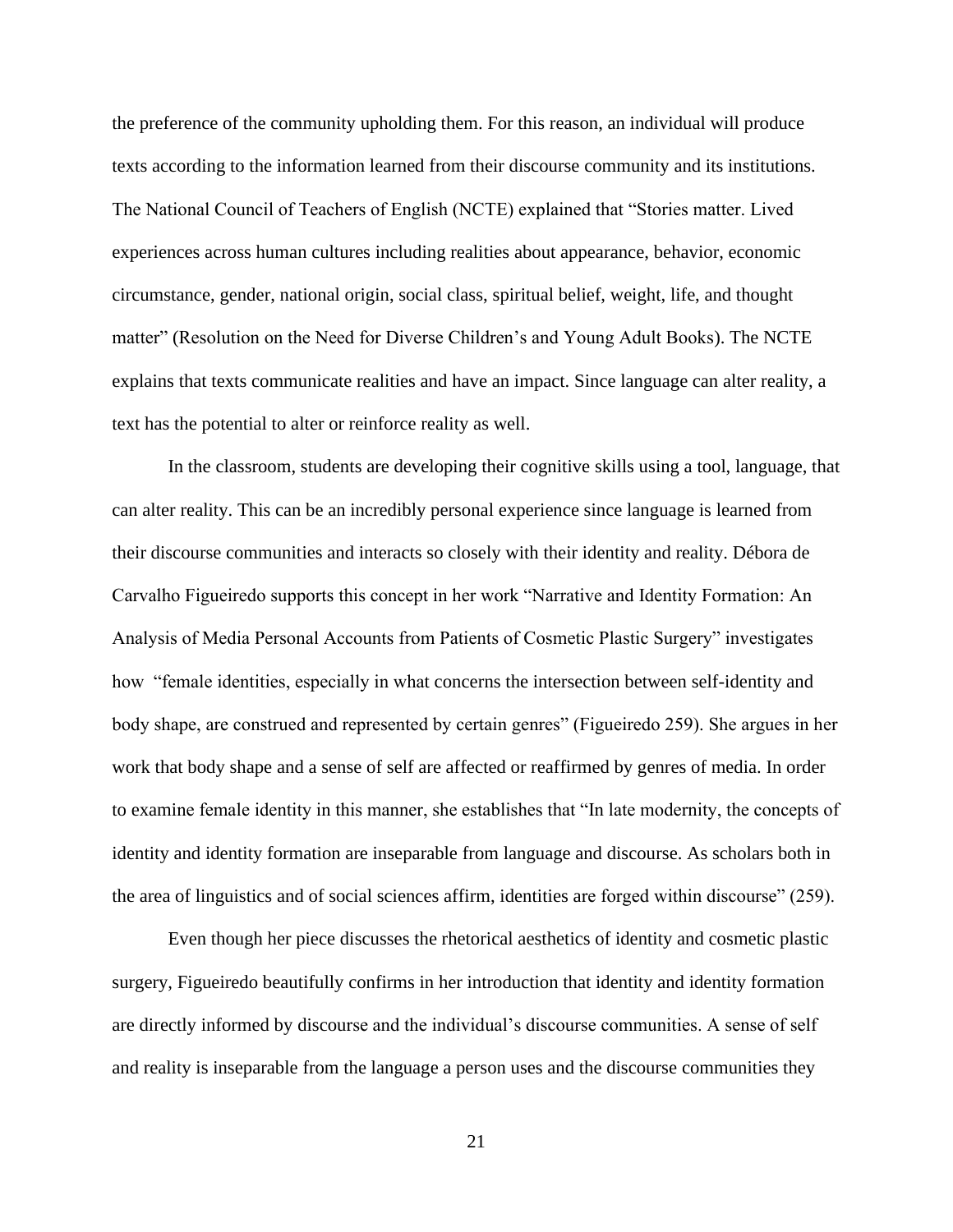are a member of. Thus, the language within the texts composition instructors select and in-class discussions of the text have the potential to reinforce or disrupt a student's understanding of their reality and identity. Texts represent their own realities with their own universal truths that can align or go against a student's learned experiences. Since texts are written representations of language, it can potentially reinforce or challenge language behaviors inherited by their discourse communities.

As previously mentioned, a text can encourage conversation and analysis that reinforces or disrupts a student's understanding of themselves and the world around them. If a text disrupts or challenges a student's understanding of reality, it can cause an emotional or psychological reaction. Michelle Balaev in "Trends in Literary Trauma Theory" explains that trauma can be "a person's emotional response to an overwhelming event that disrupts previous ideas of an individual's sense of self and the standards by which one evaluates society" (Balaev 150). Balaev famously argued that trauma is a singular event that disrupts or challenges an individual's understanding of the world around them. Thus, this definition of trauma can be applied to situations where an individual's concept of the world around them, or reality essentially, shifts.

Using Berger, Luckmann's, and Tsui's logic and findings, the act of developing critical thinking, language, and a different form of written communication, like academic writing, can be a traumatic experience and event if not handled with care because language is an integral tool humans use to navigate and alter their reality. A student's identity and sense of self has the potential to become a site of trauma in the classroom or in their writing if the language used to learn their foundational social behaviors and cultural customs is challenged or rejected. The reality a student constructed, be it consciously or unconsciously, can shift. This is especially true when the text used engages in emotionally challenging or sensitive materials because it can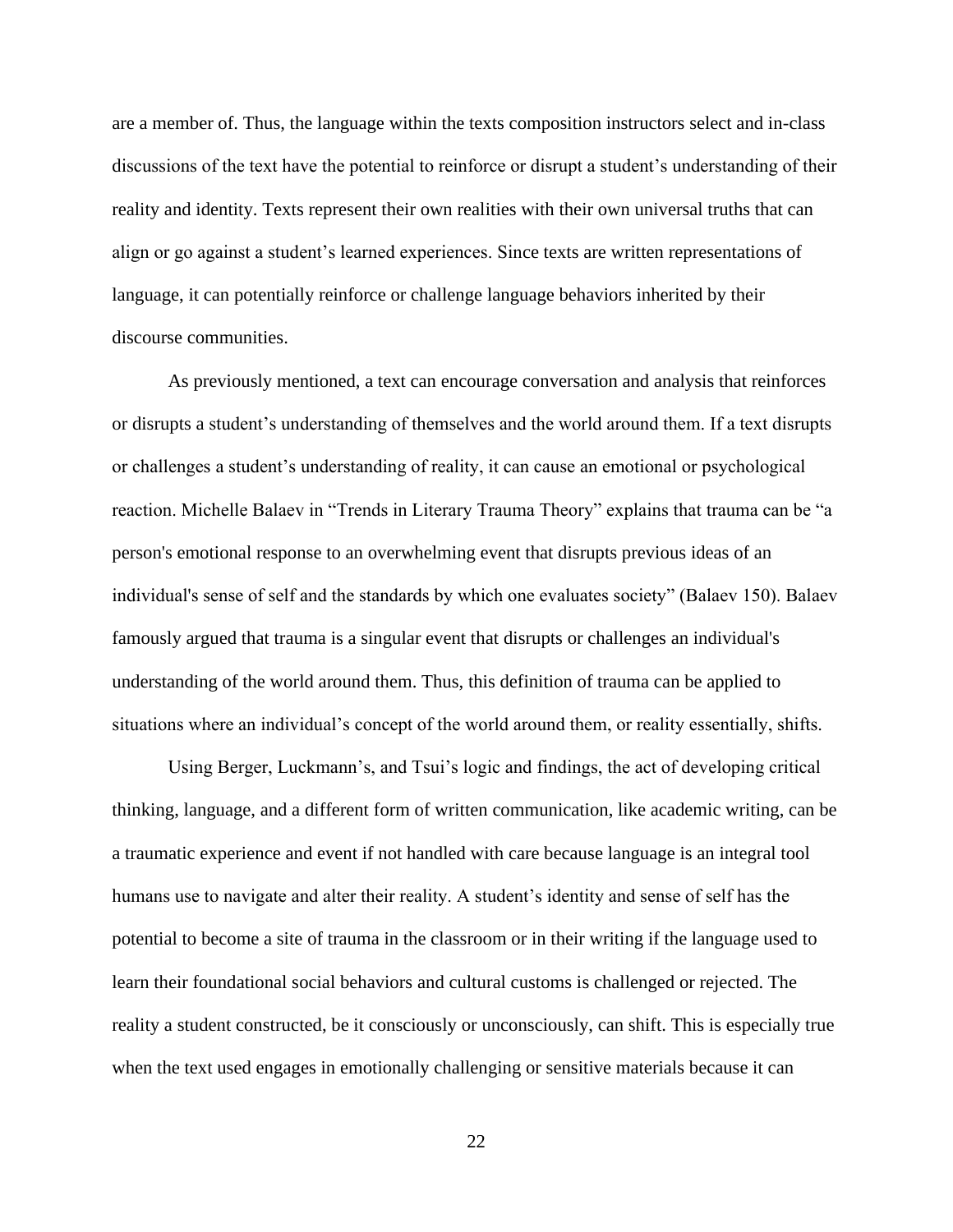produce emotional reactions in students and further create an event that does not align with the student's construct of reality and normative behavior.

If composition instructors do not engage with the texts they choose critically, it can and will reinforce systemic inequity since that is the reality institutions like higher education create/perpetuate. It can also reinforce any internal biases and/or stereotypes the student holds. Texts themselves are also not politically neutral and communicate the text producer's reality, which can include racial, cultural, linguistic, and socioeconomic biases. The NCTE stated "English teachers and teacher educators are complicit in the reproduction of racial and socioeconomic inequality in schools and society. Through critical, self-reflexive practices embedded in our research and our teaching, we can work against racial, cultural, linguistic, and socioeconomic inequalities." A text will communicate the writer's understanding of language and communication, and produces work that best fits their intentions and for their own benefit.

April Baker-Bell worked against the reproduction of linguistic oppression by teaching African American English (AAE) to her students and documented the experience from a pedagogical perspective in her book "Linguistic Justice: Black Language, literacy, Identity, and Pedagogy." In the book, she bridges the gap between theory and practice, and uses theory to inform her pedagogical practices in the classroom to subvert oppressive linguistic ideologies. She explained that "For language and literacy researchers, it illuminates how theory, research, and practice can operate in tandem in pursuit of linguistic and racial justice" (Baker-Bell 64). She is essentially urging educators and instructors to use theory in the organized effort to enact linguistic and racial justice. Also, she stated "While developing students' linguistic consciousness is crucial to their sense of self and identity, awareness is not enough to bring about social change" (86). Baker-Bell supports the claim that younger students in the United States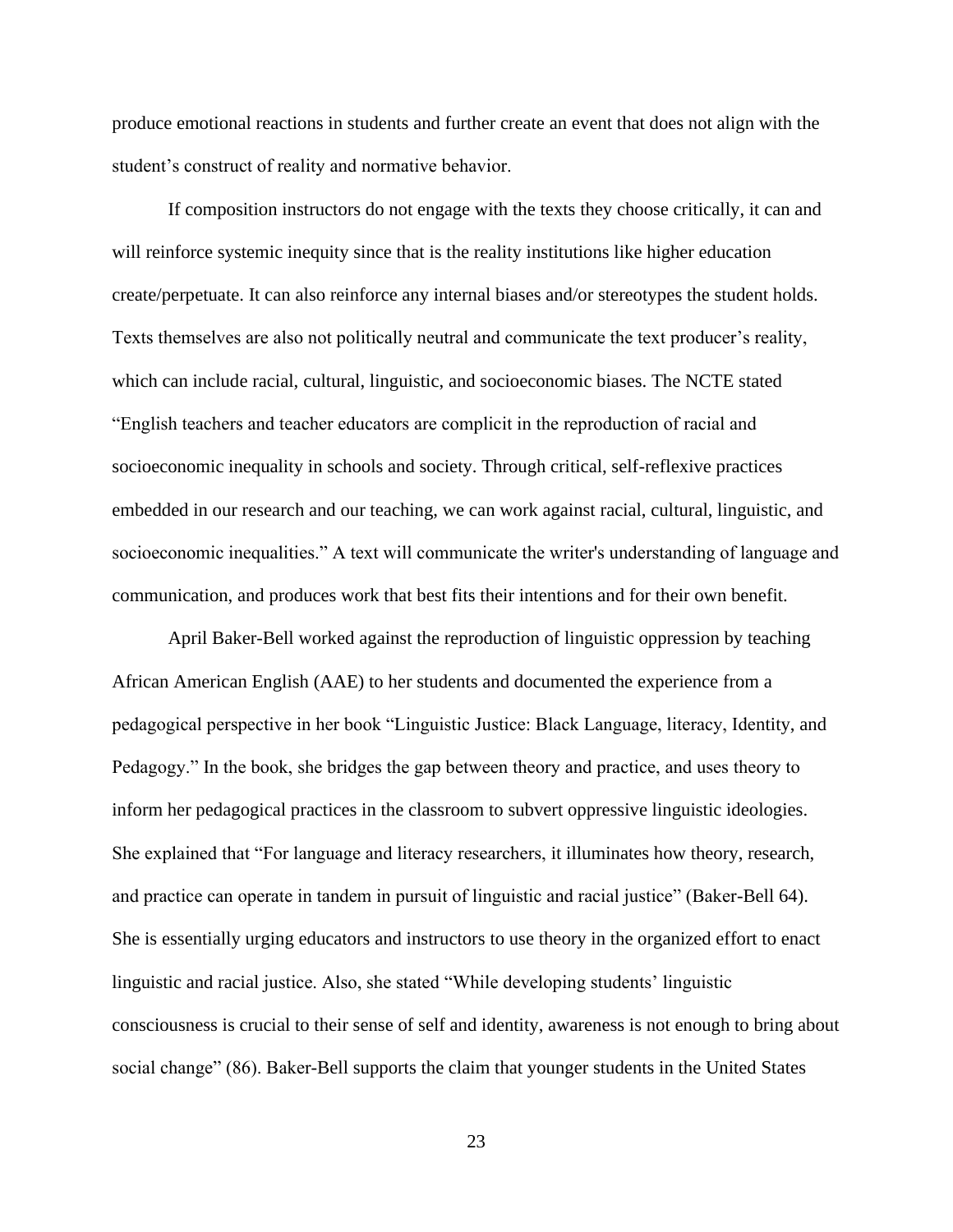need more than awareness in order to generate any social change. She supports the concept that an individual's sense of self and identity is crucial and closely related to linguistic behaviors and consciousness. According to Baker-Bell, antiracist black language pedagogy must incorporate *critically conscious talk* or *CCT* – where teachers and students question, interrogate, and dismantle dominant language narratives that contribute to racial oppression (81). As an Assistant Professor of Language, Literacy, and English Education at Michigan State University, Baker-Bell applies rhetorical and linguistic theory to select texts and materials to disrupt the reproduction of racial and socioeconomic inequality at universities. She carefully selected the texts because she acknowledges that texts can reinforce systems of oppression and inequity. Her work is contemporary evidence of pedagogical practices that effectively use literacy and texts to represent marginalized communities without over focusing on their trauma. Baker-Bell utilized texts that did not uphold systemic inequity and safely introduced a new discourse community to students without destabilizing their identity or the tools students use to evaluate reality.

Overall, a text can uphold or challenge a person's views of society, their identity, and reality. Rules of communication, language, and writing are created by humans, and people are responsible for the practices they choose to maintain. Thus, composition instructors are responsible for the social constructs they wish to uphold or challenge in their classrooms. The act of using a text to challenge a student's understanding of reality can be potentially traumatic according to Baleav's definition of trauma. If a person's understanding of reality is altered, it can be traumatic. In an effort to expand a student's cognitive ability through a text, composition instructors can potentially shift a student's understanding of themselves and the world around them.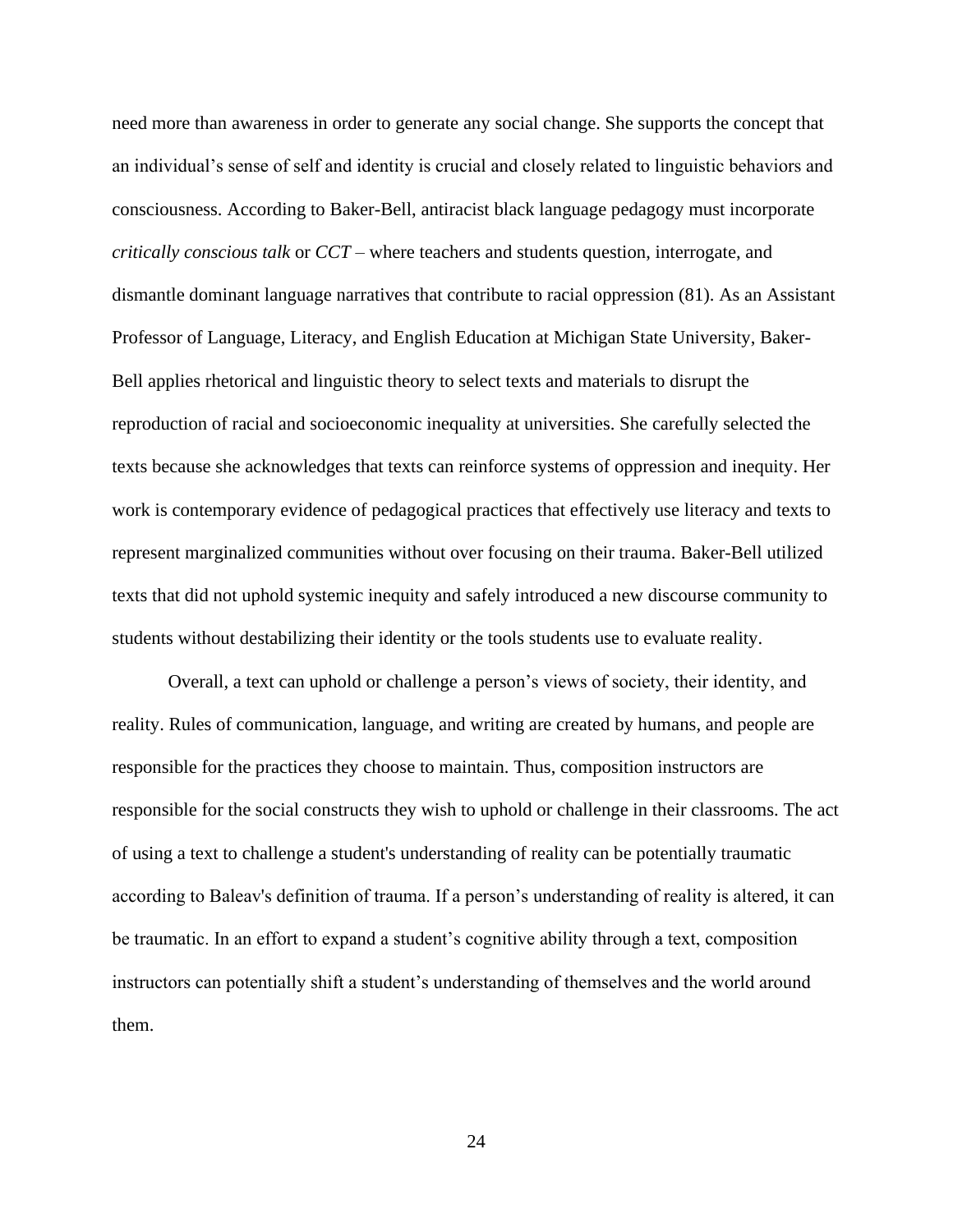Amidst a global pandemic and rising mental health crisis for college students, it is not unreasonable to evaluate the pedagogical practices composition instructors use to teach language and question the methods. Justin Heinze, Assistant Professor of Health Behavior and Health Education at the University of Michigan conducted a study of university students mental health to assess the gravity of the crises. The study surveyed data from 32,754 students from 36 colleges and universities. Heinze stated that "a substantial majority of students indicated that their mental health has negatively affected their academic performance, with 83% reporting at least one day of academic impairment due to mental health in the last four weeks" (Heinze). The data from the study is alarming and should prompt educators to reevaluate their curriculums and the cognitive effects of the pedagogical methods used in their classrooms. The data shows students are struggling with their mental health.

Composition courses are not single handedly responsible for the declining mental health rates of all university and college students, but they do directly interact with a student's identity during an already vulnerable time. This interaction can alter a student's sense of reality and standards they use to evaluate society, which according to Baleav, can cause an emotional response and potentially be a traumatizing experience. In chapter 2, I will discuss how students could theoretically respond to trauma in the composition classroom and trauma spectacles in composition courses. I will also investigate how identity affects a student's response to trauma and how trauma narratives of marginalized communities can become spectacles in composition courses and contribute to misrepresentations of marginalized communities.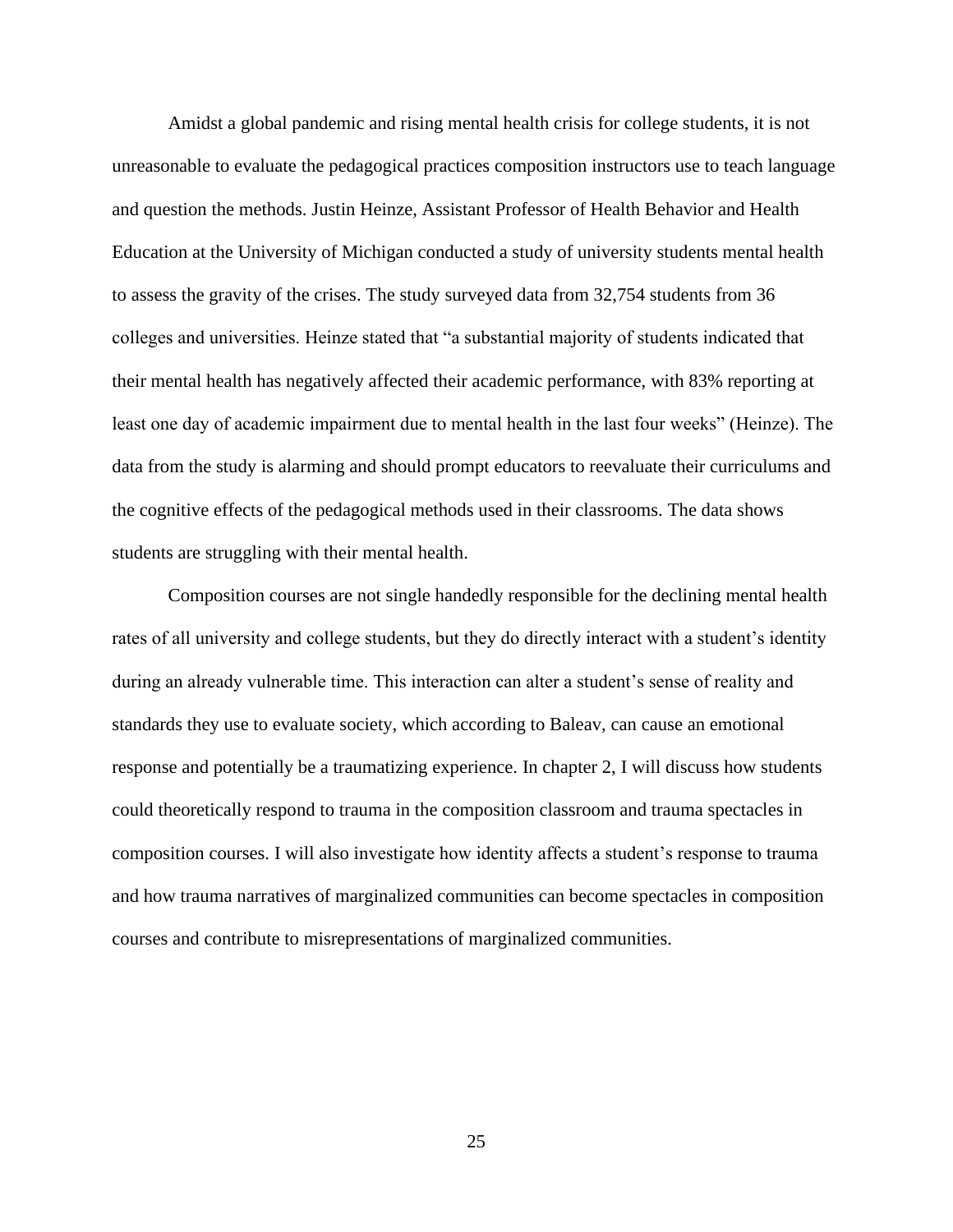### CHAPTER TWO

In Chapter 1, I argued that the process of teaching and learning writing skills using trauma novels in composition courses can potentially create an opportunity for a traumatic experience for students. Because trauma novels of marginalized communities interact closely with language, a social construct and learned behavior from an individual's discourse community, and a vital tool used in the formation of identity and reality, it can disrupt or reinforce a students perception of reality. I also briefly touched on the responsibility composition instructors hold in selecting texts for their classes because texts utilize language, the same tool used in the formation of identity and reality, and may reinforce or perpetuate systems of oppression. With rising rates of mental health struggles, a closer look at trauma, identity, language, and trauma narratives is necessary for this unique situation composition instructors and modern college students face alike.

To claim that the act of developing critical thinking, language, and a different form of written communication, like academic writing, can be a traumatic experience if not handled with care, the exact definition of trauma used in this thesis must be defined. The working definition of trauma used in this thesis is complex and directly informed by American culture, which is historically and infamously imperialist and capitalist. This thesis focuses on composition courses in the US, and the location and built landscape directly impacts how trauma functions in the classroom.

In "Trends in Literary Trauma Theory," Michelle Balaev analyzes trauma in literary theory. Balaev defines a trauma novel as a novel that:

Demonstrates how a traumatic event disrupts attachments between self and others by challenging fundamental assumptions about moral laws and social relationships that are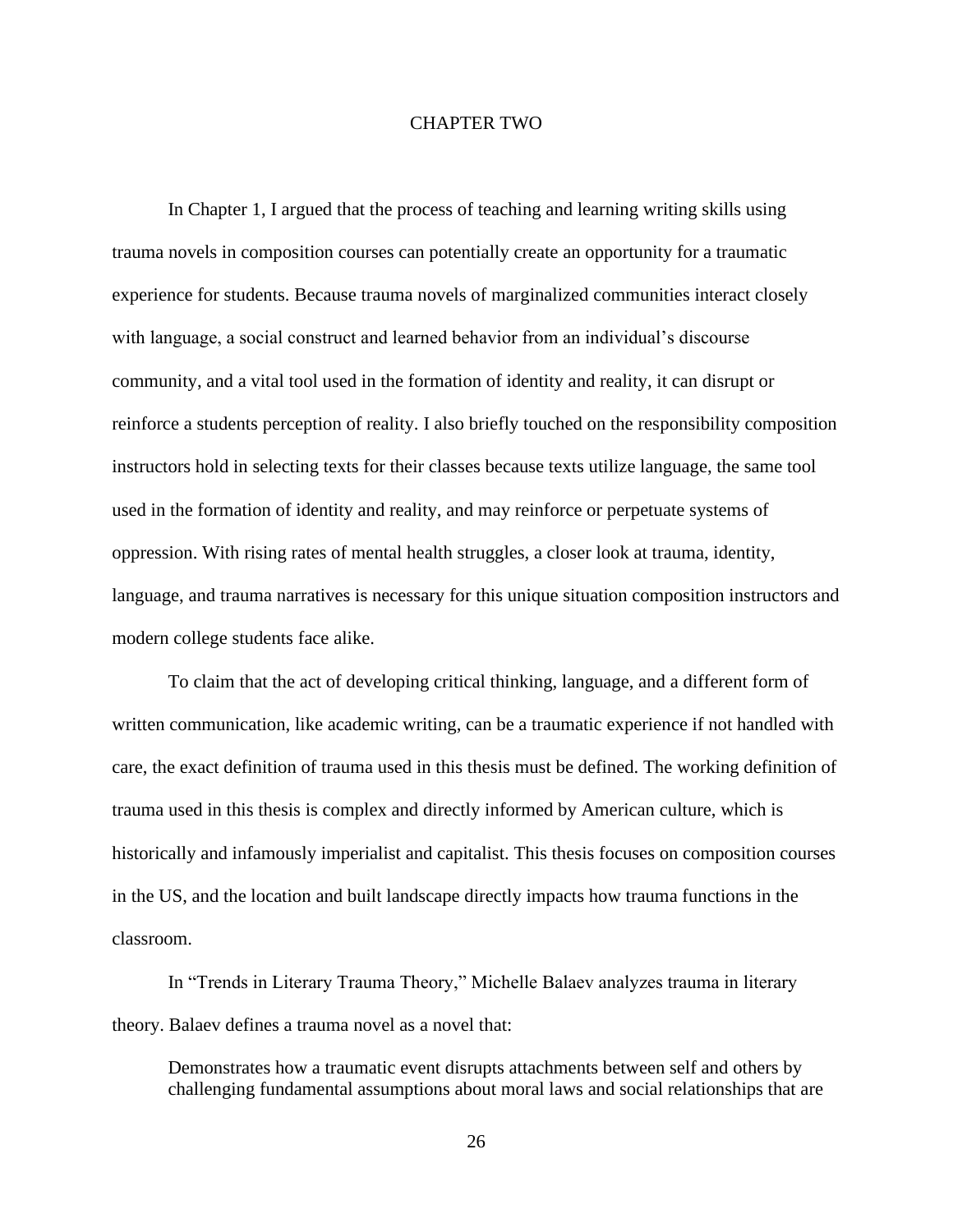themselves connected to specific environments. Novels represent this disruption between the self and others by carefully describing the place of trauma because the physical environment offers the opportunity to examine both the personal and cultural histories embedded in landscapes that define the character's identity and the meaning of the traumatic experience. The primacy of place in the representations of trauma anchors the individual experience within a larger cultural context, and, in fact, organizes the memory and meaning of trauma. (Balaev 149-150)

What is important to note, is that she defines a trauma novel as a demonstration or

portrayal of a traumatic event that destabilizes attachments or understandings of self and others.

The traumatic event then challenges core understandings and assumptions of social relationships

and a character's sense of morality. Balaev argues that the trauma novel represents the disruption

of identity through the description of the place of trauma. The retelling of a site of trauma then

provides a space for readers to analyze aspects of the text and plot that contributes to the

character's identity and the location where the character experienced trauma. She focuses on the

importance of the physical environment because it gives the reader space to process the text's

traumatic events. According to Balaev, a traumatic event then disrupts connections between the

self and others.

Balaev elaborates on her definition of a trauma novel:

The term "trauma novel" refers to a work of fiction that conveys profound loss or intense fear on individual or collective levels. A defining feature of the trauma novel is the transformation of the self ignited by an external, often terrifying experience, which illuminates the process of coming to terms with the dynamics of memory that inform the new perceptions of the self and world. The external event that elicits an extreme response from the protagonist is not necessarily bound to a collective human or natural disaster such as war or tsunamis. (150)

Balaev further defines a trauma novel as a work of fiction that conveys loss, grief, and fear. The strong emotions then interact with memory and create new perceptions of identity and the perceived world in general. So, a trauma novel, or narrative, portrays a character's traumatic experience and how the traumatic event disrupted their identity and perception of the world around them.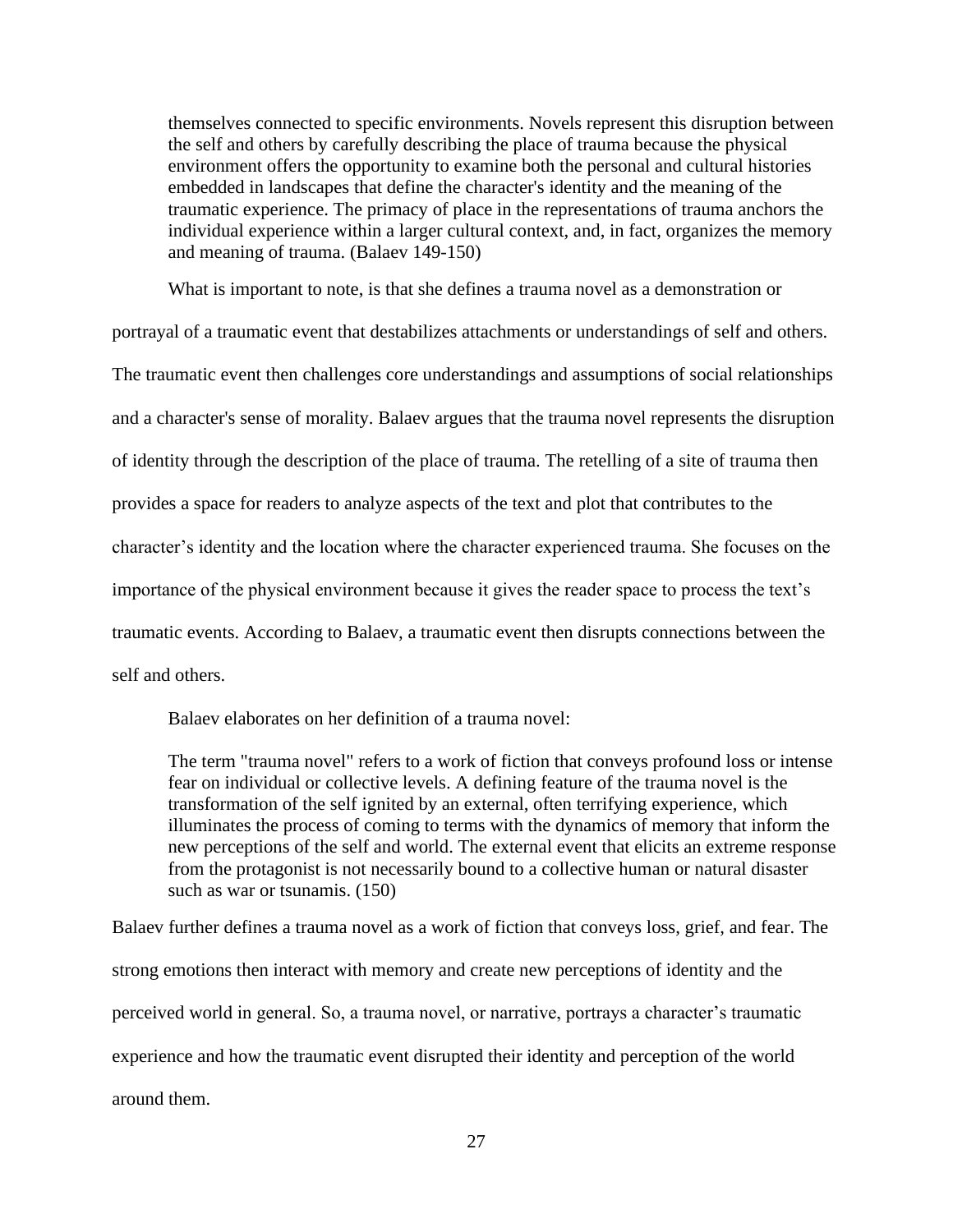Balaev argues that the trauma novel is also relatable. She explained that a traumatized protagonist in texts highlights the uniqueness of individual trauma that is typically a result of larger systemic inequity, societal institutions, or ideologies. Balaev notes that trauma novels provide insight into the personal experience of suffering that is still relatable to readers (Balaev 155).

She states that the trauma the main character in the fictional trauma novel experiences is designed to bring awareness to cultural values or ideologies. The reader gets to "step into someone's shoes," for a day and ideally see from that character's point of view. The character is typically meant to be perceived as an everyday, regular person and that allows readers to learn and essentially expand their cognitive ability and envision themselves processing the trauma the character endures.

In Chapter 1, I also discussed how humans use language to navigate their reality, and the relationship between discourse communities and the formation of identity. I further argued that rhetoric can alter reality through the use of language and discourse (Bitzer 4). Discourse communities use language to teach members normative social behaviors and "truths" about reality. Through the use of rhetoric, members of discourse communities as a result alter the reality of its members. The information members of discourse communities learn through language then become the foundations of their reality and identity. Baleav's definition of a traumatic event and a trauma novel highlight how fiction and the content of a text can impact a reader through its use of language to disrupt what other discourse communities consider "normal." If a text challenges what the student believed to be a fundamental truth of their reality and identity, it can be interpreted as traumatic. Balaev is not arguing that trauma novels traumatize people, but that they shape our perceptions of traumatic events and how people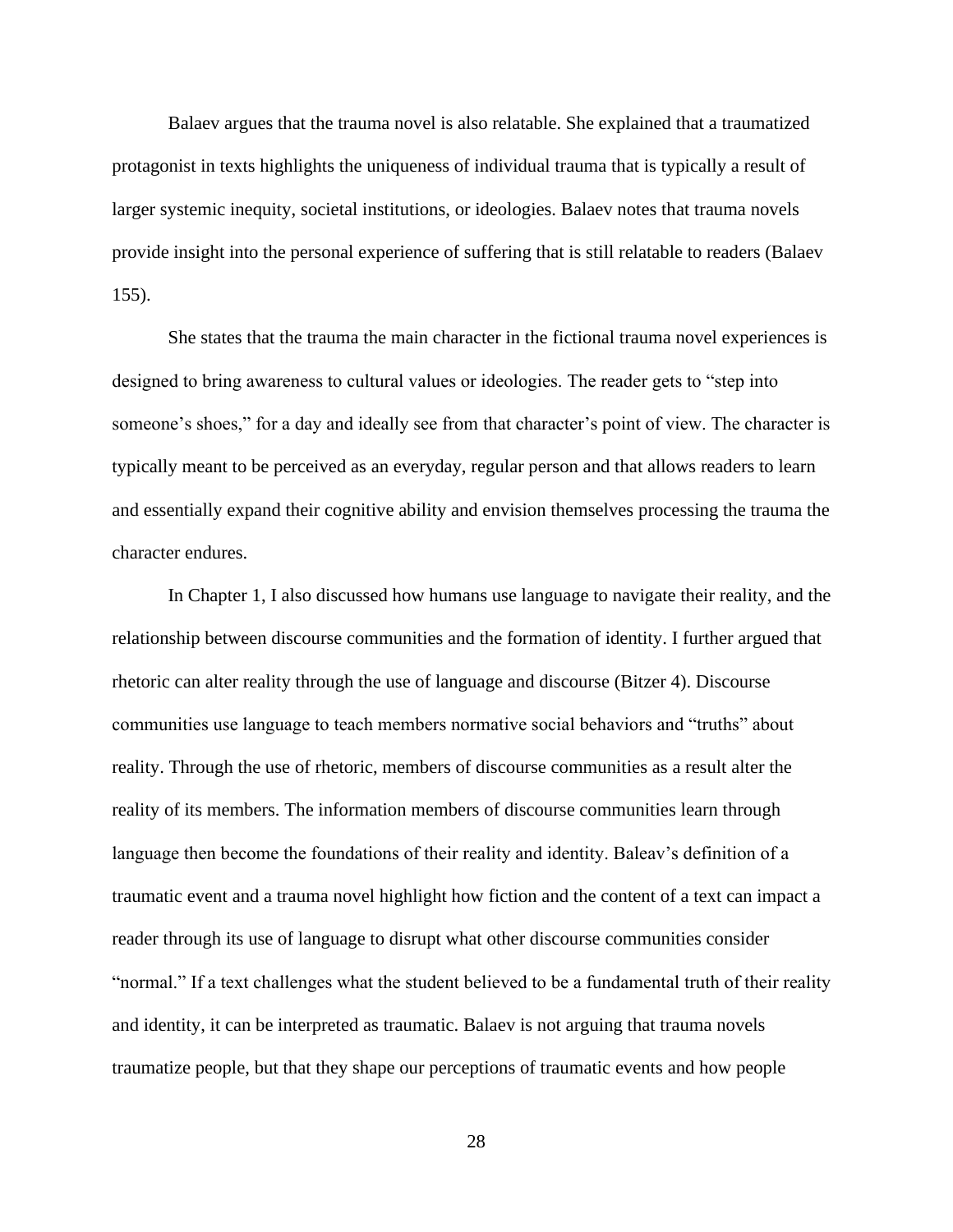process the trauma and retell it. As previously stated, a traumatic event is defined as "a person's emotional response to an overwhelming event that disrupts previous ideas of an individual's sense of self and the standards by which one evaluates society" (Balaev 150). A traumatic event by Balaev's definition implies that written depictions of trauma have the potential to disrupt a person's identity and the standards they use to navigate the world around them. So, a text constructs a particular sense of reality that can affect a reader's understanding of their own reality. If a person's understanding of reality is challenged or disrupted, it can be interpreted as traumatic and permanently change the reader's perception of themselves and the language they use to interact with the world around them. If a trauma narrative reproduces ideologies of systems or institutions of oppression and aligns with a student's perception of the world around them, then the trauma narrative reinforces systemic inequity. The system of oppression reproduced depends on the location or site of trauma and the demographic of the reader/audience. This is even further complicated if the reader experienced the same trauma the character in the trauma novel survives. For example, what happens when a student of a marginalized community reads a trauma novel of their communities' traumatic experiences? For example, what happens to a Latina/o/e student's identity and perception of reality when trauma novels discuss the trauma people of diasporas experience in front of their peers? More research is needed to evaluate the effects teaching trauma novels of students of marginalized identities and their experience witnessing their stories retold in the classroom for other students to wrestle with identity, reality, and empathy.

Composition courses in the United States also face a unique dilemma concerning trauma due to location and audience. The United States is a capitalist society and capitalism affect the economic sectors of public and private life, including institutions like higher education.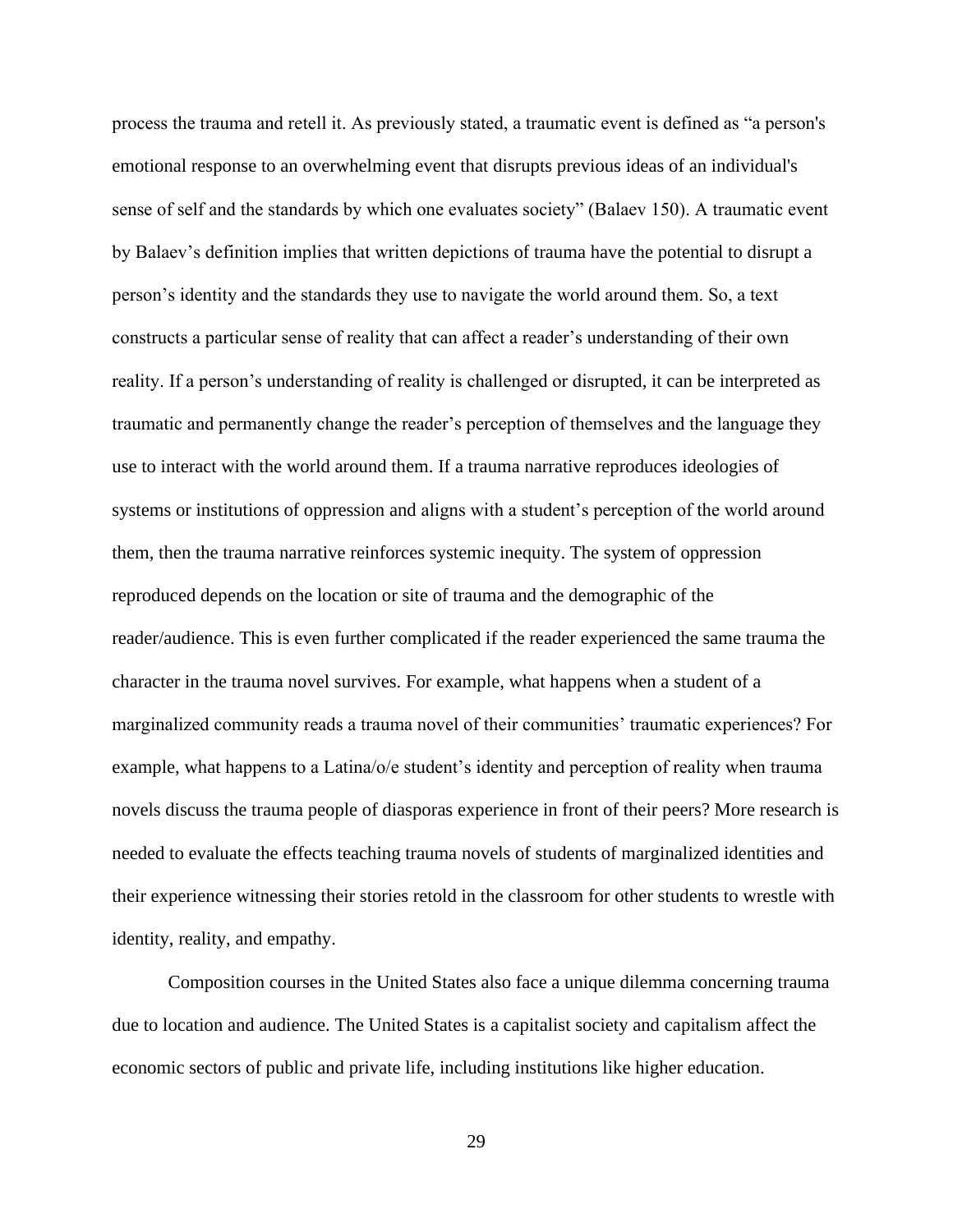Capitalism is one of the major foundations of American society. It affects how the environment is constructed, how societal structures and/or institutions are maintained, and how power is organized and distributed. Language is one of the tools used to communicate, maintain, and enforce power. In general, acknowledging power relations is crucial in discussions of trauma, capitalism, language, and higher education. Capitalism also creates a different type of trauma that is specific to the United States. Frantz Fanon, in "Wretched of the Earth," discusses capitalist and colonizer societies, stating:

In capitalist societies the educational system, whether lay or clerical, the structure of moral reflexes handed down from father to son, the exemplary honesty of workers who are given a medal after fifty years of good and loyal service, and the affection which springs from harmonious relations and good behavior—all these aesthetic expressions of respect for the established order serve to create around the exploited person an atmosphere of submission…In the capitalist countries a multitude of moral teachers, counselors and "bewilderers" separate the exploited from those in power. (Fanon 38)

Fanon explains that capitalist countries use institutions to create moral standards and use workers of the institutions to enforce that constructed morality. Fanon specifically cites the role of educational institutions and systems in establishing power and separating exploited populations from those with power, effectively preventing them from confronting their oppressors and enforcing submission. According to Fanon, teachers and instructors are one of the main workers who actively separate exploited individuals from people in power. Capitalism and colonialism thrive by exploiting individuals of lower socioeconomic statuses and has historically done so in the United States. Fanon's claims directly connect to the NCTE's statements concerning texts in classrooms. Composition instructors are educators who have the potential to maintain systems of exploitation and power imbalances/inequities. Depending on the narratives and texts used in the classroom and how they are discussed or analyzed, the text and how the instructor analyzes the text in class with their students can reproduce inequities and enforce the disparities between the colonized and colonizers or the privileged and the marginalized. The language and rhetoric the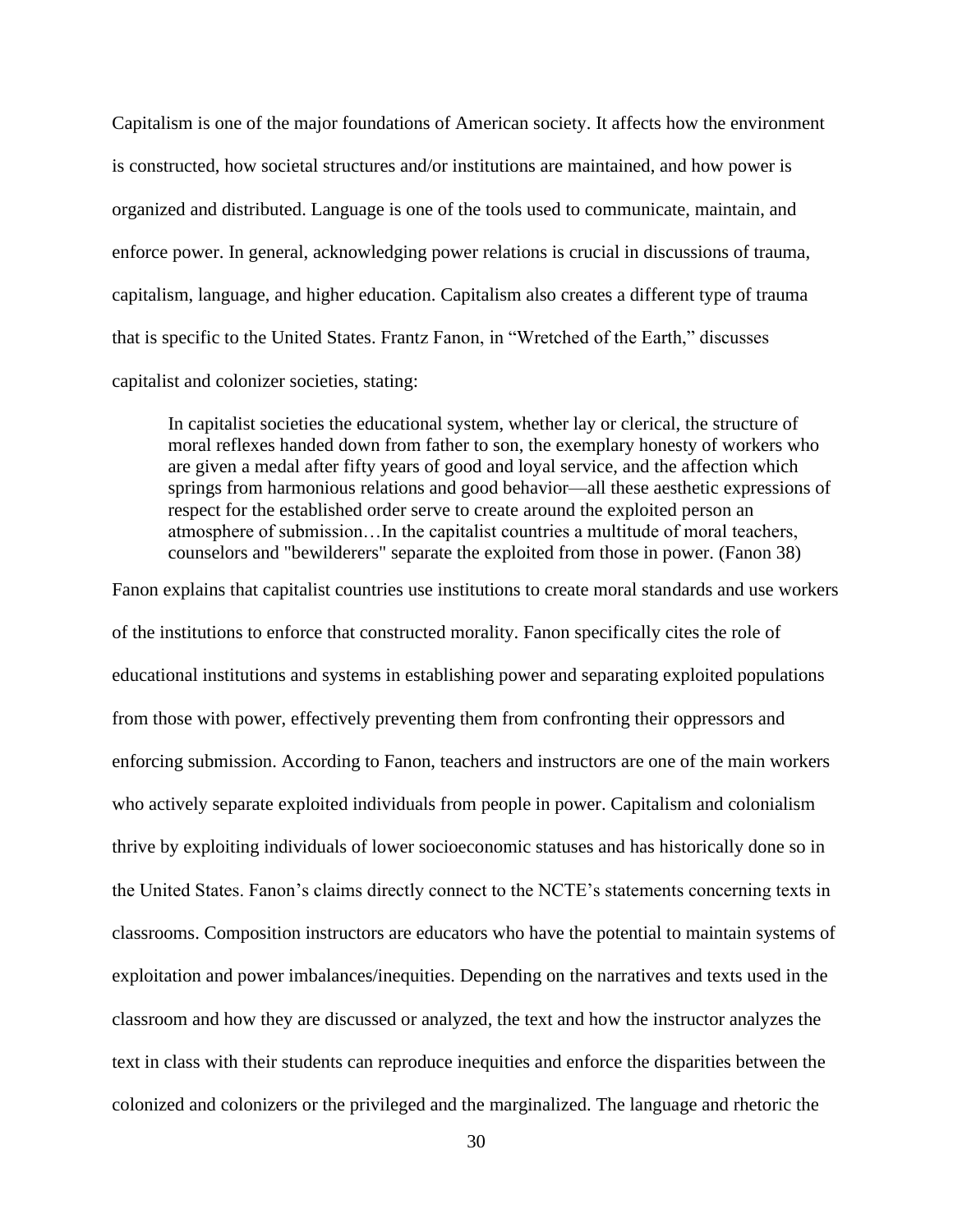instructor uses can reinforce a reality of systemic oppression and cement the division between those in power and the oppressed.

Paolo Freire in "Pedagogy of the Oppressed," examines the similar dynamic Fanon mentions of the teacher who enforces a hierarchy of power and the dichotomy between the oppressors and the oppressed. Freire introduces the banking concept of education, where "Education thus becomes an act of depositing, in which the students are the depositories, and the teacher is the depositor. Instead of communicating, the teacher issues communiques and makes deposits which the students patiently receive, memorize, and repeat" (Freire 72). In traditional methods of institutional education, students are the disciplined and ignorant subject, and the teacher is the highest authority with the most knowledge. There is no open communication or mutual understanding. Students are expected to submit to what the instructor considers as normative language and social behavior, and the students are penalized if they do not conform. Freire listed ten major practices of banking education, and the final three were especially relevant to this thesis:

(h) the teacher chooses the program content, and the students (who were not consulted) adapt to it; (i) the teacher confuses the authority of knowledge with his or her own professional authority, which she and he sets in opposition to the freedom of the students; (j) the teacher is the Subject of the learning process, while the pupils are mere objects. (Freire 73)

Freire explains that educators have complete control and authority to select the materials for their classrooms and students are forced to comply. What the educator says in the classroom is absolute and cannot be opposed or contested, which creates an uncompromising atmosphere in the learning environment. Finally, the teacher is the main focus of the learning process instead of the students because of their authority and control of the classroom environment. All of said principles do not allow room for compromise, negotiation, or discussion. When members of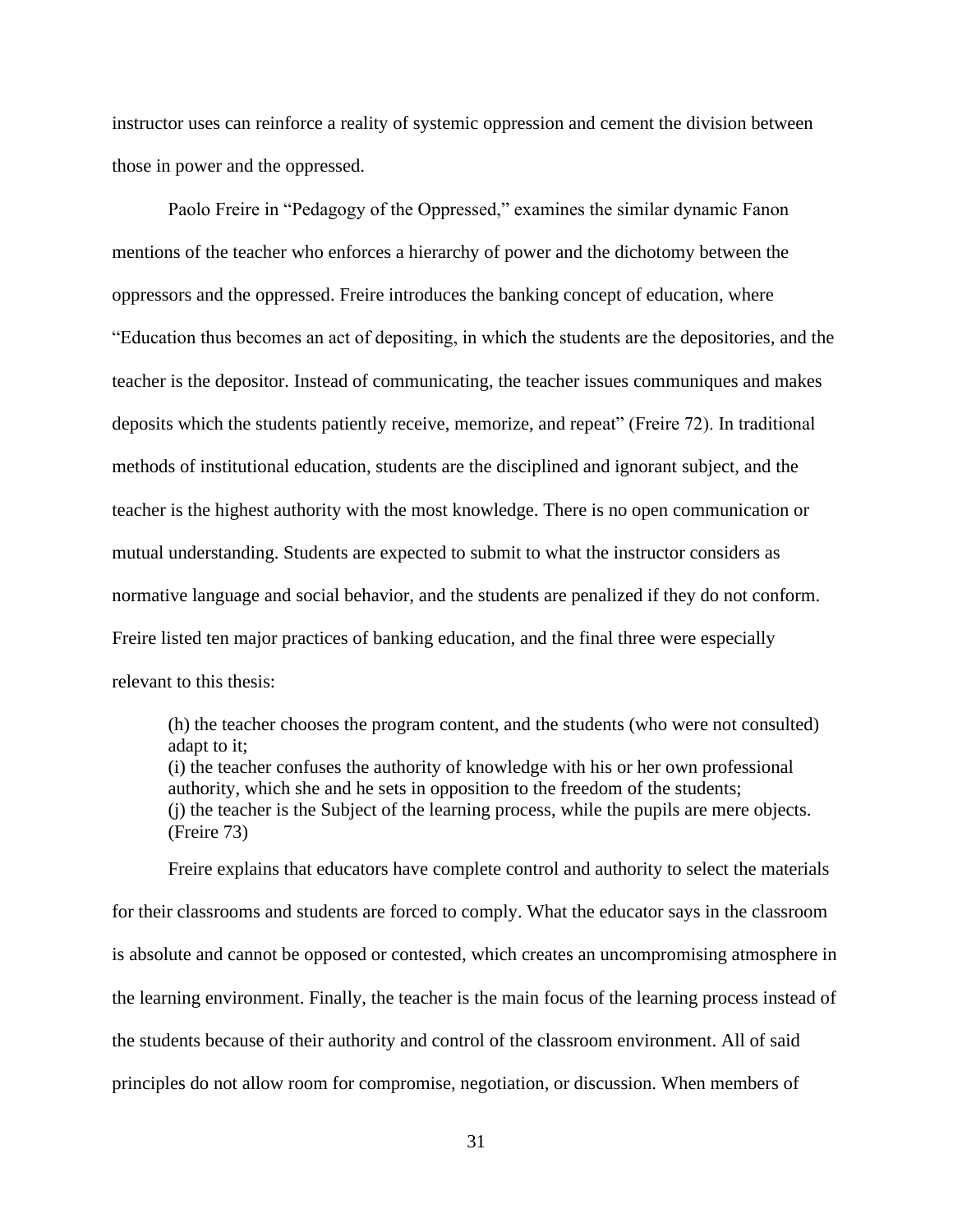different discourse communities with opposing language behaviors and normative social rules interact in classroom settings that use the banking education method, it is inevitable for there to be tension and conflict. If a composition classroom prioritizes power hierarchies and perpetuates systemic oppression, any difference becomes a conflict or challenge to a student's identity and reality.

Because the American higher education classroom is a site where language can communicate and enforce different realities and systems of oppression, students of marginalized communities are specifically vulnerable. The location and tuition cost of a university affects the demographic of the student population– thus affecting the socioeconomic status of the students and what discourse communities they come from. When marginalized peoples attend courses with students of historically advantaged identities and socioeconomic status, struggles and tensions between different identities are likely to unfold, especially if the differences in power are not acknowledged or one perspective is privileged over another. If a composition instructor presents a trauma novel associated with a marginalized students heritage or community, like race, gender, or sexuality, the marginalized student is put in a position to witness their historically privileged counterparts react to their community's trauma in an academic setting—a location Fanon stated has historically been used to oppress marginalized communities and identities.

Unfortunately, America has a history of relishing in the spectacle of marginalized peoples and their traumas. One of the most infamous spectacles of trauma in the United States is the enslavement of African peoples. Saidiya V. Hartman, in "Scenes of Subjection: Terror, Slavery, and Self-Making in Nineteenth-Century America," discusses the spectacle of black trauma in the United States. She begins her analysis and retelling through the letter of John Rankin to his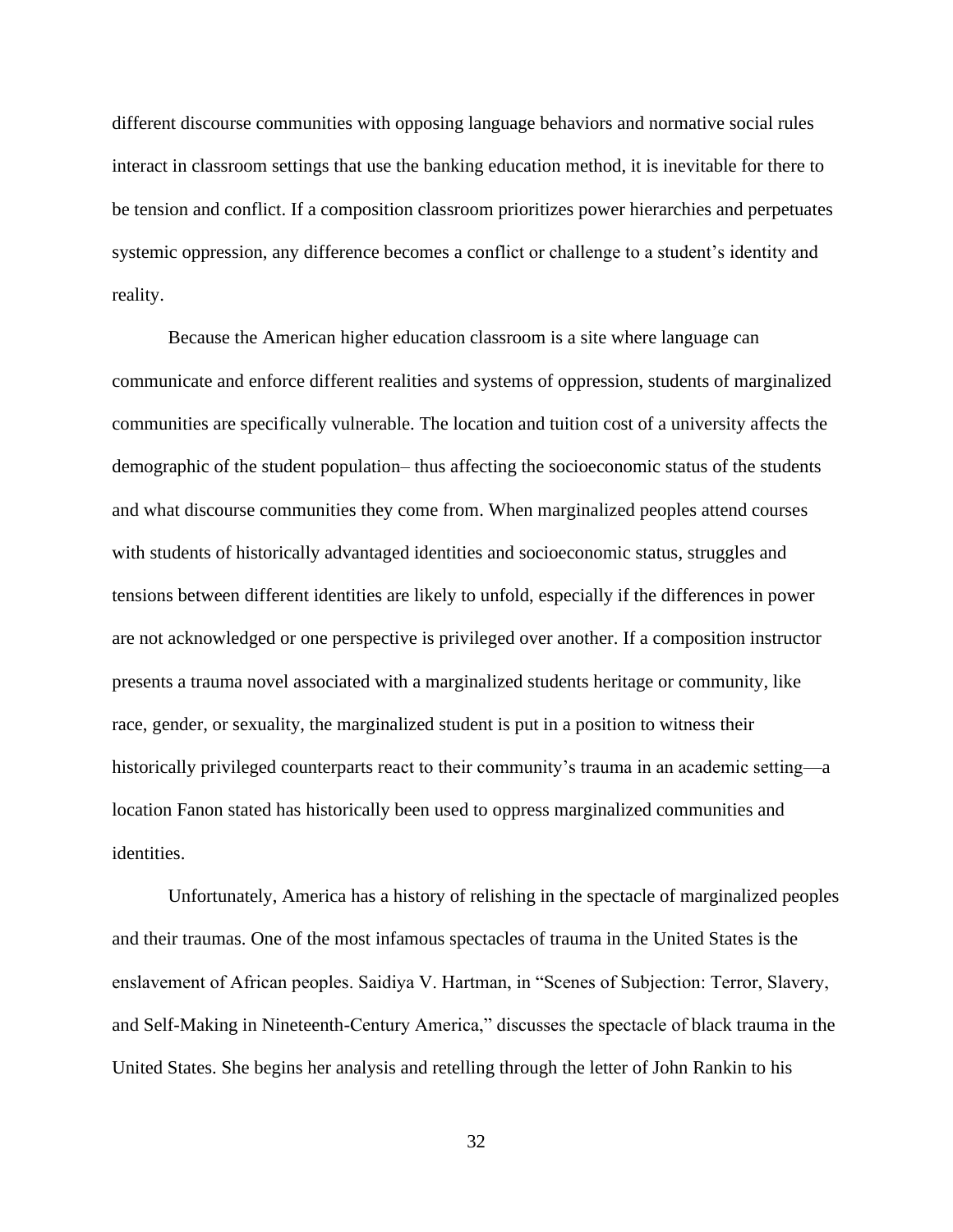brother where he attempts to convince him to stop slave trading by writing a trauma novel where a white character survives the violent events that enslaved people of African descent were surviving at the time. Rankin chose to make the main character of his trauma novel white in hopes that his brother would empathize with the character. Hartman explains that Rankin "illuminated the 'very dangerous evil' of slavery … detailing the obscene theatricality of the slave trade" (Hartman 17). According to Hartman, Rankin used creative writing and a white main character to describe in graphic detail the 'theatrical' horrors of slavery he learned through other people. Hartman argues that since he went into dramatic detail in order to shock and sway his brother, it created a spectacle of the situation. Hartman elaborated:

The grotesqueries enumerated in documenting the injustice of slavery are intended to shock and to disrupt the comfortable remove of the reader/spectator. By providing the minutest detail of macabre acts of violence, embellished by his own fantasy of slavery's bloodstained gate, Rankin hoped to rouse the sensibility of those indifferent to slavery by exhibiting the suffering of the enslaved and facilitating an identification between those free and those enslaved… by bringing the suffering near, the ties of sentiment are forged. (17-18)

In other words, in an effort to shock readers and audiences into opposing slavery, he took creative liberties in describing the violence and genocide enslaved people experienced at the time. He did so in order to rouse empathy in the indifferent reader by pushing them to identify with the enslaved person through mutual suffering and/or trauma. He hoped that since the enslaved person in his retelling was white, that the reader would be able to identify with the victim and build empathy, which she defined as the "projection of oneself into another in order to better understand the other or 'the projection of one's own personality onto an object, with the attribution to the object of one's own emotions'" (19). Basically, she described empathy as the ability to identify with another person or object. Hartman finds fault with the process of projecting one's own emotions onto a subject, especially if the character is of a minoritized identity and the reader is of a dominant identity, stating, "empathy into important respects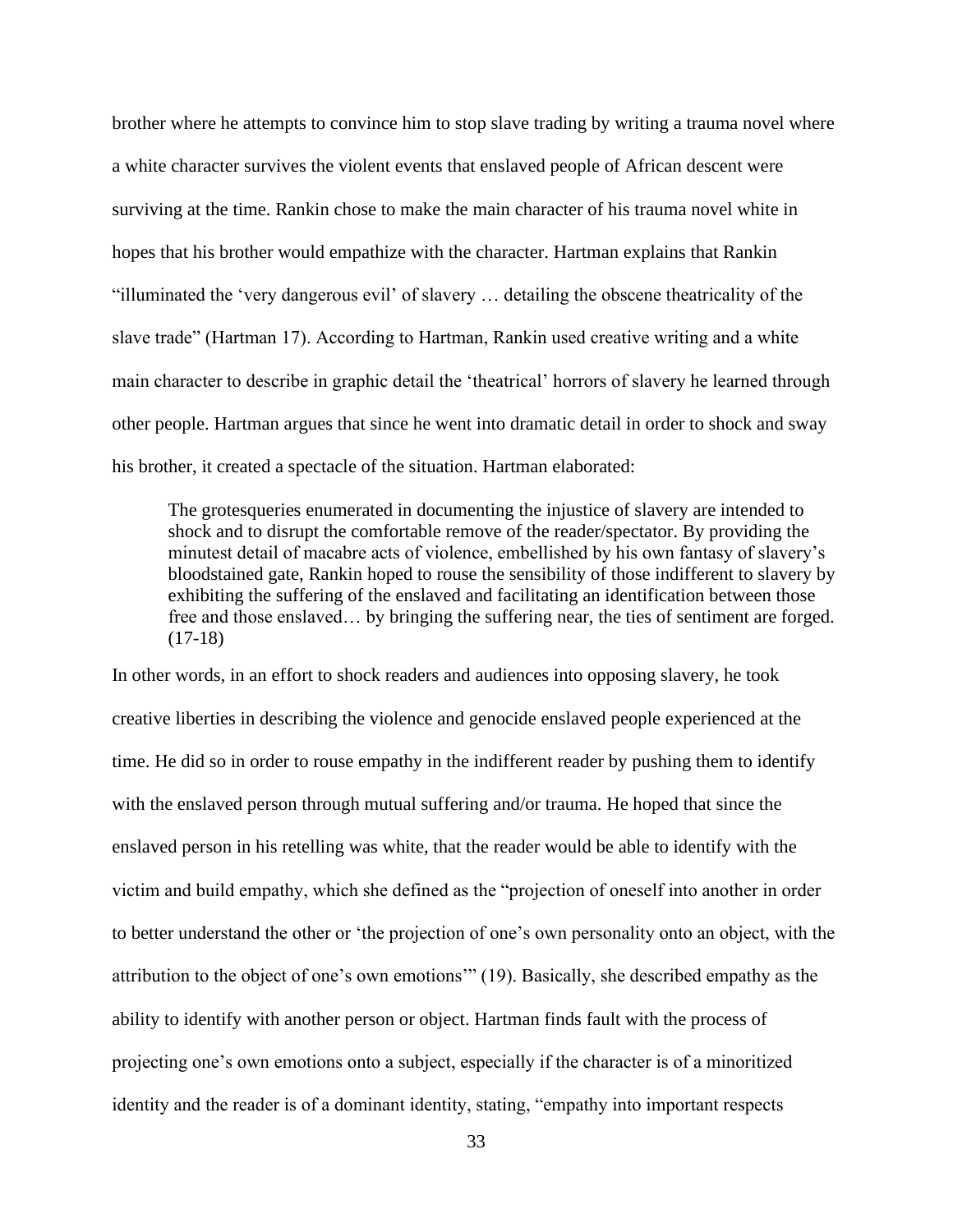confounds Rankin's efforts to identify with the enslaved because in making the slave's suffering his own, Rankin begins to feel for himself rather than for those whom this exercise in imagination presumably is designed to reach" (19). Rankin, in an effort to write letters that convince his brother to condemn the slave trade, let his imagination ran wild; he lost focus, and began to identify with the enslaved person. She explained that this caused him to feel sorry for himself and focus on himself rather than the audience of his letters, or that real people were experiencing the horrors he fantasized. Because slave trade was already violently theatrical in nature, and his creative non-fiction letters were a spectacle meant to force empathy, the focus of Rankin's writing shifted from the horrors of slavery to his experience of the situation.

Rankin attempted to encourage his brother to perform what Baleav described in her analysis of trauma novels. The fictional character Rankin invented was designed "to allow the reader to bring into awareness the specificity of individual trauma that was connected to larger social factors and cultural values or ideologies and provided a picture of the individual that suffers to suggest that the character was an 'every person' figure" (Balaev 155). Rankin was well-intentioned in his efforts to convince his brother to condemn the institution of slavery and used a trauma novel to accomplish his goal. Unfortunately, in an effort to exercise empathy and appeal to his brother's empathy, he created a spectacle of the trauma in his letters. He also began to identify with the character he created, and as previously stated, his focus shifted to himself. Hartman explained that:

Is that if the scene of beating readily lends itself to an identification with the enslaved, it does so at the risk of fixing and naturalizing this condition of pained embodiment and, in complete defiance of Rankin's good intention, increases the difficulty of beholding black suffering since the endeavor to bring pain close exploits the spectacle of the body in pain and oddly confirms the spectral character of suffering and the inability to witness the captive's pain. (Hartman 20)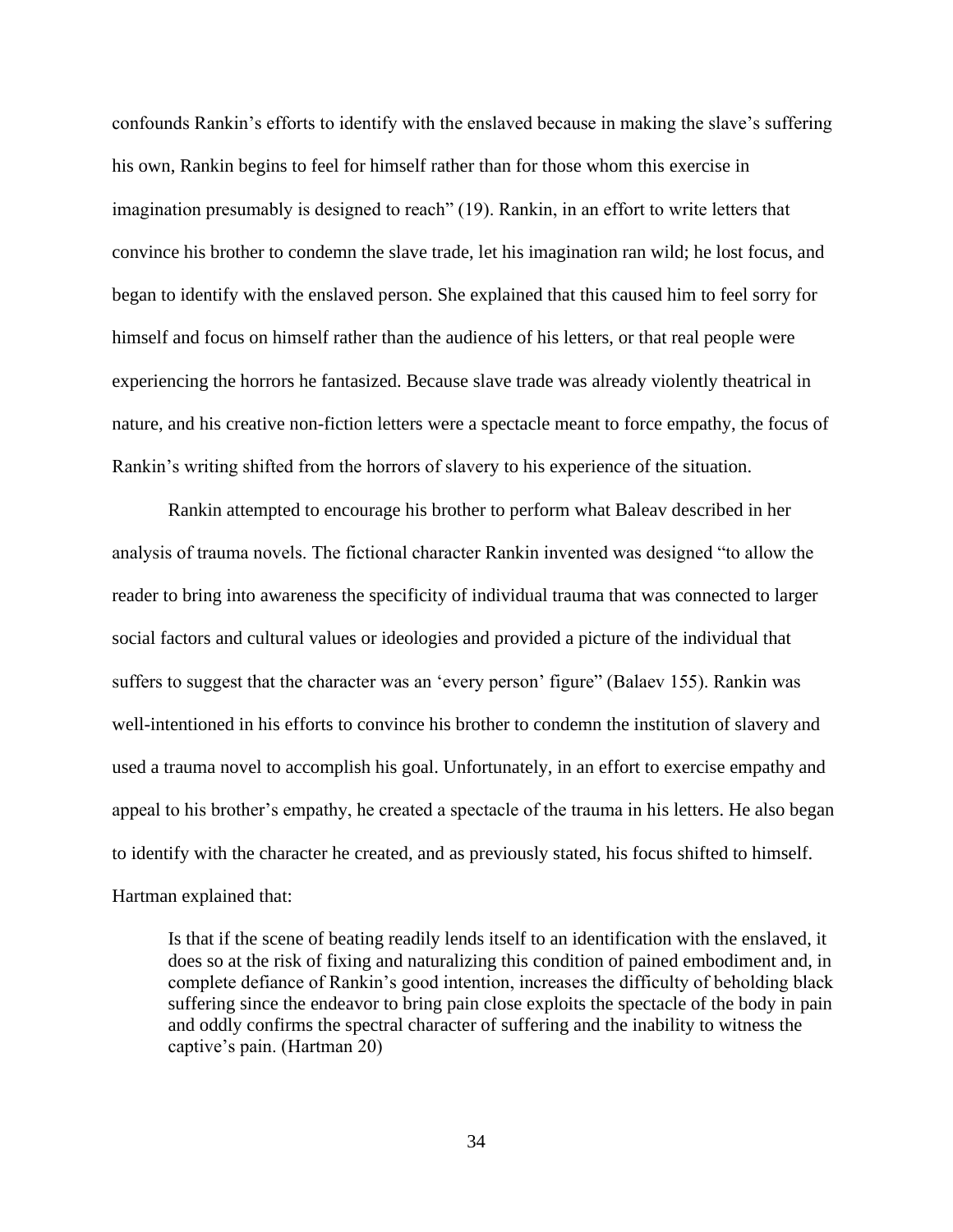Like trauma novels, Rankin's letters risk overemphasizing, and normalizing pain associated with a traumatic event. By identifying himself with the characters, his writing distracts the reader from acknowledging black suffering, and pushes them to focus on the spectacle of the white character that is in pain and/or experiencing a traumatic event. The pain and horror become the focus and a spectacle rather than the fact that black people were suffering under enslavement. Depictions of a body in pain can be perceived dramatically and draw attention away from "the big picture." Hartman then further explains,

We need to consider whether the identification forged at the site of suffering confirms black humanity at the peril of reinforcing racist assumptions of limited sentience, in that the humanity of the enslaved and the violence of the institution can only be brought into view by extreme examples of incineration and dismemberment or by placing white bodies at risk. (20-21)

Hartman stated that the use of extreme examples in an effort to appeal to people's empathy is questionable at the very least. She questions why people need to see extreme depictions of violence in order to make moral judgments. She also questions why an individual needs selfidentification in order to empathize or question an institution. There is no need to create a spectacle in order for people to engage, learn, and process a marginalized communities' trauma. Unfortunately, the spectacle is a phenomenon embedded within American society, as seen in Hartman's analysis of Rankin's letters.

Hartman's analysis of Rankin's letters illuminates a recurring issue within American culture and the way it creates a spectacle out of trauma, specifically black, indigenous, and people of color's (BIPOC) trauma. Even though Rankin was well-intentioned, he inadvertently mishandled his portrayal of slavery by overfocusing on and sensationalizing a body in pain. The focus shifted to the white body in pain instead of the institution of slavery and black people. The shock value of violence and extreme trauma is highlighted over everything else and is valued more highly by audiences.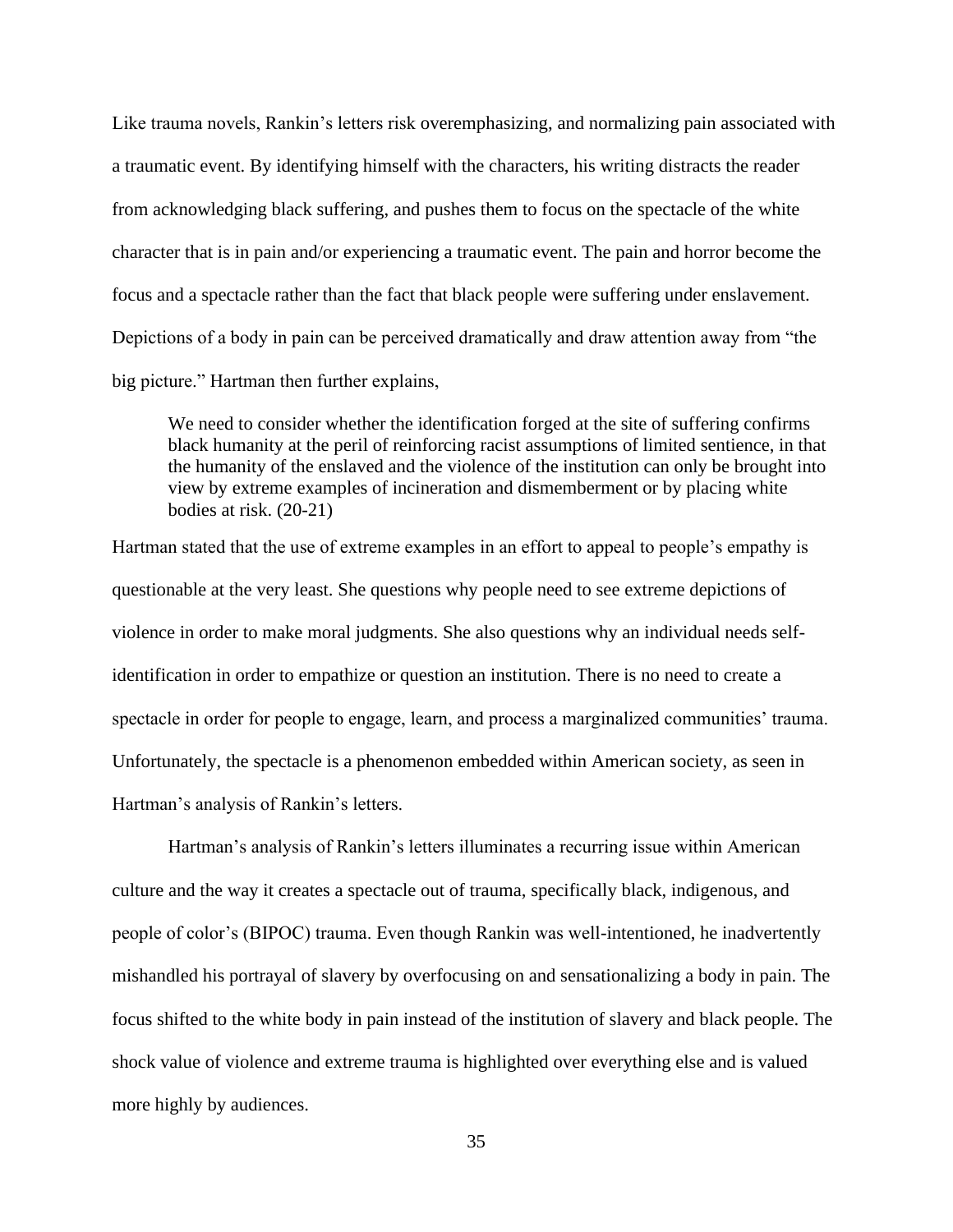Marginalized communities' trauma are still spectacles in American culture and unfortunately occur frequently even among the well intentioned, like composition instructors. As the NCTE previously stated, "English teachers and teacher educators are complicit in the reproduction of racial and socioeconomic inequality in schools and society. Through critical, self-reflexive practices embedded in our research and our teaching, we can work against racial, cultural, linguistic, and socioeconomic inequalities." Educators can and do reproduce the spectacles of BIPOC trauma, and it occurs frequently when they use BIPOC trauma novels to teach diversity, equity, and inclusion in their classrooms.

To elaborate, due to the cultural history of spectacles in the United States, trauma narratives of marginalized communities are prioritized to promote empathy and a learning experience for students. Only displaying trauma narratives of a marginalized community can become a form of misrepresentation. When instructors attempt to diversify their materials and select trauma novels to discuss marginalized communities, their students are forced to witness violence and exercise empathy either through self-identification or simply because the violence is intense. The texts then can cement stereotypes of minoritized peoples. Many instructors, like April Baker-Bell, attempt to diversify their materials to instead disrupt the systems of oppression that are reproduced through language, but lack the knowledge and support to do so. Thus, they select trauma novels to teach students about different communities. Students may even feel the need to perform empathy because of the nature of a spectacle. Depending on the demographic of students and the environment, students who are members of the community the trauma novel discusses are then forced to watch their peers emotionally and intellectually process their trauma. For example, if an instructor chooses a trauma novel about slavery to diversify their teaching materials, a black student is then now subjected to a spectacle of their community's trauma and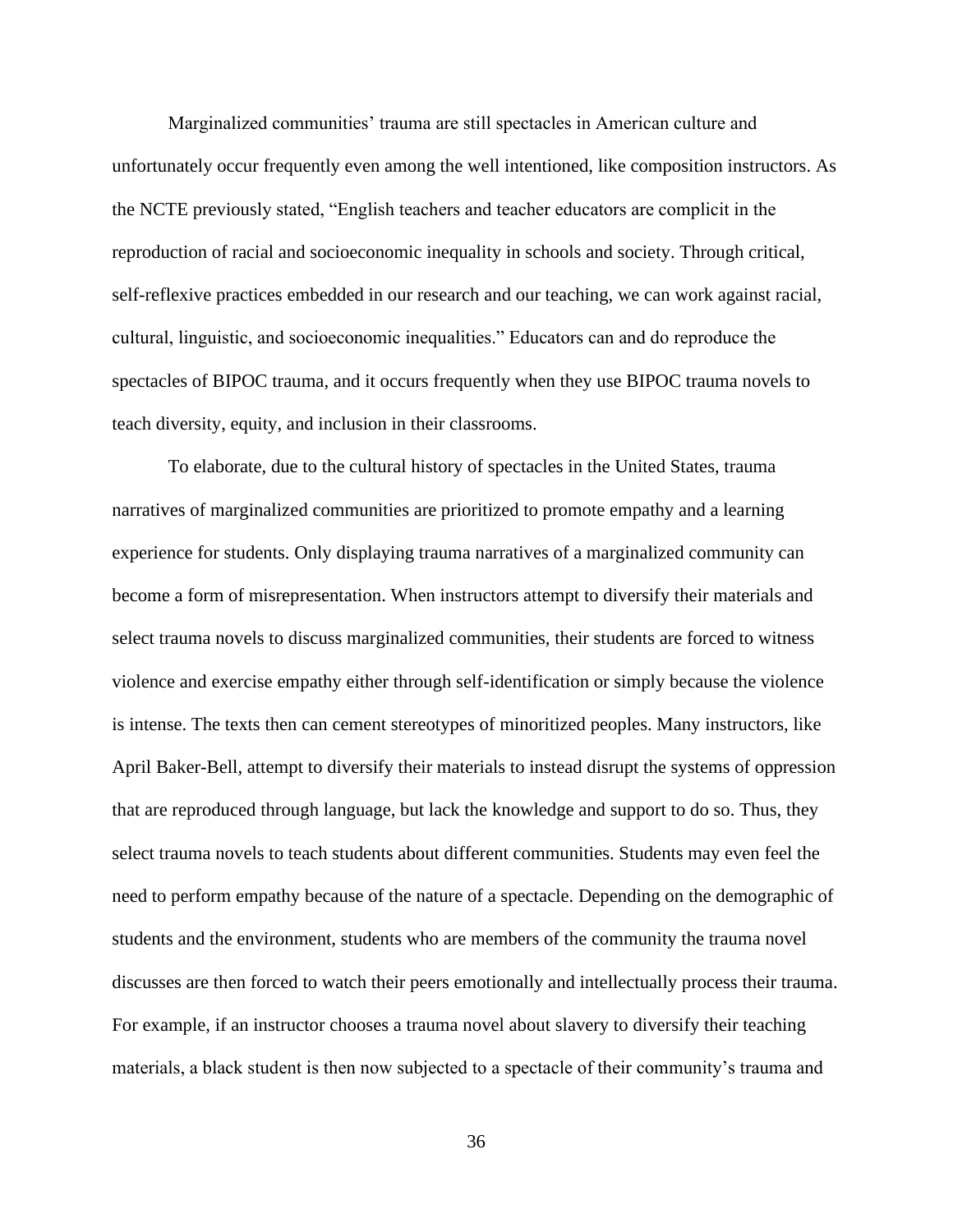forced to witness their white peers process the violence and respond to the trauma they witnessed. More research is needed to explore why white readers at times reject empathy entirely when analyzing trauma narratives of BIPOC.

Due to the nature of the materials used in classrooms to discuss marginalized communities and its direct interactions with trauma, students then display varying trauma responses. The intensity of the trauma response depends on how closely the trauma novel challenges a student's identity or understanding of reality. A subject like slavery and racism in the United States may directly challenge what a student believes about their identity, family, community, and society in general. An individual can respond to trauma, or a negative experience or event that destabilizes their understanding of themselves and the world around them, with rejection, denial, acceptance, etc. Jose Esteban Munoz, in "Disidentifications Queers of Color and the Performance of Politics," defines the term "disindentifications" as the "survival strategies the minority subject practices in order to negotiate a phobic majoritarian public sphere that continuously elides or punishes the existence of subjects who do not conform to the phantasm of normative citizenship" (Munoz 4). Essentially, the term describes a phenomenon amongst marginalized identities where they practice certain strategies in order to exist in a hostile public sphere where a subject rejects an aspect of their identity that puts the individual at risk. Even though the term is born from queer theory and meant for queer people whose identities are policed and persecuted, Munoz clarified that individuals of nonmarginalized groups are able to perform disidentifications, or survival strategies, in order to survive spaces that require normative citizenship. Overall, disidentification is a trauma response.

Disidentifications can occur when a traumatic event highlights a part of an individual's identity that they recognize as a target for violence. If it is not generally accepted to be racist in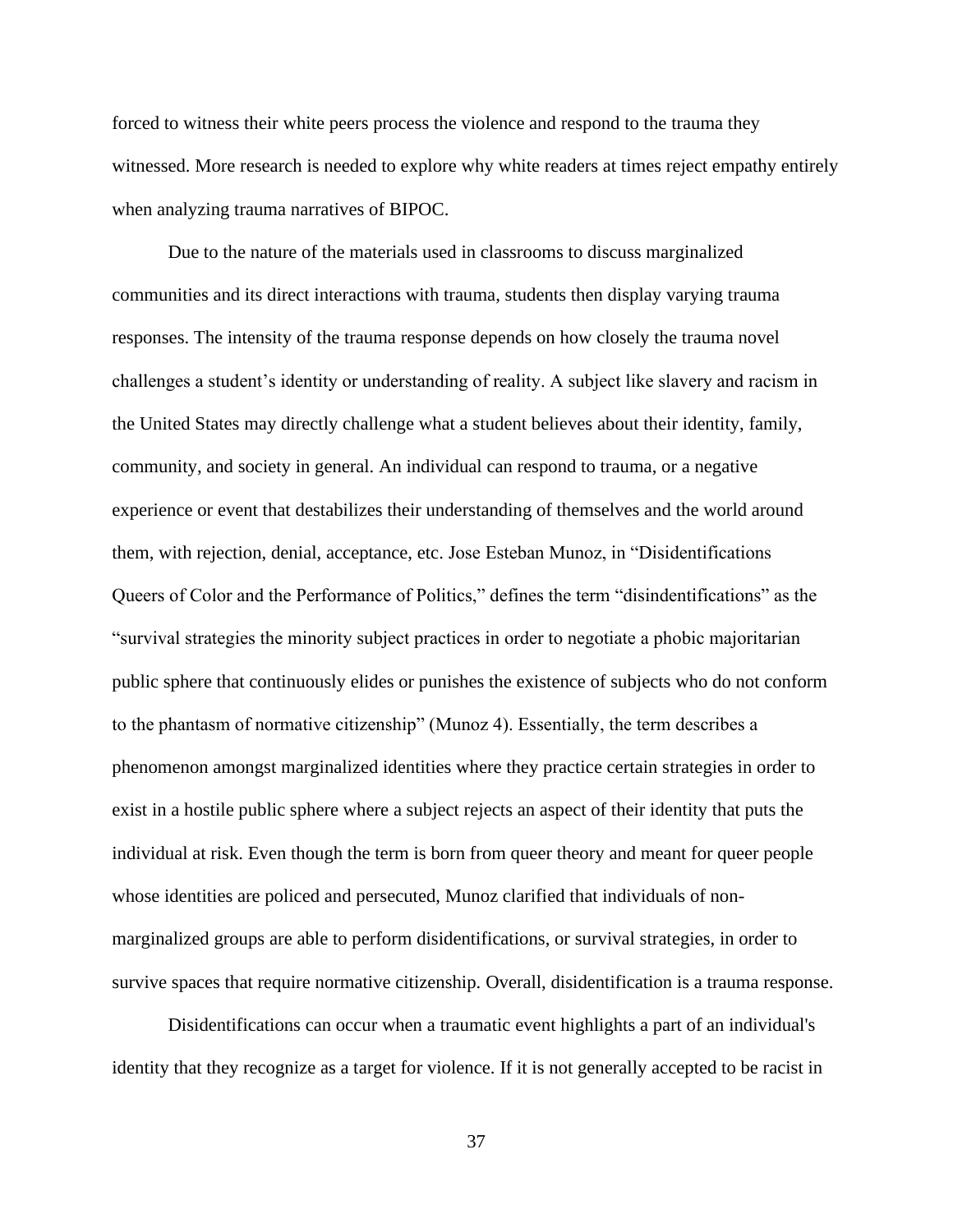the public sphere, an individual will "disidentify" with the aspects of their identity that outwardly relate to racism. For example, in discussions of racism and racist institutions in the US, many people will make the disidentificatory statement "I didn't own slaves why does this matter to me." On the other hand, if a LGBT+ individual's discourse community is homophobic, they will disidentify with the discourse community and aspects of their identity that relate to homophobia. Disidentification is primarily the act of rejecting aspects of one's identity to negotiate existing in public and prevent a destabilization of identity and/or reality or in reaction to an event that destabilized their identity and/or reality.

Disidentification is only one of many trauma responses to traumatic events or situations that destabilize an individual's perception of the world around them, which can occur when fundamental truths of a student's reality are challenged by the content in trauma novels and narratives. In addition, if an instructor chooses only trauma novels when discussing marginalized communities, they risk misrepresenting the community. There is no need to only discuss a community's traumatic events in order for students to expand cognitive ability. Marginalized communities deserve to have their narratives of joy, love, and other life experiences be made visible in the classroom and such narratives can equally expose students to different cultures and improve their critical thinking and literacy. If only trauma narratives of marginalized communities are analyzed in composition courses, it can trigger a trauma response or even worse, potentially influence the student to associate the depictions of violence to the marginalized community. If students are only ever taught trauma narratives of marginalized communities they do not interact with, is that really equitable representation? It's not.

I cannot provide solutions to issues of misrepresentation or reinforcement of oppressive ideologies and their effect, but I can list some strategies I used in my classroom that fostered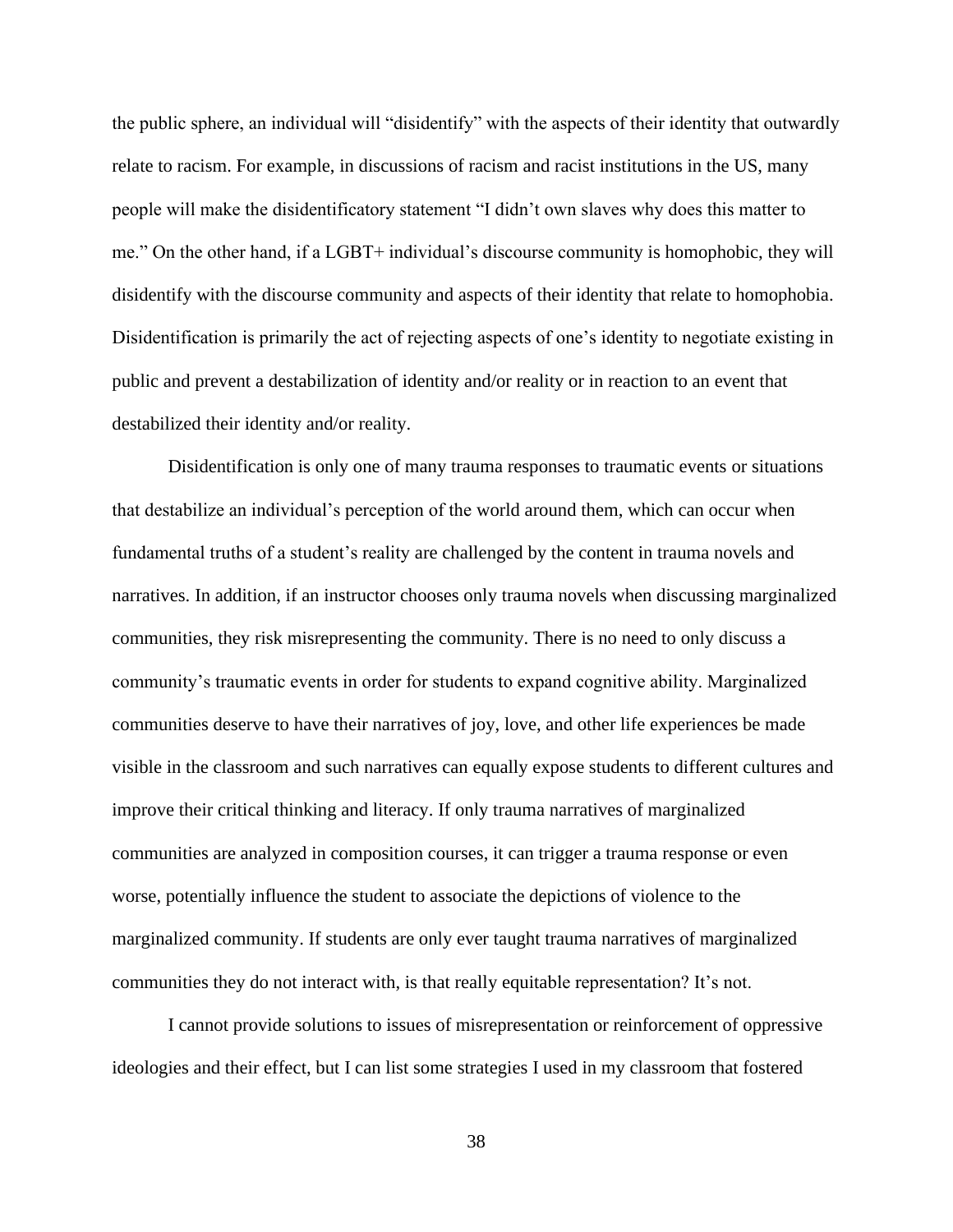meaningful reflection of the issues we as a class deemed important. A possible solution to prevent misrepresentation and trauma responses is to display narratives of marginalized communities experiencing joy and to structure conversations and discussion using websites that simulate game shows like Nearpod.com. Nearpod is a website where educators can create presentations with videos and interactive slides where students can respond to discussion questions anonymously and at their own pace. It creates a low stakes environment for students to process the course material without the pressure of repeating the information exactly and puts the focus on their perspective and interpretations of the course content. Also, if students have the ability to respond privately and reflect in written format using a website that the professor monitors, it not only allows for students to process new information not publicly but also prevents students of marginalized communities and identities from witnessing their oppressors wrestle with exercising empathy or creating a spectacle of their trauma. An instructor can choose which anonymous reflections to discuss and address while also maintaining engagement with students. Images of black joy can be prioritized over the oversaturated genre of slave or trauma narratives. Genres like magical realism can be analyzed and appreciated in addition to discussions of immigrant communities and their history. Students can learn in an environment that doesn't pressure them to disidentify or trigger a trauma response or reaction. If their understanding of the world around them is challenged, it doesn't happen in front of an audience.

Nearpod is only one example of a possible solution to preventing the destabilization of identity, perpetuation of systemic oppression, and the banking education method. This thesis does not provide every possible solution or alternative to avoid the pitfalls I identified above with composition courses. The main findings of this thesis identified that language is a fundamental tool individuals use to form their identities, connect with the people around them,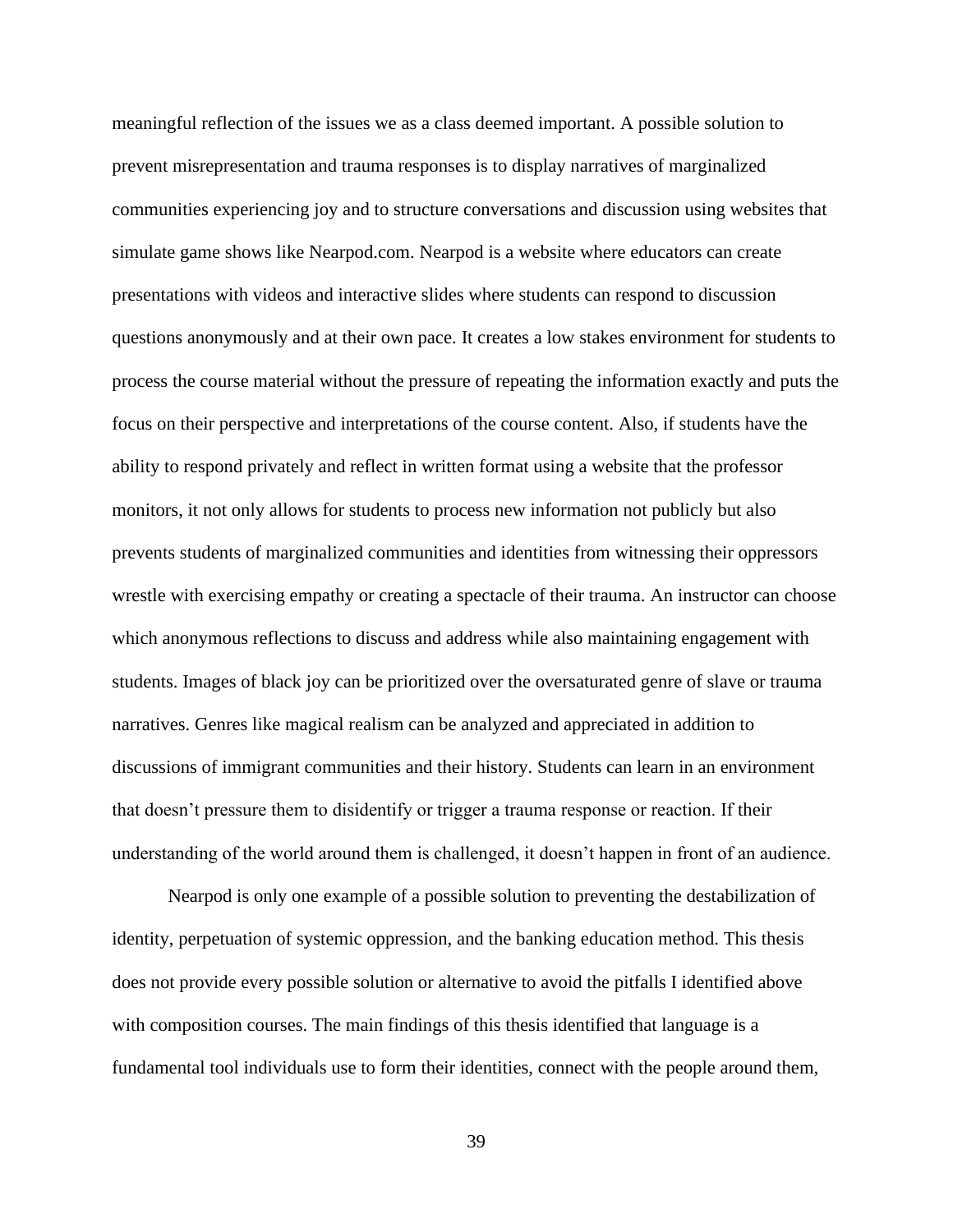and navigate reality. In composition classrooms, language can be used to enforce hierarchies of power and conformity to what institutions deem acceptable language behaviors. If used consciously, language instead can be used as a vehicle for students to learn of differing discourse communities and how to navigate differing realities. If students and the discourse communities they come from are treated with respect, they can assess new information without considering it a challenge instead of reacting negatively to material that can potentially change their understanding of reality. The ultimate goal is always to teach language and rhetoric to students in a way that gives them the tools to continue self-actualization, stimulate endless inquiry, and interrupt the ideological indoctrination into a world of oppression.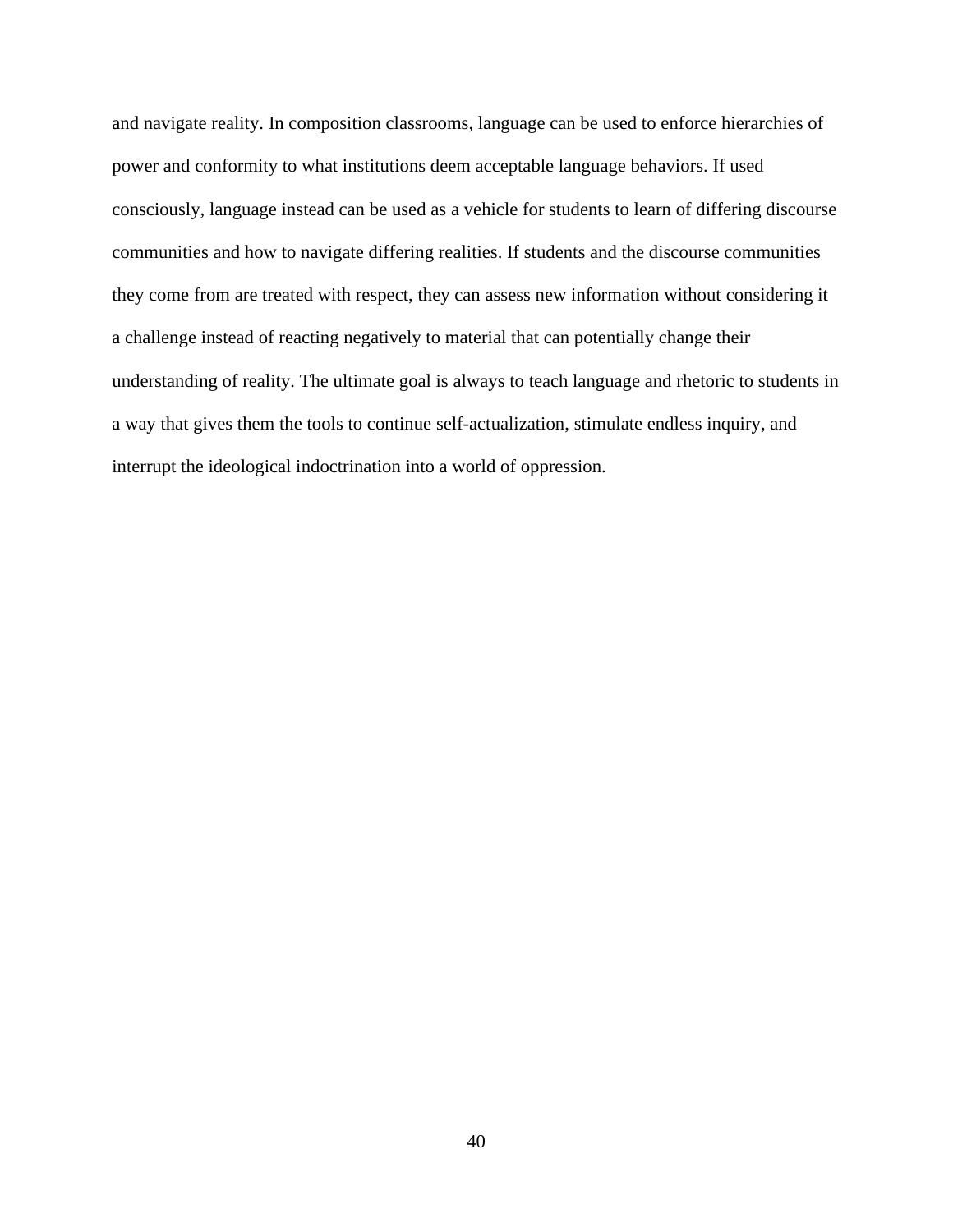### WORKS CITED

- Althusser, Louis, et al. *On the Reproduction of Capitalism: Ideology and Ideological State Apparatuses*. Verso, 2014.
- Baker-Bell, April. *Linguistic Justice: Black Language, Literacy, Identity, and Pedagogy*. Routledge, 2020.
- BALAEV, MICHELLE. "Trends in Literary Trauma Theory." *Mosaic: An Interdisciplinary Critical Journal*, vol. 41, no. 2, University of Manitoba, 2008, pp. 149–66, [http://www.jstor.org/stable/44029500.](http://www.jstor.org/stable/44029500)
- Bitzer, Lloyd F. "The Rhetorical Situation." *Philosophy & Rhetoric*, vol. 25, Penn State University Press, 1992, pp. 1–14, [http://www.jstor.org/stable/40237697.](http://www.jstor.org/stable/40237697)
- Bazerman, Charles, Adair Bonini, & Débora Figueiredo (Eds.). (2009). *Genre in a Changing World*. The WAC Clearinghouse; Parlor Press. <https://doi.org/10.37514/PER-B.2009.2324>
- Berger, Peter L., and Thomas Luckmann. *The Social Construction of Reality: A Treatise in the Sociology of Knowledge*. Penguin Group, 1966.
- "Courses" *2021 - 2022 UNDERGRADUATE BULLETIN*, Northern Michigan University, https://www.nmu.edu/bulletin/courses?VersionID=31&processtype=self&action=coursecode&pha se=phase1&elementid=1254169606.
- Fanon, Frantz, et al. *The Wretched of the Earth*. Sixth ed., Grove Press, 2021.
- Freire, Paulo. *Pedagogy of the Oppressed*. International ed., Penguin Books, 2017.
- Hartman, Saidiya V. *Scenes of Subjection: Terror, Slavery, and Self-Making in Nineteenth-Century America*. Oxford University Press, 2010.
- Heinze, New Research from Justin. "Anxiety, Depression Reached Record Levels among College Students Last Fall." *U*, University of Michigan School of Public Health, 25 Feb. 2021, https://sph.umich.edu/news/2021posts/anxiety-depression-reached-record-levels-amongcollege-students-fall-2020.html.
- Hooks, Bell. *Teaching to Transgress Education as the Practice of Freedom*. Routledge, 1994.
- Janks, Hilary et al. *Doing Critical Literacy*. 1st ed. Taylor and Francis, 2013. Web. 25 Sept. 2021.
- Muñoz José Esteban. *Disidentifications Queers of Color and the Performance of Politics*. University of Minnesota Press, 2015.
- Porter, James E. "Intertextuality and the Discourse Community." *Rhetoric Review*, vol. 5, no. 1, Taylor & Francis, Ltd., 1986, pp. 34–47, [http://www.jstor.org/stable/466015.](http://www.jstor.org/stable/466015)
- "Resolution on the Need for Diverse Children's and Young Adult Books" Position Statements, National Council of Teachers of English, February 28, 2015, https://ncte.org/statement/diverse-books/.
- Swales, John. ''The Concept of Discourse Community." Genre Analysis: English in Academic and Research Settings. Boston: Cambridge

Tsui, Lisa. "Fostering Critical Thinking through Effective Pedagogy: Evidence from Four Institutional Case